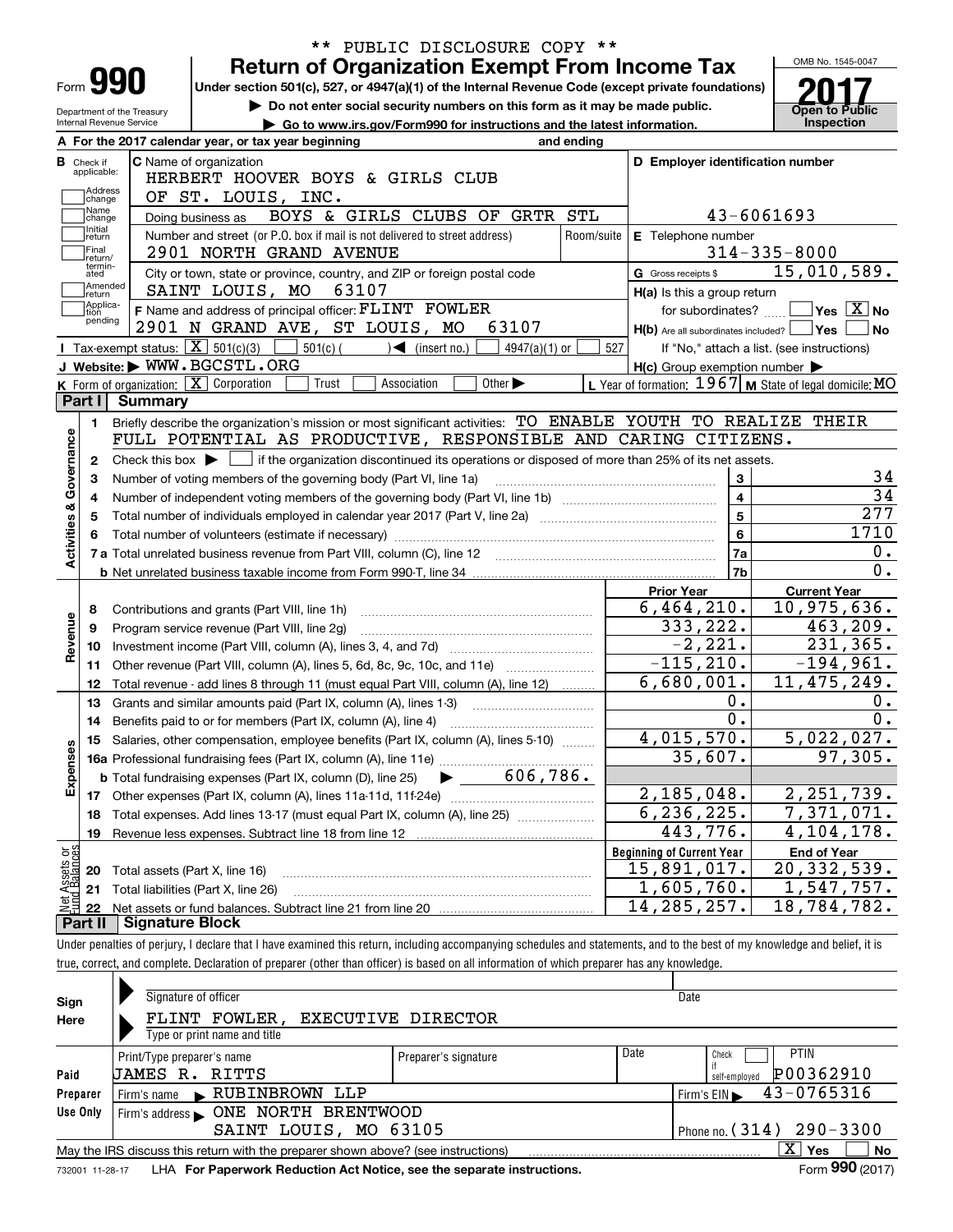|              | <b>Part III   Statement of Program Service Accomplishments</b>                                                                                                   |
|--------------|------------------------------------------------------------------------------------------------------------------------------------------------------------------|
|              | $\overline{\mathbf{x}}$                                                                                                                                          |
| 1            | Briefly describe the organization's mission:                                                                                                                     |
|              | TO INSPIRE AND ENABLE YOUTH AGES 6 TO 18 TO REALIZE THEIR FULL                                                                                                   |
|              | POTENTIAL AS PRODUCTIVE, RESPONSIBLE AND CARING CITIZENS,<br>THE BOYS AND                                                                                        |
|              | GIRLS CLUB OF ST LOUIS PROVIDES RECREATIONAL, ATHLETIC AND EDUCATIONAL                                                                                           |
|              | FACILITIES FOR YOUTH IN THE METROPOLITAN ST. LOUIS COMMUNITY.                                                                                                    |
| $\mathbf{2}$ | Did the organization undertake any significant program services during the year which were not listed on the                                                     |
|              | $\sqrt{}$ Yes $\sqrt{X}$ No                                                                                                                                      |
|              | If "Yes," describe these new services on Schedule O.                                                                                                             |
| 3            | $\overline{\ }$ Yes $\overline{\phantom{a}X}$ No<br>Did the organization cease conducting, or make significant changes in how it conducts, any program services? |
|              | If "Yes," describe these changes on Schedule O.                                                                                                                  |
| 4            | Describe the organization's program service accomplishments for each of its three largest program services, as measured by expenses.                             |
|              | Section 501(c)(3) and 501(c)(4) organizations are required to report the amount of grants and allocations to others, the total expenses, and                     |
|              | revenue, if any, for each program service reported.                                                                                                              |
| 4a           | 1,982,324. including grants of \$<br>150,448.<br>(Code:<br>(Expenses \$<br>Revenue \$                                                                            |
|              | HERBERT HOOVER (FORMALLY SPORTSMANS PARK) CLUB - THIS FACILITY                                                                                                   |
|              | CURRENTLY SERVES OVER 3,000 YOUTH WITH AN AVERAGE OF 250 YOUTH                                                                                                   |
|              | ATTENDING DAILY. OPEN 48 WEEKS A YEAR, FIVE DAYS A WEEK,<br>THE 78,000                                                                                           |
|              | SQUARE-FOOT FACILITY HOUSES A VISION CLINIC, AQUATICS CENTER, LEARNING                                                                                           |
|              | CENTER, AND SPORTS FIELD, AS WELL AS A DENTAL CLINIC, READING ROOM,                                                                                              |
|              | SCIENCE ROOM, TECHNOLOGY CENTER, GAME ROOM, TENNIS COURTS, FOOTBALL                                                                                              |
|              | FIELD, GYMNASIUM, ART ROOM, TEEN CENTER, PERFORMING ARTS/DANCE STUDIO,                                                                                           |
|              | MULTI-PURPOSE ROOM, CAFETERIA AND KITCHEN, FITNESS CENTER, AND A NEW                                                                                             |
|              | MUSIC STUDIO.                                                                                                                                                    |
|              |                                                                                                                                                                  |
|              |                                                                                                                                                                  |
|              |                                                                                                                                                                  |
| 4b           | 959, 452. including grants of \$<br>147,723.<br>(Code:<br>(Expenses \$<br>) (Revenue \$                                                                          |
|              | ADAMS PARK CLUB - THIS FACILITY CURRENTLY SERVES 650 CHILDREN WITH                                                                                               |
|              | 130 MEMBERS ATTENDING DAILY. THE 28,000 SQUARE-FOOT CENTER OFFERS                                                                                                |
|              | EDUCATIONAL, RECREATIONAL AND SOCIAL ACTIVITIES, AS WELL AS                                                                                                      |
|              | TEEN-FOCUSED PROGRAMS. THE FACILITY INCLUDES A GYM, DANCE STUDIO,                                                                                                |
|              | FITNESS CENTER, GAME ROOM, COMPUTER LAB, EYECARE CLINIC, AND                                                                                                     |
|              | SPORTS FIELD.                                                                                                                                                    |
|              |                                                                                                                                                                  |
|              |                                                                                                                                                                  |
|              |                                                                                                                                                                  |
|              |                                                                                                                                                                  |
|              |                                                                                                                                                                  |
|              |                                                                                                                                                                  |
|              |                                                                                                                                                                  |
|              |                                                                                                                                                                  |
| 4с           | 887,001. including grants of \$<br>(Expenses \$<br>(Revenue \$<br>(Code:                                                                                         |
|              | MENTOR ST. LOUIS - MENTOR ST. LOUIS SERVES APPROXIMATLEY 300 YOUTH                                                                                               |
|              | THE PROGRAM MATCHES CARING ADULTS WITH ELEMENTARY SCHOOL<br>ANNUALLY.                                                                                            |
|              | TO ENHANCE LITERACY AND READING SKILLS,<br>TRIGGER DISCUSSIONS,<br>CHILDREN                                                                                      |
|              | THINKING AND BUILD STUDENTS'<br>SELF-ESTEEM.<br>THE SCHOOL-BASED<br>CREATIVE                                                                                     |
|              | MODEL OPERATES A MENTORING PROGRAM AT FIVE ST. LOUIS PUBLIC ELEMENTARY                                                                                           |
|              | SCHOOLS; AND IN ROOSEVELT AND NORMANDY HIGH SCHOOLS, THROUGH BOYS AND                                                                                            |
|              | THE AFTERSCHOOL MODEL TAKES<br>GIRLS CLUBS'<br>BE GREAT: GRADUATE PROGRAM.                                                                                       |
|              | PLACE AT ALL CLUB LOCATIONS.                                                                                                                                     |
|              |                                                                                                                                                                  |
|              |                                                                                                                                                                  |
|              |                                                                                                                                                                  |
|              |                                                                                                                                                                  |
|              | 4d Other program services (Describe in Schedule O.)                                                                                                              |
|              | 2,191,603. including grants of \$<br>165,038.<br>(Expenses \$<br>Revenue \$                                                                                      |
|              | 6,020,380.<br>Total program service expenses                                                                                                                     |
|              | Form 990 (2017)                                                                                                                                                  |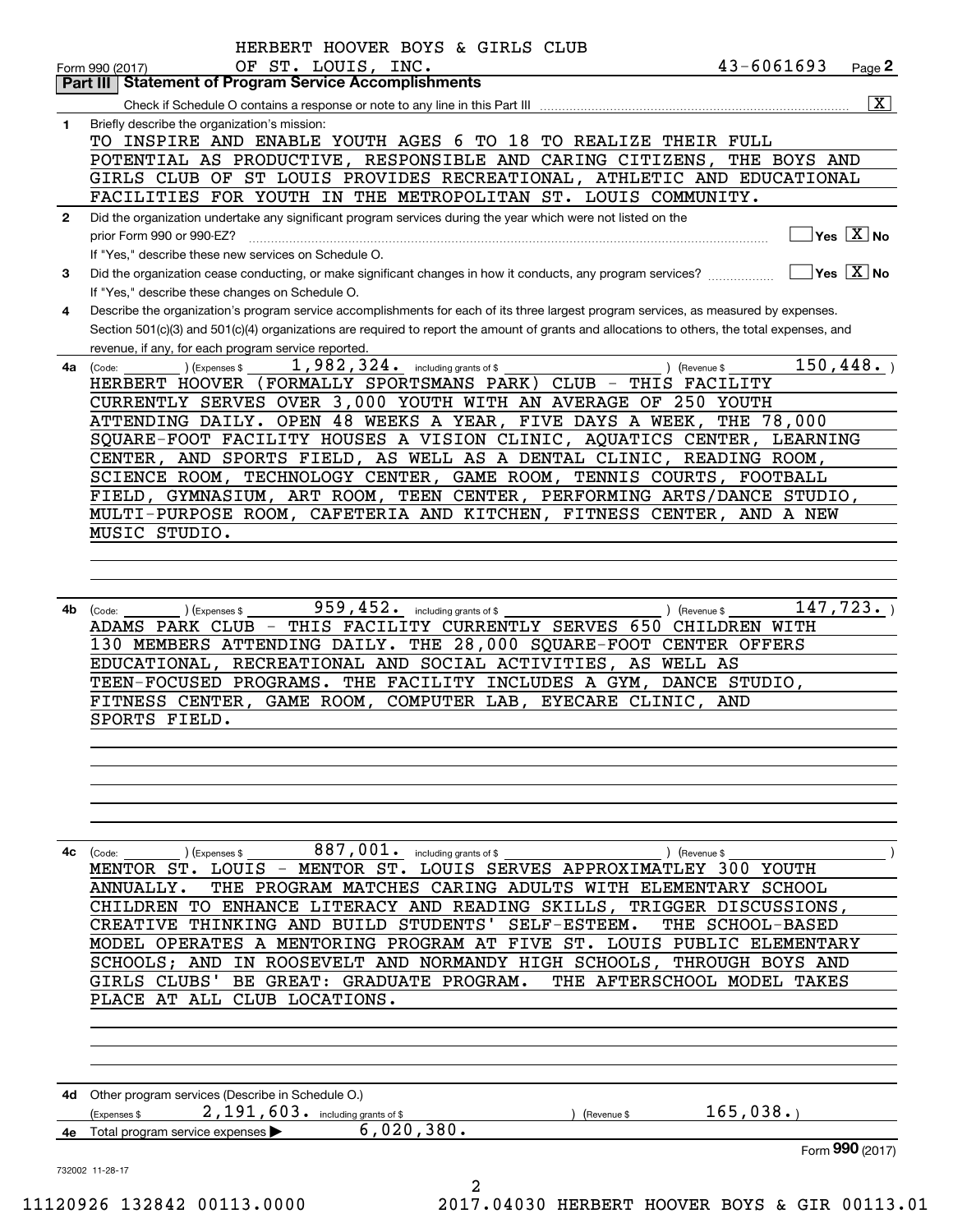OF ST. LOUIS,

|     | Part IV   Checklist of Required Schedules                                                                                            |                 |                         |                                                 |
|-----|--------------------------------------------------------------------------------------------------------------------------------------|-----------------|-------------------------|-------------------------------------------------|
|     |                                                                                                                                      |                 | Yes                     | No                                              |
| 1.  | Is the organization described in section 501(c)(3) or 4947(a)(1) (other than a private foundation)?                                  |                 |                         |                                                 |
|     |                                                                                                                                      | 1.              | x                       |                                                 |
| 2   |                                                                                                                                      | $\mathbf{2}$    | $\overline{\mathbf{x}}$ |                                                 |
| З   | Did the organization engage in direct or indirect political campaign activities on behalf of or in opposition to candidates for      |                 |                         |                                                 |
|     |                                                                                                                                      | 3               |                         | X                                               |
| 4   | Section 501(c)(3) organizations. Did the organization engage in lobbying activities, or have a section 501(h) election in effect     |                 |                         |                                                 |
|     |                                                                                                                                      | 4               |                         | x                                               |
| 5   | Is the organization a section 501(c)(4), 501(c)(5), or 501(c)(6) organization that receives membership dues, assessments, or         |                 |                         |                                                 |
|     |                                                                                                                                      | 5               |                         | x                                               |
| 6   | Did the organization maintain any donor advised funds or any similar funds or accounts for which donors have the right to            |                 |                         |                                                 |
|     | provide advice on the distribution or investment of amounts in such funds or accounts? If "Yes," complete Schedule D, Part I         | 6               |                         | x                                               |
| 7   | Did the organization receive or hold a conservation easement, including easements to preserve open space,                            |                 |                         |                                                 |
|     |                                                                                                                                      | $\overline{7}$  |                         | x                                               |
| 8   | Did the organization maintain collections of works of art, historical treasures, or other similar assets? If "Yes," complete         |                 |                         |                                                 |
|     |                                                                                                                                      | 8               |                         | x                                               |
| 9   | Did the organization report an amount in Part X, line 21, for escrow or custodial account liability, serve as a custodian for        |                 |                         |                                                 |
|     | amounts not listed in Part X; or provide credit counseling, debt management, credit repair, or debt negotiation services?            |                 |                         |                                                 |
|     | If "Yes," complete Schedule D, Part IV                                                                                               | 9               |                         | X                                               |
| 10  | Did the organization, directly or through a related organization, hold assets in temporarily restricted endowments, permanent        |                 |                         |                                                 |
|     |                                                                                                                                      | 10              | х                       |                                                 |
| 11  | If the organization's answer to any of the following questions is "Yes," then complete Schedule D, Parts VI, VII, VIII, IX, or X     |                 |                         |                                                 |
|     | as applicable.                                                                                                                       |                 |                         |                                                 |
|     | a Did the organization report an amount for land, buildings, and equipment in Part X, line 10? If "Yes," complete Schedule D,        |                 |                         |                                                 |
|     |                                                                                                                                      | 11a             | х                       |                                                 |
|     | <b>b</b> Did the organization report an amount for investments - other securities in Part X, line 12 that is 5% or more of its total |                 |                         |                                                 |
|     |                                                                                                                                      | 11 <sub>b</sub> |                         | X                                               |
|     |                                                                                                                                      |                 |                         |                                                 |
|     | c Did the organization report an amount for investments - program related in Part X, line 13 that is 5% or more of its total         |                 |                         | x                                               |
|     |                                                                                                                                      | 11c             |                         |                                                 |
|     | d Did the organization report an amount for other assets in Part X, line 15 that is 5% or more of its total assets reported in       |                 |                         | X                                               |
|     |                                                                                                                                      | <b>11d</b>      |                         | $\mathbf{x}$                                    |
|     |                                                                                                                                      | 11e             |                         |                                                 |
| f   | Did the organization's separate or consolidated financial statements for the tax year include a footnote that addresses              |                 |                         | X.                                              |
|     | the organization's liability for uncertain tax positions under FIN 48 (ASC 740)? If "Yes," complete Schedule D, Part X               | 11f             |                         |                                                 |
|     | 12a Did the organization obtain separate, independent audited financial statements for the tax year? If "Yes." complete              |                 |                         | x                                               |
|     | Schedule D, Parts XI and XII                                                                                                         | 12a             |                         |                                                 |
|     | <b>b</b> Was the organization included in consolidated, independent audited financial statements for the tax year?                   |                 | х                       |                                                 |
|     | If "Yes," and if the organization answered "No" to line 12a, then completing Schedule D, Parts XI and XII is optional                | 12b             |                         |                                                 |
| 13  |                                                                                                                                      | 13              |                         | $\mathbf{X}_{\perp}$<br>$\overline{\mathbf{x}}$ |
| 14a | Did the organization maintain an office, employees, or agents outside of the United States?                                          | 14a             |                         |                                                 |
|     | <b>b</b> Did the organization have aggregate revenues or expenses of more than \$10,000 from grantmaking, fundraising, business,     |                 |                         |                                                 |
|     | investment, and program service activities outside the United States, or aggregate foreign investments valued at \$100,000           |                 |                         | x                                               |
|     |                                                                                                                                      | 14b             |                         |                                                 |
| 15  | Did the organization report on Part IX, column (A), line 3, more than \$5,000 of grants or other assistance to or for any            |                 |                         |                                                 |
|     |                                                                                                                                      | 15              |                         | x                                               |
| 16  | Did the organization report on Part IX, column (A), line 3, more than \$5,000 of aggregate grants or other assistance to             |                 |                         | x                                               |
|     |                                                                                                                                      | 16              |                         |                                                 |
| 17  | Did the organization report a total of more than \$15,000 of expenses for professional fundraising services on Part IX,              |                 |                         |                                                 |
|     |                                                                                                                                      | 17              | х                       |                                                 |
| 18  | Did the organization report more than \$15,000 total of fundraising event gross income and contributions on Part VIII, lines         |                 |                         |                                                 |
|     |                                                                                                                                      | 18              | х                       |                                                 |
| 19  | Did the organization report more than \$15,000 of gross income from gaming activities on Part VIII, line 9a? If "Yes."               |                 |                         |                                                 |
|     |                                                                                                                                      | 19              | X                       |                                                 |

Form (2017) **990**

732003 11-28-17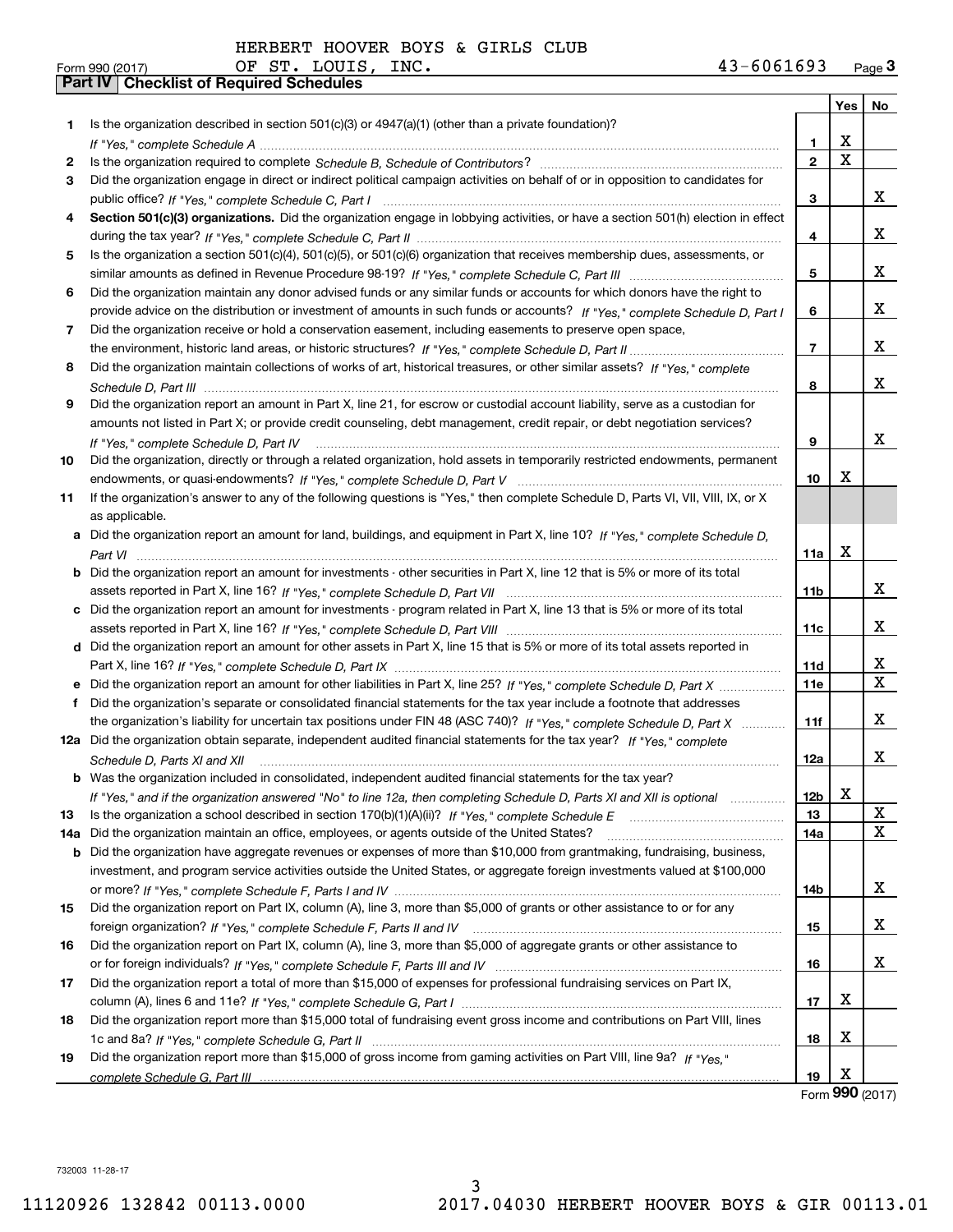| 43-6061693<br>Page 4 |
|----------------------|
|----------------------|

|    | OF ST. LOUIS, INC.<br>43-6061693<br>Form 990 (2017)                                                                                                                                                                                                                                                                                                                                                                                                                                                                         |                 |     | Page 4          |
|----|-----------------------------------------------------------------------------------------------------------------------------------------------------------------------------------------------------------------------------------------------------------------------------------------------------------------------------------------------------------------------------------------------------------------------------------------------------------------------------------------------------------------------------|-----------------|-----|-----------------|
|    | Part IV   Checklist of Required Schedules (continued)                                                                                                                                                                                                                                                                                                                                                                                                                                                                       |                 |     |                 |
|    |                                                                                                                                                                                                                                                                                                                                                                                                                                                                                                                             |                 | Yes | No              |
|    | 20a Did the organization operate one or more hospital facilities? If "Yes," complete Schedule H                                                                                                                                                                                                                                                                                                                                                                                                                             | 20a             |     | X               |
|    | <b>b</b> If "Yes" to line 20a, did the organization attach a copy of its audited financial statements to this return?                                                                                                                                                                                                                                                                                                                                                                                                       | 20b             |     |                 |
| 21 | Did the organization report more than \$5,000 of grants or other assistance to any domestic organization or                                                                                                                                                                                                                                                                                                                                                                                                                 |                 |     |                 |
|    |                                                                                                                                                                                                                                                                                                                                                                                                                                                                                                                             | 21              |     | X               |
| 22 | Did the organization report more than \$5,000 of grants or other assistance to or for domestic individuals on                                                                                                                                                                                                                                                                                                                                                                                                               |                 |     |                 |
|    |                                                                                                                                                                                                                                                                                                                                                                                                                                                                                                                             | 22              |     | X               |
| 23 | Did the organization answer "Yes" to Part VII, Section A, line 3, 4, or 5 about compensation of the organization's current                                                                                                                                                                                                                                                                                                                                                                                                  |                 |     |                 |
|    | and former officers, directors, trustees, key employees, and highest compensated employees? If "Yes," complete                                                                                                                                                                                                                                                                                                                                                                                                              |                 |     |                 |
|    |                                                                                                                                                                                                                                                                                                                                                                                                                                                                                                                             | 23              | Χ   |                 |
|    | 24a Did the organization have a tax-exempt bond issue with an outstanding principal amount of more than \$100,000 as of the                                                                                                                                                                                                                                                                                                                                                                                                 |                 |     |                 |
|    | last day of the year, that was issued after December 31, 2002? If "Yes," answer lines 24b through 24d and complete                                                                                                                                                                                                                                                                                                                                                                                                          |                 |     |                 |
|    | Schedule K. If "No", go to line 25a<br>$\label{eq:1} \begin{minipage}{0.9\textwidth} \begin{minipage}{0.9\textwidth} \centering \begin{tabular}{ c c c c c } \hline & \multicolumn{1}{ c }{0.9\textwidth} \centering \begin{tabular}{ c c c c c } \hline & \multicolumn{1}{ c }{0.9\textwidth} \centering \centering \end{tabular} & \multicolumn{1}{ c }{0.9\textwidth} \centering \begin{tabular}{ c c c c c } \hline & \multicolumn{1}{ c }{0.9\textwidth} \centering \centering \end{tabular} & \multicolumn{1}{ c }{0$ | 24a             |     | x               |
|    |                                                                                                                                                                                                                                                                                                                                                                                                                                                                                                                             | 24b             |     |                 |
|    | c Did the organization maintain an escrow account other than a refunding escrow at any time during the year to defease                                                                                                                                                                                                                                                                                                                                                                                                      |                 |     |                 |
|    |                                                                                                                                                                                                                                                                                                                                                                                                                                                                                                                             | 24с             |     |                 |
|    |                                                                                                                                                                                                                                                                                                                                                                                                                                                                                                                             | 24d             |     |                 |
|    | 25a Section 501(c)(3), 501(c)(4), and 501(c)(29) organizations. Did the organization engage in an excess benefit                                                                                                                                                                                                                                                                                                                                                                                                            |                 |     |                 |
|    |                                                                                                                                                                                                                                                                                                                                                                                                                                                                                                                             | 25a             |     | x               |
|    | b Is the organization aware that it engaged in an excess benefit transaction with a disqualified person in a prior year, and                                                                                                                                                                                                                                                                                                                                                                                                |                 |     |                 |
|    | that the transaction has not been reported on any of the organization's prior Forms 990 or 990-EZ? If "Yes," complete                                                                                                                                                                                                                                                                                                                                                                                                       |                 |     |                 |
|    |                                                                                                                                                                                                                                                                                                                                                                                                                                                                                                                             | 25b             |     | X               |
|    | Schedule L. Part I<br>Did the organization report any amount on Part X, line 5, 6, or 22 for receivables from or payables to any current or                                                                                                                                                                                                                                                                                                                                                                                 |                 |     |                 |
| 26 | former officers, directors, trustees, key employees, highest compensated employees, or disqualified persons? If "Yes."                                                                                                                                                                                                                                                                                                                                                                                                      |                 |     |                 |
|    |                                                                                                                                                                                                                                                                                                                                                                                                                                                                                                                             | 26              |     | x               |
|    | complete Schedule L, Part II                                                                                                                                                                                                                                                                                                                                                                                                                                                                                                |                 |     |                 |
| 27 | Did the organization provide a grant or other assistance to an officer, director, trustee, key employee, substantial<br>contributor or employee thereof, a grant selection committee member, or to a 35% controlled entity or family member                                                                                                                                                                                                                                                                                 |                 |     |                 |
|    |                                                                                                                                                                                                                                                                                                                                                                                                                                                                                                                             | 27              |     | x               |
| 28 | Was the organization a party to a business transaction with one of the following parties (see Schedule L, Part IV                                                                                                                                                                                                                                                                                                                                                                                                           |                 |     |                 |
|    | instructions for applicable filing thresholds, conditions, and exceptions):                                                                                                                                                                                                                                                                                                                                                                                                                                                 |                 |     |                 |
|    |                                                                                                                                                                                                                                                                                                                                                                                                                                                                                                                             | 28a             |     | х               |
|    | b A family member of a current or former officer, director, trustee, or key employee? If "Yes," complete Schedule L, Part IV                                                                                                                                                                                                                                                                                                                                                                                                | 28 <sub>b</sub> |     | X               |
|    | c An entity of which a current or former officer, director, trustee, or key employee (or a family member thereof) was an officer,                                                                                                                                                                                                                                                                                                                                                                                           |                 |     |                 |
|    |                                                                                                                                                                                                                                                                                                                                                                                                                                                                                                                             | 28c             |     | X               |
|    |                                                                                                                                                                                                                                                                                                                                                                                                                                                                                                                             | 29              | X   |                 |
| 29 | Did the organization receive contributions of art, historical treasures, or other similar assets, or qualified conservation                                                                                                                                                                                                                                                                                                                                                                                                 |                 |     |                 |
|    |                                                                                                                                                                                                                                                                                                                                                                                                                                                                                                                             | 30              |     | X               |
|    | Did the organization liquidate, terminate, or dissolve and cease operations?                                                                                                                                                                                                                                                                                                                                                                                                                                                |                 |     |                 |
| 31 |                                                                                                                                                                                                                                                                                                                                                                                                                                                                                                                             | 31              |     | X               |
| 32 | Did the organization sell, exchange, dispose of, or transfer more than 25% of its net assets? If "Yes." complete                                                                                                                                                                                                                                                                                                                                                                                                            |                 |     |                 |
|    |                                                                                                                                                                                                                                                                                                                                                                                                                                                                                                                             | 32              |     | x               |
| 33 | Did the organization own 100% of an entity disregarded as separate from the organization under Regulations                                                                                                                                                                                                                                                                                                                                                                                                                  |                 |     |                 |
|    |                                                                                                                                                                                                                                                                                                                                                                                                                                                                                                                             | 33              |     | x               |
| 34 | Was the organization related to any tax-exempt or taxable entity? If "Yes," complete Schedule R, Part II, III, or IV, and                                                                                                                                                                                                                                                                                                                                                                                                   |                 |     |                 |
|    |                                                                                                                                                                                                                                                                                                                                                                                                                                                                                                                             | 34              | х   |                 |
|    |                                                                                                                                                                                                                                                                                                                                                                                                                                                                                                                             | 35a             | X   |                 |
|    | b If "Yes" to line 35a, did the organization receive any payment from or engage in any transaction with a controlled entity                                                                                                                                                                                                                                                                                                                                                                                                 |                 |     |                 |
|    |                                                                                                                                                                                                                                                                                                                                                                                                                                                                                                                             | 35b             |     | X               |
|    |                                                                                                                                                                                                                                                                                                                                                                                                                                                                                                                             |                 |     |                 |
| 36 | Section 501(c)(3) organizations. Did the organization make any transfers to an exempt non-charitable related organization?                                                                                                                                                                                                                                                                                                                                                                                                  |                 |     | x               |
|    |                                                                                                                                                                                                                                                                                                                                                                                                                                                                                                                             | 36              |     |                 |
| 37 | Did the organization conduct more than 5% of its activities through an entity that is not a related organization                                                                                                                                                                                                                                                                                                                                                                                                            |                 |     | x               |
|    |                                                                                                                                                                                                                                                                                                                                                                                                                                                                                                                             | 37              |     |                 |
| 38 | Did the organization complete Schedule O and provide explanations in Schedule O for Part VI, lines 11b and 19?                                                                                                                                                                                                                                                                                                                                                                                                              | 38              | x   |                 |
|    |                                                                                                                                                                                                                                                                                                                                                                                                                                                                                                                             |                 |     | Form 990 (2017) |
|    |                                                                                                                                                                                                                                                                                                                                                                                                                                                                                                                             |                 |     |                 |

732004 11-28-17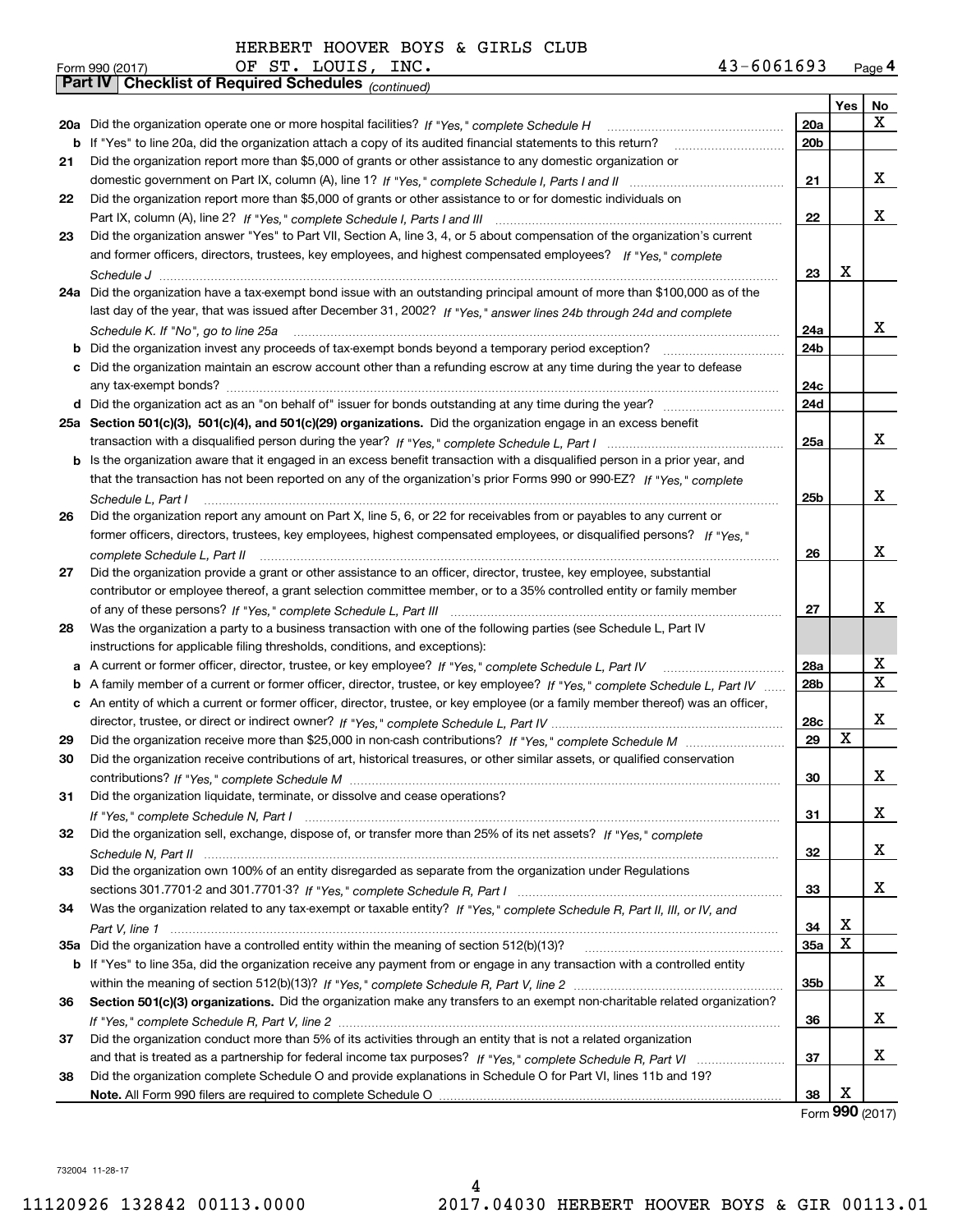|        | OF ST. LOUIS, INC.<br>Form 990 (2017)                                                                                                           |                 | 43-6061693   |                |     | $_{\text{Page}}$ 5 |
|--------|-------------------------------------------------------------------------------------------------------------------------------------------------|-----------------|--------------|----------------|-----|--------------------|
| Part V | <b>Statements Regarding Other IRS Filings and Tax Compliance</b>                                                                                |                 |              |                |     |                    |
|        | Check if Schedule O contains a response or note to any line in this Part V                                                                      |                 |              |                |     |                    |
|        |                                                                                                                                                 |                 |              |                | Yes | No                 |
| 1a     | Enter the number reported in Box 3 of Form 1096. Enter -0- if not applicable                                                                    | 1a              | 67           |                |     |                    |
| b      | Enter the number of Forms W-2G included in line 1a. Enter -0- if not applicable                                                                 | 1 <sub>b</sub>  | $\mathbf{0}$ |                |     |                    |
| c      | Did the organization comply with backup withholding rules for reportable payments to vendors and reportable gaming                              |                 |              |                |     |                    |
|        |                                                                                                                                                 |                 |              | 1c             | х   |                    |
|        | 2a Enter the number of employees reported on Form W-3, Transmittal of Wage and Tax Statements,                                                  |                 |              |                |     |                    |
|        | filed for the calendar year ending with or within the year covered by this return                                                               | 2a              | 277          |                |     |                    |
|        |                                                                                                                                                 |                 |              | 2 <sub>b</sub> | х   |                    |
|        |                                                                                                                                                 |                 |              |                |     |                    |
| За     | Did the organization have unrelated business gross income of \$1,000 or more during the year?                                                   |                 |              | 3a             |     | х                  |
|        |                                                                                                                                                 |                 |              | 3b             |     |                    |
|        | 4a At any time during the calendar year, did the organization have an interest in, or a signature or other authority over, a                    |                 |              |                |     |                    |
|        | financial account in a foreign country (such as a bank account, securities account, or other financial account)?                                |                 |              | 4a             |     | X                  |
|        | <b>b</b> If "Yes," enter the name of the foreign country: $\blacktriangleright$                                                                 |                 |              |                |     |                    |
|        | See instructions for filing requirements for FinCEN Form 114, Report of Foreign Bank and Financial Accounts (FBAR).                             |                 |              |                |     |                    |
|        | 5a Was the organization a party to a prohibited tax shelter transaction at any time during the tax year?                                        |                 |              | 5a             |     | x                  |
| b      |                                                                                                                                                 |                 |              | 5 <sub>b</sub> |     | X                  |
|        | c If "Yes," to line 5a or 5b, did the organization file Form 8886-T?                                                                            |                 |              | 5с             |     |                    |
|        | 6a Does the organization have annual gross receipts that are normally greater than \$100,000, and did the organization solicit                  |                 |              |                |     |                    |
|        |                                                                                                                                                 |                 |              | 6a             |     | x                  |
|        | <b>b</b> If "Yes," did the organization include with every solicitation an express statement that such contributions or gifts                   |                 |              |                |     |                    |
|        | were not tax deductible?                                                                                                                        |                 |              | 6b             |     |                    |
| 7      | Organizations that may receive deductible contributions under section 170(c).                                                                   |                 |              |                |     |                    |
| a      | Did the organization receive a payment in excess of \$75 made partly as a contribution and partly for goods and services provided to the payor? |                 |              | 7a             | х   |                    |
|        | <b>b</b> If "Yes," did the organization notify the donor of the value of the goods or services provided?                                        |                 |              | 7b             | X   |                    |
|        | c Did the organization sell, exchange, or otherwise dispose of tangible personal property for which it was required                             |                 |              |                |     |                    |
|        |                                                                                                                                                 |                 |              | 7c             |     | х                  |
|        | d If "Yes," indicate the number of Forms 8282 filed during the year [11,111] The Section of Holder and The Year                                 | 7d              |              |                |     |                    |
| е      | Did the organization receive any funds, directly or indirectly, to pay premiums on a personal benefit contract?                                 |                 |              | 7e             |     | х                  |
| f      | Did the organization, during the year, pay premiums, directly or indirectly, on a personal benefit contract?                                    |                 |              | 7f             |     | X                  |
| g      | If the organization received a contribution of qualified intellectual property, did the organization file Form 8899 as required?                |                 |              | 7g             |     |                    |
|        | h If the organization received a contribution of cars, boats, airplanes, or other vehicles, did the organization file a Form 1098-C?            |                 |              | 7h             |     |                    |
| 8      | Sponsoring organizations maintaining donor advised funds. Did a donor advised fund maintained by the                                            |                 |              |                |     |                    |
|        | sponsoring organization have excess business holdings at any time during the year?                                                              |                 |              | 8              |     |                    |
|        | Sponsoring organizations maintaining donor advised funds.                                                                                       |                 |              |                |     |                    |
| a      | Did the sponsoring organization make any taxable distributions under section 4966?                                                              |                 |              | 9а             |     |                    |
| b      | Did the sponsoring organization make a distribution to a donor, donor advisor, or related person?                                               |                 |              | 9b             |     |                    |
| 10     | Section 501(c)(7) organizations. Enter:                                                                                                         |                 |              |                |     |                    |
| а      | Initiation fees and capital contributions included on Part VIII, line 12 <i>manuarous controllers</i>                                           | 10a             |              |                |     |                    |
| b      | Gross receipts, included on Form 990, Part VIII, line 12, for public use of club facilities                                                     | 10 <sub>b</sub> |              |                |     |                    |
| 11     | Section 501(c)(12) organizations. Enter:                                                                                                        |                 |              |                |     |                    |
|        | <b>a</b> Gross income from members or shareholders                                                                                              | 11a             |              |                |     |                    |
|        | b Gross income from other sources (Do not net amounts due or paid to other sources against                                                      |                 |              |                |     |                    |
|        | amounts due or received from them.)                                                                                                             | 11b             |              |                |     |                    |
|        | 12a Section 4947(a)(1) non-exempt charitable trusts. Is the organization filing Form 990 in lieu of Form 1041?                                  |                 |              | 12a            |     |                    |
|        | <b>b</b> If "Yes," enter the amount of tax-exempt interest received or accrued during the year <i>manument</i>                                  | 12b             |              |                |     |                    |
| 13     | Section 501(c)(29) qualified nonprofit health insurance issuers.                                                                                |                 |              |                |     |                    |
|        | a Is the organization licensed to issue qualified health plans in more than one state?                                                          |                 |              | 13а            |     |                    |
|        | Note. See the instructions for additional information the organization must report on Schedule O.                                               |                 |              |                |     |                    |
|        | <b>b</b> Enter the amount of reserves the organization is required to maintain by the states in which the                                       |                 |              |                |     |                    |
|        |                                                                                                                                                 | 13b             |              |                |     |                    |
|        |                                                                                                                                                 | 13с             |              |                |     |                    |
|        | 14a Did the organization receive any payments for indoor tanning services during the tax year?                                                  |                 |              | 14a            |     | x                  |
|        |                                                                                                                                                 |                 |              | 14b            |     |                    |

Form **990** (2017)

732005 11-28-17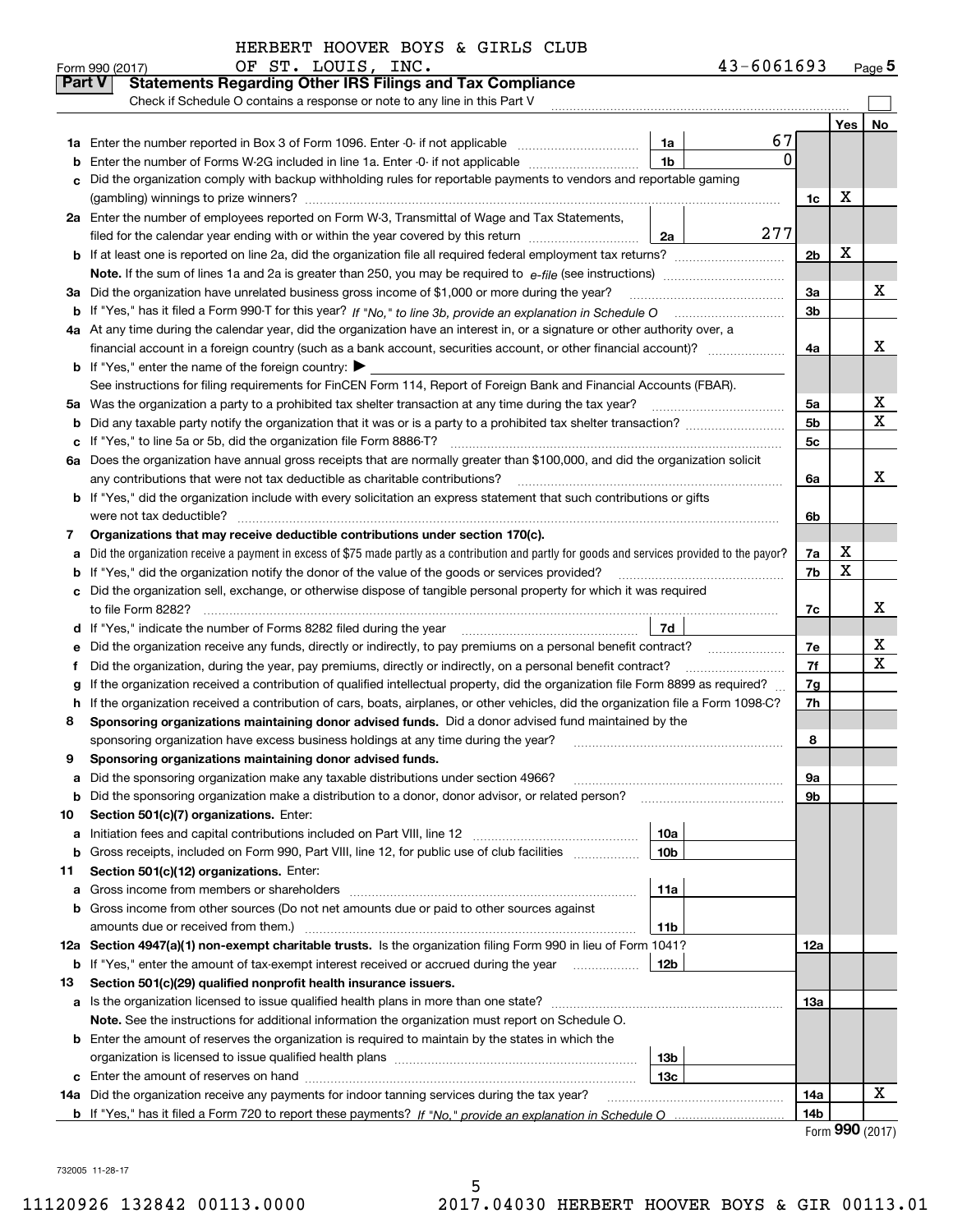*For each "Yes" response to lines 2 through 7b below, and for a "No" response to line 8a, 8b, or 10b below, describe the circumstances, processes, or changes in Schedule O. See instructions.* Form 990 (2017) **CHECT. LOUIS, INC.** Page 6<br>**Part VI Governance, Management, and Disclosure** For each "Yes" response to lines 2 through 7b below, and for a "No" response

|    | <b>1a</b> Enter the number of voting members of the governing body at the end of the tax year                                                                                                                                  | 1a | 34 |                         | Yes             | No                      |
|----|--------------------------------------------------------------------------------------------------------------------------------------------------------------------------------------------------------------------------------|----|----|-------------------------|-----------------|-------------------------|
|    | If there are material differences in voting rights among members of the governing body, or if the governing                                                                                                                    |    |    |                         |                 |                         |
|    | body delegated broad authority to an executive committee or similar committee, explain in Schedule O.                                                                                                                          |    |    |                         |                 |                         |
| b  | Enter the number of voting members included in line 1a, above, who are independent                                                                                                                                             | 1b | 34 |                         |                 |                         |
| 2  | Did any officer, director, trustee, or key employee have a family relationship or a business relationship with any other                                                                                                       |    |    |                         |                 |                         |
|    | officer, director, trustee, or key employee?                                                                                                                                                                                   |    |    | $\mathbf{2}$            |                 | X                       |
| З  | Did the organization delegate control over management duties customarily performed by or under the direct supervision                                                                                                          |    |    |                         |                 |                         |
|    |                                                                                                                                                                                                                                |    |    | 3                       |                 | X                       |
| 4  | Did the organization make any significant changes to its governing documents since the prior Form 990 was filed?                                                                                                               |    |    | $\overline{\mathbf{4}}$ |                 | $\overline{\mathbf{x}}$ |
| 5  | Did the organization become aware during the year of a significant diversion of the organization's assets? <i>manageranian</i> managerance.                                                                                    |    |    | 5                       |                 | $\overline{\mathbf{x}}$ |
| 6  | Did the organization have members or stockholders?                                                                                                                                                                             |    |    | 6                       |                 | $\overline{\mathbf{x}}$ |
| 7a | Did the organization have members, stockholders, or other persons who had the power to elect or appoint one or                                                                                                                 |    |    |                         |                 |                         |
|    |                                                                                                                                                                                                                                |    |    | 7a                      |                 | X                       |
|    | <b>b</b> Are any governance decisions of the organization reserved to (or subject to approval by) members, stockholders, or                                                                                                    |    |    |                         |                 |                         |
|    | persons other than the governing body?                                                                                                                                                                                         |    |    | 7b                      |                 | х                       |
| 8  | Did the organization contemporaneously document the meetings held or written actions undertaken during the year by the following:                                                                                              |    |    |                         |                 |                         |
| a  |                                                                                                                                                                                                                                |    |    | 8а                      | X               |                         |
| b  |                                                                                                                                                                                                                                |    |    | 8b                      |                 | $\mathbf x$             |
| 9  | Is there any officer, director, trustee, or key employee listed in Part VII, Section A, who cannot be reached at the                                                                                                           |    |    |                         |                 |                         |
|    |                                                                                                                                                                                                                                |    |    | 9                       |                 | X                       |
|    | Section B. Policies (This Section B requests information about policies not required by the Internal Revenue Code.)                                                                                                            |    |    |                         |                 |                         |
|    |                                                                                                                                                                                                                                |    |    |                         | Yes             | No                      |
|    |                                                                                                                                                                                                                                |    |    | 10a                     | x               |                         |
|    | <b>b</b> If "Yes," did the organization have written policies and procedures governing the activities of such chapters, affiliates,                                                                                            |    |    |                         |                 |                         |
|    |                                                                                                                                                                                                                                |    |    | 10 <sub>b</sub>         | X               |                         |
|    | 11a Has the organization provided a complete copy of this Form 990 to all members of its governing body before filing the form?                                                                                                |    |    | 11a                     | X               |                         |
|    | <b>b</b> Describe in Schedule O the process, if any, used by the organization to review this Form 990.                                                                                                                         |    |    |                         |                 |                         |
|    | 12a Did the organization have a written conflict of interest policy? If "No," go to line 13                                                                                                                                    |    |    | 12a                     | X               |                         |
|    | <b>b</b> Were officers, directors, or trustees, and key employees required to disclose annually interests that could give rise to conflicts?                                                                                   |    |    | 12 <sub>b</sub>         | х               |                         |
|    | c Did the organization regularly and consistently monitor and enforce compliance with the policy? If "Yes." describe                                                                                                           |    |    |                         |                 |                         |
|    | in Schedule O how this was done manufactured and continuum control of the Schedule O how this was done manufactured and continuum control of the Schedule O how this was done                                                  |    |    | 12c                     | X               |                         |
| 13 |                                                                                                                                                                                                                                |    |    | 13                      | X               |                         |
| 14 |                                                                                                                                                                                                                                |    |    | 14                      | X               |                         |
| 15 | Did the process for determining compensation of the following persons include a review and approval by independent                                                                                                             |    |    |                         |                 |                         |
|    | persons, comparability data, and contemporaneous substantiation of the deliberation and decision?                                                                                                                              |    |    |                         |                 |                         |
|    | a The organization's CEO, Executive Director, or top management official manufactured content content of the organization's CEO, Executive Director, or top management official manufactured content of the state of the conte |    |    | 15a                     | X               |                         |
|    |                                                                                                                                                                                                                                |    |    | 15b                     | X               |                         |
|    | If "Yes" to line 15a or 15b, describe the process in Schedule O (see instructions).                                                                                                                                            |    |    |                         |                 |                         |
|    | 16a Did the organization invest in, contribute assets to, or participate in a joint venture or similar arrangement with a                                                                                                      |    |    |                         |                 |                         |
|    | taxable entity during the year?                                                                                                                                                                                                |    |    | 16a                     |                 | X                       |
|    | b If "Yes," did the organization follow a written policy or procedure requiring the organization to evaluate its participation                                                                                                 |    |    |                         |                 |                         |
|    | in joint venture arrangements under applicable federal tax law, and take steps to safeguard the organization's                                                                                                                 |    |    |                         |                 |                         |
|    | exempt status with respect to such arrangements?                                                                                                                                                                               |    |    | 16b                     |                 |                         |
|    | <b>Section C. Disclosure</b>                                                                                                                                                                                                   |    |    |                         |                 |                         |
| 17 | <b>NONE</b><br>List the states with which a copy of this Form 990 is required to be filed $\blacktriangleright$                                                                                                                |    |    |                         |                 |                         |
| 18 | Section 6104 requires an organization to make its Forms 1023 (or 1024 if applicable), 990, and 990-T (Section 501(c)(3)s only) available                                                                                       |    |    |                         |                 |                         |
|    | for public inspection. Indicate how you made these available. Check all that apply.                                                                                                                                            |    |    |                         |                 |                         |
|    | $X$ Upon request<br>Own website<br>Another's website<br>Other (explain in Schedule O)                                                                                                                                          |    |    |                         |                 |                         |
| 19 | Describe in Schedule O whether (and if so, how) the organization made its governing documents, conflict of interest policy, and financial                                                                                      |    |    |                         |                 |                         |
|    | statements available to the public during the tax year.                                                                                                                                                                        |    |    |                         |                 |                         |
| 20 | State the name, address, and telephone number of the person who possesses the organization's books and records:                                                                                                                |    |    |                         |                 |                         |
|    | FLINT FOWLER $-314-335-8000$                                                                                                                                                                                                   |    |    |                         |                 |                         |
|    | 63107<br>2901 NORTH GRAND AVE, ST LOUIS,<br>MО                                                                                                                                                                                 |    |    |                         |                 |                         |
|    |                                                                                                                                                                                                                                |    |    |                         | Form 990 (2017) |                         |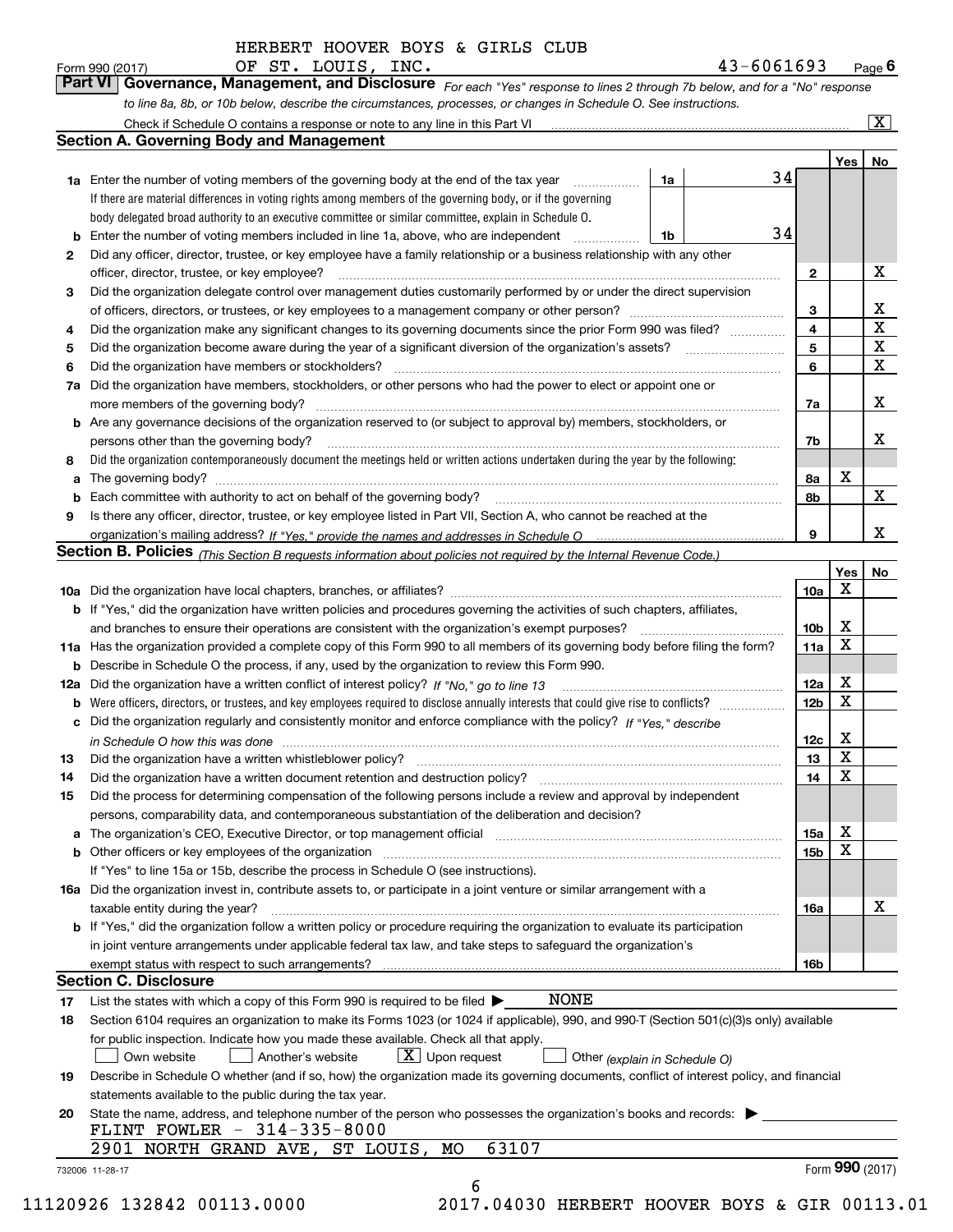| HERBERT HOOVER BOYS & GIRLS CLUB |
|----------------------------------|
|----------------------------------|

 $\mathcal{L}^{\text{max}}$ 

**7Part VII Compensation of Officers, Directors, Trustees, Key Employees, Highest Compensated Employees, and Independent Contractors**

Check if Schedule O contains a response or note to any line in this Part VII

**Section A. Officers, Directors, Trustees, Key Employees, and Highest Compensated Employees**

**1a**  Complete this table for all persons required to be listed. Report compensation for the calendar year ending with or within the organization's tax year. **•** List all of the organization's current officers, directors, trustees (whether individuals or organizations), regardless of amount of compensation.

Enter -0- in columns (D), (E), and (F) if no compensation was paid.

**(A)**

● List all of the organization's **current** key employees, if any. See instructions for definition of "key employee."

**•** List the organization's five current highest compensated employees (other than an officer, director, trustee, or key employee) who received reportable compensation (Box 5 of Form W-2 and/or Box 7 of Form 1099-MISC) of more than \$100,000 from the organization and any related organizations.

 $\bullet$  List all of the organization's **former** officers, key employees, and highest compensated employees who received more than \$100,000 of reportable compensation from the organization and any related organizations.

**•** List all of the organization's former directors or trustees that received, in the capacity as a former director or trustee of the organization, more than \$10,000 of reportable compensation from the organization and any related organizations.

List persons in the following order: individual trustees or directors; institutional trustees; officers; key employees; highest compensated employees; and former such persons.

Check this box if neither the organization nor any related organization compensated any current officer, director, or trustee.  $\mathcal{L}^{\text{max}}$ 

| (A)                            | (B)                    |                                |                                                                  | (C)      |              |                                   |        | (D)                             | (E)                              | (F)                      |
|--------------------------------|------------------------|--------------------------------|------------------------------------------------------------------|----------|--------------|-----------------------------------|--------|---------------------------------|----------------------------------|--------------------------|
| Name and Title                 | Average                |                                | (do not check more than one                                      | Position |              |                                   |        | Reportable                      | Reportable                       | Estimated                |
|                                | hours per              |                                | box, unless person is both an<br>officer and a director/trustee) |          |              |                                   |        | compensation                    | compensation                     | amount of                |
|                                | week                   |                                |                                                                  |          |              |                                   |        | from                            | from related                     | other                    |
|                                | (list any<br>hours for |                                |                                                                  |          |              |                                   |        | the                             | organizations<br>(W-2/1099-MISC) | compensation<br>from the |
|                                | related                |                                |                                                                  |          |              |                                   |        | organization<br>(W-2/1099-MISC) |                                  | organization             |
|                                | organizations          |                                | trustee                                                          |          |              |                                   |        |                                 |                                  | and related              |
|                                | below                  | Individual trustee or director |                                                                  |          | Key employee |                                   |        |                                 |                                  | organizations            |
|                                | line)                  |                                | Institutional t                                                  | Officer  |              | Highest compensated<br>  employee | Former |                                 |                                  |                          |
| (1)<br>MARY M. BONACORSI       | 2.00                   |                                |                                                                  |          |              |                                   |        |                                 |                                  |                          |
| <b>CHAIR</b>                   | 0.15                   | $\mathbf X$                    |                                                                  | X        |              |                                   |        | $\mathbf 0$ .                   | 0.                               | $\mathbf 0$ .            |
| LARRY E. PARRES<br>(2)         | $\overline{2.00}$      |                                |                                                                  |          |              |                                   |        |                                 |                                  |                          |
| VICE CHAIR                     | 0.05                   | $\mathbf X$                    |                                                                  | X        |              |                                   |        | $\mathbf{0}$ .                  | $\mathbf 0$ .                    | $\mathbf 0$ .            |
| WILLIAM K. FREEMAN<br>(3)      | $\overline{2.00}$      |                                |                                                                  |          |              |                                   |        |                                 |                                  |                          |
| <b>SECRETARY</b>               | 0.05                   | $\mathbf X$                    |                                                                  | X        |              |                                   |        | $\mathbf 0$ .                   | $\mathbf 0$ .                    | $\mathbf 0$ .            |
| KEITH LUEKING<br>(4)           | $\overline{2.00}$      |                                |                                                                  |          |              |                                   |        |                                 |                                  |                          |
| <b>TREASURER</b>               | 0.05                   | $\mathbf X$                    |                                                                  | X        |              |                                   |        | $\mathbf 0$ .                   | $\mathbf 0$ .                    | $\mathbf 0$ .            |
| (5)<br>DAVID APLINGTON         | 2.00                   |                                |                                                                  |          |              |                                   |        |                                 |                                  |                          |
| <b>BOARD MEMBER</b>            |                        | $\mathbf X$                    |                                                                  |          |              |                                   |        | 0.                              | $\mathbf 0$ .                    | $\mathbf 0$ .            |
| GREGG BERDY<br>(6)             | 2.00                   |                                |                                                                  |          |              |                                   |        |                                 |                                  |                          |
| <b>BOARD MEMBER</b>            |                        | $\mathbf X$                    |                                                                  |          |              |                                   |        | Ο.                              | $\mathbf 0$ .                    | $\mathbf 0$ .            |
| LORENZO M. BOYD<br>(7)         | 2.00                   |                                |                                                                  |          |              |                                   |        |                                 |                                  |                          |
| <b>BOARD MEMBER</b>            |                        | $\mathbf x$                    |                                                                  |          |              |                                   |        | $\mathbf 0$ .                   | $\mathbf 0$ .                    | $\mathbf 0$ .            |
| <b>MARK BULANDA</b><br>(8)     | 2.00                   |                                |                                                                  |          |              |                                   |        |                                 |                                  |                          |
| <b>BOARD MEMBER</b>            |                        | $\mathbf X$                    |                                                                  |          |              |                                   |        | $\mathbf 0$ .                   | $\mathbf 0$ .                    | $\mathbf 0$ .            |
| <b>JEN CALL</b><br>(9)         | 2.00                   |                                |                                                                  |          |              |                                   |        |                                 |                                  |                          |
| <b>BOARD MEMBER</b>            |                        | $\mathbf X$                    |                                                                  |          |              |                                   |        | $\mathbf 0$ .                   | $\mathbf 0$ .                    | $\mathbf 0$ .            |
| (10) NICHOLAS B. CLIFFORD, JR. | $\overline{2.00}$      |                                |                                                                  |          |              |                                   |        |                                 |                                  |                          |
| <b>BOARD MEMBER</b>            | 0.10                   | $\mathbf X$                    |                                                                  |          |              |                                   |        | 0.                              | $\mathbf 0$ .                    | $\mathbf 0$ .            |
| (11) MARK DARRELL              | 2.00                   |                                |                                                                  |          |              |                                   |        |                                 |                                  |                          |
| <b>BOARD MEMBER</b>            |                        | $\mathbf X$                    |                                                                  |          |              |                                   |        | $\mathbf 0$ .                   | $\mathbf 0$ .                    | 0.                       |
| (12) BRIAN R. DOBBINS          | 2.00                   |                                |                                                                  |          |              |                                   |        |                                 |                                  |                          |
| <b>BOARD MEMBER</b>            |                        | $\mathbf X$                    |                                                                  |          |              |                                   |        | $\mathbf 0$ .                   | $\mathbf 0$ .                    | $\mathbf 0$ .            |
| (13) JOHN FARMER               | 2.00                   |                                |                                                                  |          |              |                                   |        |                                 |                                  |                          |
| <b>BOARD MEMBER</b>            | 0.10                   | $\mathbf X$                    |                                                                  |          |              |                                   |        | $\mathbf 0$ .                   | $\mathbf 0$ .                    | $\mathbf 0$ .            |
| (14) DANIEL S. FARRELL         | $\overline{2.00}$      |                                |                                                                  |          |              |                                   |        |                                 |                                  |                          |
| <b>BOARD MEMBER</b>            |                        | $\mathbf X$                    |                                                                  |          |              |                                   |        | 0.                              | $\mathbf 0$ .                    | 0.                       |
| (15) CLIVE GRANNUM             | 2.00                   |                                |                                                                  |          |              |                                   |        |                                 |                                  |                          |
| <b>BOARD MEMBER</b>            |                        | $\mathbf X$                    |                                                                  |          |              |                                   |        | $\mathbf 0$ .                   | $\mathbf 0$ .                    | $\mathbf 0$ .            |
| (16) PEGGY GUEST, PH.D.        | 2.00                   |                                |                                                                  |          |              |                                   |        |                                 |                                  |                          |
| <b>BOARD MEMBER</b>            |                        | $\mathbf X$                    |                                                                  |          |              |                                   |        | $\mathbf 0$ .                   | $\mathbf 0$ .                    | 0.                       |
| (17) MIKE HAWKINS              | 2.00                   |                                |                                                                  |          |              |                                   |        |                                 |                                  |                          |
| <b>BOARD MEMBER</b>            |                        | $\mathbf X$                    |                                                                  |          |              |                                   |        | $0$ .                           | $\mathbf 0$ .                    | $0$ .                    |
| 732007 11-28-17                |                        |                                |                                                                  |          |              |                                   |        |                                 |                                  | Form 990 (2017)          |

732007 11-28-17

11120926 132842 00113.0000 2017.04030 HERBERT HOOVER BOYS & GIR 00113.01

7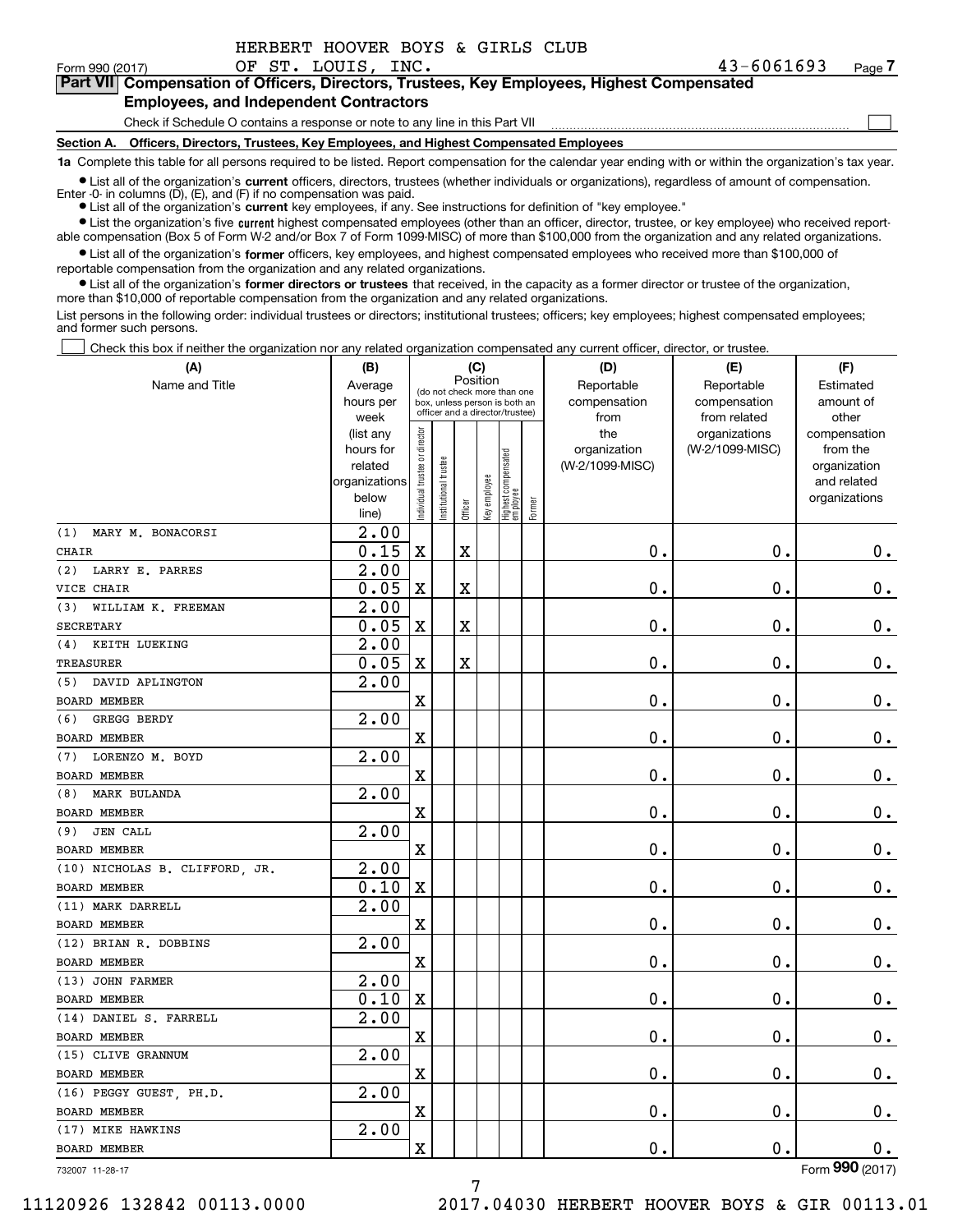| HERBERT HOOVER BOYS & GIRLS CLUB |  |  |  |
|----------------------------------|--|--|--|
|                                  |  |  |  |

| OF ST. LOUIS, INC.<br>Form 990 (2017)                                                                                                           |                   |                               |                                                              |         |          |                                                 |        |                         | 43-6061693      |       |              |               | Page 8           |
|-------------------------------------------------------------------------------------------------------------------------------------------------|-------------------|-------------------------------|--------------------------------------------------------------|---------|----------|-------------------------------------------------|--------|-------------------------|-----------------|-------|--------------|---------------|------------------|
| <b>Part VII</b><br>Section A. Officers, Directors, Trustees, Key Employees, and Highest Compensated Employees (continued)                       |                   |                               |                                                              |         |          |                                                 |        |                         |                 |       |              |               |                  |
| (A)                                                                                                                                             | (B)               |                               |                                                              |         | (C)      |                                                 |        | (D)                     | (E)             |       |              | (F)           |                  |
| Name and title                                                                                                                                  | Average           |                               |                                                              |         | Position |                                                 |        | Reportable              | Reportable      |       |              | Estimated     |                  |
|                                                                                                                                                 | hours per         |                               | (do not check more than one<br>box, unless person is both an |         |          |                                                 |        | compensation            | compensation    |       |              | amount of     |                  |
|                                                                                                                                                 | week              |                               | officer and a director/trustee)                              |         |          |                                                 |        | from                    | from related    |       |              | other         |                  |
|                                                                                                                                                 | (list any         |                               |                                                              |         |          |                                                 |        | the                     | organizations   |       |              | compensation  |                  |
|                                                                                                                                                 | hours for         |                               |                                                              |         |          |                                                 |        | organization            | (W-2/1099-MISC) |       |              | from the      |                  |
|                                                                                                                                                 | related           |                               |                                                              |         |          |                                                 |        | (W-2/1099-MISC)         |                 |       |              | organization  |                  |
|                                                                                                                                                 | organizations     |                               |                                                              |         |          |                                                 |        |                         |                 |       |              | and related   |                  |
|                                                                                                                                                 | below             |                               |                                                              |         |          |                                                 |        |                         |                 |       |              | organizations |                  |
|                                                                                                                                                 | line)             | ndividual trustee or director | Institutional trustee                                        | Officer |          | key employee<br>Highest compensated<br>employee | Former |                         |                 |       |              |               |                  |
| (18) SEAN JOE, PH. D.                                                                                                                           | $\overline{2.00}$ |                               |                                                              |         |          |                                                 |        |                         |                 |       |              |               |                  |
|                                                                                                                                                 |                   |                               |                                                              |         |          |                                                 |        |                         |                 | 0.    |              |               |                  |
| <b>BOARD MEMBER</b>                                                                                                                             |                   | X                             |                                                              |         |          |                                                 |        | 0.                      |                 |       |              |               | 0.               |
| (19) PETER LAZAROFF                                                                                                                             | 2.00              |                               |                                                              |         |          |                                                 |        |                         |                 |       |              |               |                  |
| BOARD MEMBER                                                                                                                                    |                   | X                             |                                                              |         |          |                                                 |        | 0.                      |                 | 0.    |              |               | 0.               |
| (20) JOHN MEARA                                                                                                                                 | 2.00              |                               |                                                              |         |          |                                                 |        |                         |                 |       |              |               |                  |
| BOARD MEMBER                                                                                                                                    |                   | X                             |                                                              |         |          |                                                 |        | 0.                      |                 | 0.    |              |               | 0.               |
| (21) RICHARD H. MILES                                                                                                                           | 2.00              |                               |                                                              |         |          |                                                 |        |                         |                 |       |              |               |                  |
| <b>BOARD MEMBER</b>                                                                                                                             |                   | X                             |                                                              |         |          |                                                 |        | 0.                      |                 | 0.    |              |               | 0.               |
| (22) JOHN MORONEY                                                                                                                               | 2.00              |                               |                                                              |         |          |                                                 |        |                         |                 |       |              |               |                  |
|                                                                                                                                                 |                   |                               |                                                              |         |          |                                                 |        |                         |                 |       |              |               |                  |
| BOARD MEMBER                                                                                                                                    |                   | X                             |                                                              |         |          |                                                 |        | 0.                      |                 | $0$ . |              |               | 0.               |
| (23) EMILY PITTS                                                                                                                                | 2.00              |                               |                                                              |         |          |                                                 |        |                         |                 |       |              |               |                  |
| BOARD MEMBER                                                                                                                                    |                   | X                             |                                                              |         |          |                                                 |        | 0.                      |                 | $0$ . |              |               | 0.               |
| (24) DAVID QUELLER                                                                                                                              | 2.00              |                               |                                                              |         |          |                                                 |        |                         |                 |       |              |               |                  |
| <b>BOARD MEMBER</b>                                                                                                                             |                   | X                             |                                                              |         |          |                                                 |        | 0.                      |                 | $0$ . |              |               | 0.               |
| (25) MEGAN RIDGEWAY                                                                                                                             | 2.00              |                               |                                                              |         |          |                                                 |        |                         |                 |       |              |               |                  |
| BOARD MEMBER                                                                                                                                    |                   | X                             |                                                              |         |          |                                                 |        | 0.                      |                 | 0.    |              |               | 0.               |
|                                                                                                                                                 |                   |                               |                                                              |         |          |                                                 |        |                         |                 |       |              |               |                  |
| (26) SUSAN D. SCHLICHTER                                                                                                                        | 2.00              |                               |                                                              |         |          |                                                 |        |                         |                 |       |              |               |                  |
| <b>BOARD MEMBER</b>                                                                                                                             | 0.10              | $\mathbf{X}$                  |                                                              |         |          |                                                 |        | 0.                      |                 | 0.    |              |               | 0.               |
|                                                                                                                                                 |                   |                               |                                                              |         |          |                                                 |        | $\overline{0}$ .        |                 | 0.    |              |               | $\overline{0}$ . |
| c Total from continuation sheets to Part VII, Section A manufactured by                                                                         |                   |                               |                                                              |         |          |                                                 |        | 394,584.                |                 | $0$ . |              |               | 26, 116.         |
|                                                                                                                                                 |                   |                               |                                                              |         |          |                                                 |        | 394,584.                |                 | 0.    |              |               | 26,116.          |
| Total number of individuals (including but not limited to those listed above) who received more than \$100,000 of reportable<br>$\mathbf{2}$    |                   |                               |                                                              |         |          |                                                 |        |                         |                 |       |              |               |                  |
| compensation from the organization $\blacktriangleright$                                                                                        |                   |                               |                                                              |         |          |                                                 |        |                         |                 |       |              |               | 2                |
|                                                                                                                                                 |                   |                               |                                                              |         |          |                                                 |        |                         |                 |       |              | Yes           | No               |
|                                                                                                                                                 |                   |                               |                                                              |         |          |                                                 |        |                         |                 |       |              |               |                  |
| 3<br>Did the organization list any former officer, director, or trustee, key employee, or highest compensated employee on                       |                   |                               |                                                              |         |          |                                                 |        |                         |                 |       |              |               |                  |
| line 1a? If "Yes," complete Schedule J for such individual manufactured contained and the 1a? If "Yes," complete Schedule J for such individual |                   |                               |                                                              |         |          |                                                 |        |                         |                 |       | 3            |               | x                |
| For any individual listed on line 1a, is the sum of reportable compensation and other compensation from the organization                        |                   |                               |                                                              |         |          |                                                 |        |                         |                 |       |              |               |                  |
|                                                                                                                                                 |                   |                               |                                                              |         |          |                                                 |        |                         |                 |       | 4            | х             |                  |
| Did any person listed on line 1a receive or accrue compensation from any unrelated organization or individual for services<br>5                 |                   |                               |                                                              |         |          |                                                 |        |                         |                 |       |              |               |                  |
|                                                                                                                                                 |                   |                               |                                                              |         |          |                                                 |        |                         |                 |       | 5            |               | X                |
| <b>Section B. Independent Contractors</b>                                                                                                       |                   |                               |                                                              |         |          |                                                 |        |                         |                 |       |              |               |                  |
|                                                                                                                                                 |                   |                               |                                                              |         |          |                                                 |        |                         |                 |       |              |               |                  |
| Complete this table for your five highest compensated independent contractors that received more than \$100,000 of compensation from<br>1       |                   |                               |                                                              |         |          |                                                 |        |                         |                 |       |              |               |                  |
| the organization. Report compensation for the calendar year ending with or within the organization's tax year.                                  |                   |                               |                                                              |         |          |                                                 |        |                         |                 |       |              |               |                  |
| (A)                                                                                                                                             |                   |                               |                                                              |         |          |                                                 |        | (B)                     |                 |       | (C)          |               |                  |
| Name and business address                                                                                                                       |                   |                               |                                                              |         |          |                                                 |        | Description of services |                 |       | Compensation |               |                  |
| WHELAN SECURITY                                                                                                                                 |                   |                               |                                                              |         |          |                                                 |        |                         |                 |       |              |               |                  |
| 1750 S HANLEY ROAD, ST. LOUIS, MO 63144                                                                                                         |                   |                               |                                                              |         |          |                                                 |        | SECURITY                |                 |       |              |               | 114,582.         |
|                                                                                                                                                 |                   |                               |                                                              |         |          |                                                 |        |                         |                 |       |              |               |                  |
|                                                                                                                                                 |                   |                               |                                                              |         |          |                                                 |        |                         |                 |       |              |               |                  |
|                                                                                                                                                 |                   |                               |                                                              |         |          |                                                 |        |                         |                 |       |              |               |                  |
|                                                                                                                                                 |                   |                               |                                                              |         |          |                                                 |        |                         |                 |       |              |               |                  |
|                                                                                                                                                 |                   |                               |                                                              |         |          |                                                 |        |                         |                 |       |              |               |                  |
|                                                                                                                                                 |                   |                               |                                                              |         |          |                                                 |        |                         |                 |       |              |               |                  |
|                                                                                                                                                 |                   |                               |                                                              |         |          |                                                 |        |                         |                 |       |              |               |                  |
|                                                                                                                                                 |                   |                               |                                                              |         |          |                                                 |        |                         |                 |       |              |               |                  |
|                                                                                                                                                 |                   |                               |                                                              |         |          |                                                 |        |                         |                 |       |              |               |                  |
| Total number of independent contractors (including but not limited to those listed above) who received more than<br>2                           |                   |                               |                                                              |         |          |                                                 |        |                         |                 |       |              |               |                  |
| \$100,000 of compensation from the organization                                                                                                 |                   |                               |                                                              |         |          | 1                                               |        |                         |                 |       |              |               |                  |
|                                                                                                                                                 |                   |                               |                                                              |         |          |                                                 |        |                         |                 |       |              |               |                  |

732008 11-28-17 SEE PART VII, SECTION A CONTINUATION SHEETS

8

Form (2017) **990**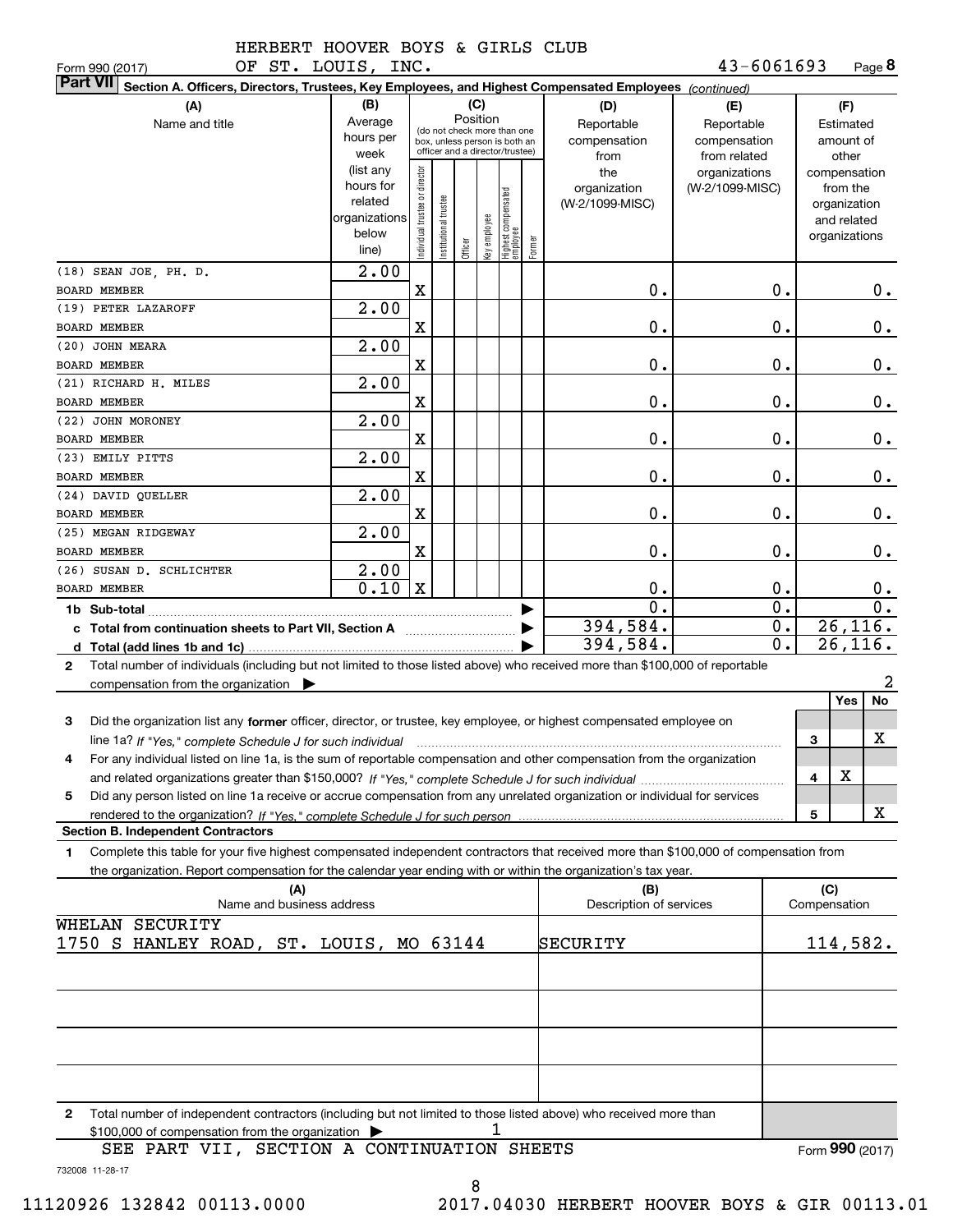OF ST. LOUIS, INC. 43-6061693

| OF ST. LOUIS, INC.<br>Form 990                                                                                  |                        |                                |                        |             |              |                              |        |                 | 43-6061693      |                             |
|-----------------------------------------------------------------------------------------------------------------|------------------------|--------------------------------|------------------------|-------------|--------------|------------------------------|--------|-----------------|-----------------|-----------------------------|
| Part VII Section A. Officers, Directors, Trustees, Key Employees, and Highest Compensated Employees (continued) |                        |                                |                        |             |              |                              |        |                 |                 |                             |
| (A)                                                                                                             | (B)                    |                                |                        |             | (C)          |                              |        | (D)             | (E)             | (F)                         |
| Name and title                                                                                                  | Average                |                                |                        |             | Position     |                              |        | Reportable      | Reportable      | Estimated                   |
|                                                                                                                 | hours                  |                                | (check all that apply) |             |              |                              |        | compensation    | compensation    | amount of                   |
|                                                                                                                 | per                    |                                |                        |             |              |                              |        | from            | from related    | other                       |
|                                                                                                                 | week                   |                                |                        |             |              | Highest compensated employee |        | the             | organizations   | compensation                |
|                                                                                                                 | (list any<br>hours for |                                |                        |             |              |                              |        | organization    | (W-2/1099-MISC) | from the                    |
|                                                                                                                 | related                |                                |                        |             |              |                              |        | (W-2/1099-MISC) |                 | organization<br>and related |
|                                                                                                                 | organizations          |                                |                        |             |              |                              |        |                 |                 | organizations               |
|                                                                                                                 | below                  | Individual trustee or director | Institutional trustee  |             | Key employee |                              |        |                 |                 |                             |
|                                                                                                                 | line)                  |                                |                        | Officer     |              |                              | Former |                 |                 |                             |
| (27) JOAN E. SILBER, PH.D.                                                                                      | $\overline{2.00}$      |                                |                        |             |              |                              |        |                 |                 |                             |
| BOARD MEMBER                                                                                                    |                        | $\mathbf X$                    |                        |             |              |                              |        | $0$ .           | $\mathbf 0$ .   | $0$ .                       |
| (28) SUZIE SPENCE                                                                                               | 2.00                   |                                |                        |             |              |                              |        |                 |                 |                             |
| BOARD MEMBER                                                                                                    |                        | $\mathbf X$                    |                        |             |              |                              |        | $\mathbf 0$ .   | $\mathbf 0$ .   | 0.                          |
| (29) MARK STALLION                                                                                              | 2.00                   |                                |                        |             |              |                              |        |                 |                 |                             |
| <b>BOARD MEMBER</b>                                                                                             |                        | $\mathbf X$                    |                        |             |              |                              |        | $\mathbf 0$ .   | $\mathbf 0$ .   | 0.                          |
| (30) GENE TODD                                                                                                  | 2.00                   |                                |                        |             |              |                              |        |                 |                 |                             |
| BOARD MEMBER                                                                                                    |                        | $\mathbf X$                    |                        |             |              |                              |        | $\mathbf 0$ .   | $\mathbf 0$ .   | 0.                          |
| (31) A. KEITH TURNER                                                                                            | 2.00                   |                                |                        |             |              |                              |        |                 |                 |                             |
| <b>BOARD MEMBER</b>                                                                                             |                        | $\mathbf X$                    |                        |             |              |                              |        | $\mathbf 0$ .   | $\mathbf 0$ .   | 0.                          |
| (32) T. WILLIAM WHITE                                                                                           | 2.00                   |                                |                        |             |              |                              |        |                 |                 |                             |
| BOARD MEMBER                                                                                                    |                        | $\mathbf X$                    |                        |             |              |                              |        | $0$ .           | $\mathbf 0$ .   | 0.                          |
| (33) JAMES E. WILLIAMS                                                                                          | 2.00                   |                                |                        |             |              |                              |        |                 |                 |                             |
| BOARD MEMBER                                                                                                    |                        | $\mathbf X$                    |                        |             |              |                              |        | $\mathbf 0$ .   | $\mathbf 0$ .   | 0.                          |
| (34) NANCY WOLFE                                                                                                | 2.00                   |                                |                        |             |              |                              |        |                 |                 |                             |
| BOARD MEMBER                                                                                                    |                        | $\mathbf X$                    |                        |             |              |                              |        | $0$ .           | $\mathbf 0$ .   | 0.                          |
| (35) FLINT FOWLER                                                                                               | 60.00                  |                                |                        |             |              |                              |        |                 |                 |                             |
| EXECUTIVE DIRECTOR                                                                                              | 0.05                   |                                |                        | $\mathbf X$ |              |                              |        | 194,081.        | $\mathbf 0$ .   | <u>19,874.</u>              |
| (36) REGINA KNAPP                                                                                               | 40.00                  |                                |                        |             |              |                              |        |                 |                 |                             |
| VICE PRESIDENT OF FINANCE                                                                                       |                        |                                |                        | $\mathbf X$ |              |                              |        | 79,452.         | 0.              | 6, 242.                     |
| (37) RUTH L. LEDERMAN                                                                                           | 40.00                  |                                |                        |             |              |                              |        |                 |                 |                             |
| VICE PRESIDENT, RESOURCE DEV.                                                                                   |                        |                                |                        |             |              | X                            |        | 121,051.        | $\mathbf 0$ .   | 0.                          |
|                                                                                                                 |                        |                                |                        |             |              |                              |        |                 |                 |                             |
|                                                                                                                 |                        |                                |                        |             |              |                              |        |                 |                 |                             |
|                                                                                                                 |                        |                                |                        |             |              |                              |        |                 |                 |                             |
|                                                                                                                 |                        |                                |                        |             |              |                              |        |                 |                 |                             |
|                                                                                                                 |                        |                                |                        |             |              |                              |        |                 |                 |                             |
|                                                                                                                 |                        |                                |                        |             |              |                              |        |                 |                 |                             |
|                                                                                                                 |                        |                                |                        |             |              |                              |        |                 |                 |                             |
|                                                                                                                 |                        |                                |                        |             |              |                              |        |                 |                 |                             |
|                                                                                                                 |                        |                                |                        |             |              |                              |        |                 |                 |                             |
|                                                                                                                 |                        |                                |                        |             |              |                              |        |                 |                 |                             |
|                                                                                                                 |                        |                                |                        |             |              |                              |        |                 |                 |                             |
|                                                                                                                 |                        |                                |                        |             |              |                              |        |                 |                 |                             |
|                                                                                                                 |                        |                                |                        |             |              |                              |        |                 |                 |                             |
|                                                                                                                 |                        |                                |                        |             |              |                              |        |                 |                 |                             |
|                                                                                                                 |                        |                                |                        |             |              |                              |        |                 |                 |                             |
|                                                                                                                 |                        |                                |                        |             |              |                              |        |                 |                 |                             |
|                                                                                                                 |                        |                                |                        |             |              |                              |        |                 |                 |                             |
|                                                                                                                 |                        |                                |                        |             |              |                              |        |                 |                 |                             |
|                                                                                                                 |                        |                                |                        |             |              |                              |        | 394,584.        |                 | 26, 116.                    |

732201 04-01-17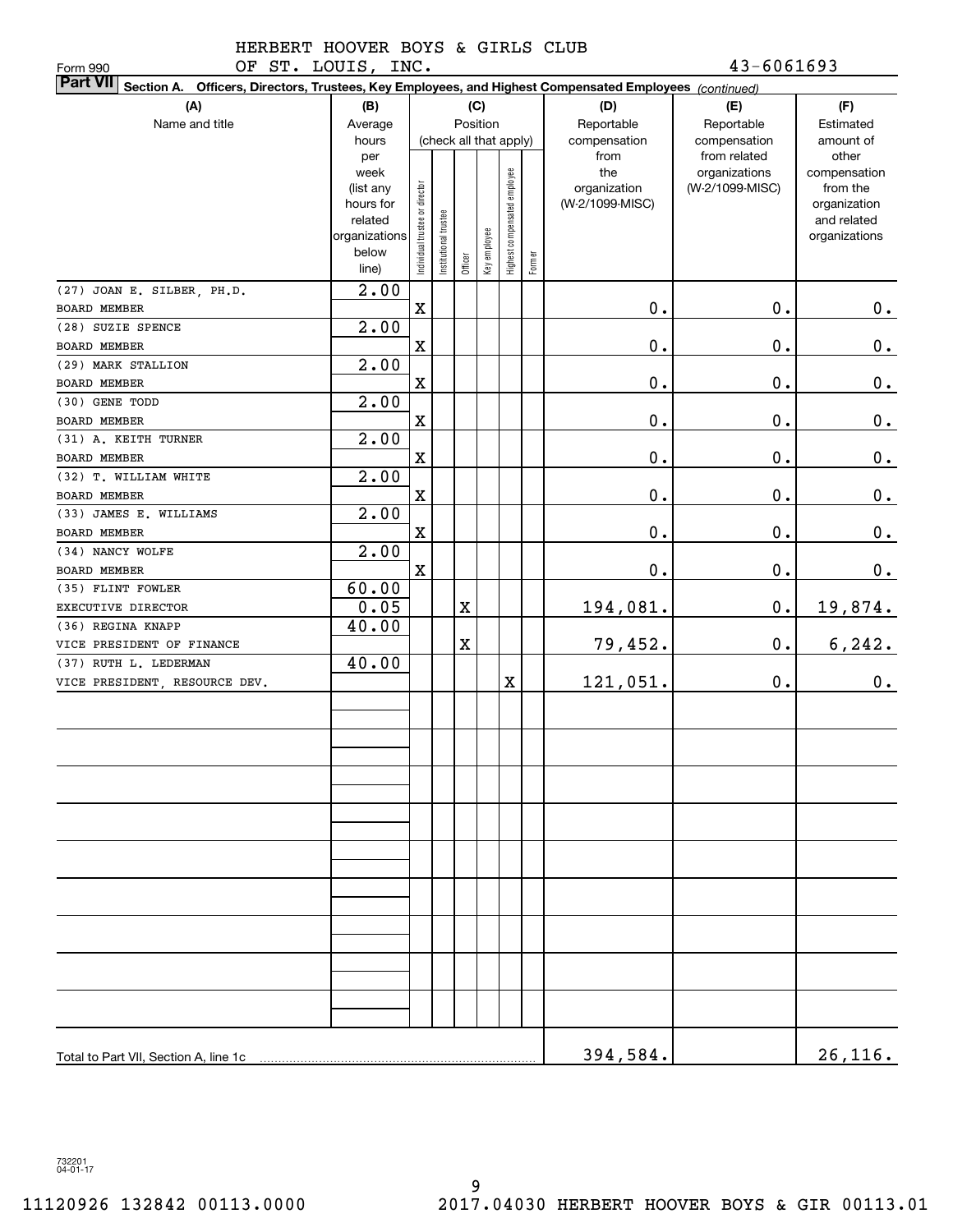| orm 990 (2017: |  |
|----------------|--|

| Check if Schedule O contains a response or note to any line in this Part VIII<br>(B)<br>(C)<br>(A)<br>Related or<br>Unrelated<br>Total revenue<br>exempt function<br>business<br>revenue<br>revenue<br>557,661.<br>1a<br>Contributions, Gifts, Grants<br>and Other Similar Amounts<br>1 a Federated campaigns<br>$\overline{42,912}$ .<br>1 <sub>b</sub><br><b>b</b> Membership dues<br>780,088.<br>1 <sub>c</sub><br>c Fundraising events<br>28,451. | (D)<br>Revenuè excluded<br>from tax under<br>sections<br>512 - 514 |
|-------------------------------------------------------------------------------------------------------------------------------------------------------------------------------------------------------------------------------------------------------------------------------------------------------------------------------------------------------------------------------------------------------------------------------------------------------|--------------------------------------------------------------------|
|                                                                                                                                                                                                                                                                                                                                                                                                                                                       |                                                                    |
|                                                                                                                                                                                                                                                                                                                                                                                                                                                       |                                                                    |
|                                                                                                                                                                                                                                                                                                                                                                                                                                                       |                                                                    |
|                                                                                                                                                                                                                                                                                                                                                                                                                                                       |                                                                    |
|                                                                                                                                                                                                                                                                                                                                                                                                                                                       |                                                                    |
| 1 <sub>d</sub><br>d Related organizations                                                                                                                                                                                                                                                                                                                                                                                                             |                                                                    |
| 919,688.<br>1e<br>e Government grants (contributions)                                                                                                                                                                                                                                                                                                                                                                                                 |                                                                    |
| f All other contributions, gifts, grants, and                                                                                                                                                                                                                                                                                                                                                                                                         |                                                                    |
| $118,646,836$ .<br>similar amounts not included above                                                                                                                                                                                                                                                                                                                                                                                                 |                                                                    |
| 403,134.<br>Noncash contributions included in lines 1a-1f: \$                                                                                                                                                                                                                                                                                                                                                                                         |                                                                    |
| 10975636.<br>▶                                                                                                                                                                                                                                                                                                                                                                                                                                        |                                                                    |
| <b>Business Code</b>                                                                                                                                                                                                                                                                                                                                                                                                                                  |                                                                    |
| 900099<br>463, 209.<br>463,209.<br>2 a PROGRAM REVENUE                                                                                                                                                                                                                                                                                                                                                                                                |                                                                    |
| b                                                                                                                                                                                                                                                                                                                                                                                                                                                     |                                                                    |
| c                                                                                                                                                                                                                                                                                                                                                                                                                                                     |                                                                    |
| <u> 1989 - Johann Stein, marwolaethau a bhann an t-Amhair an t-Amhair an t-Amhair an t-Amhair an t-Amhair an t-A</u><br>d                                                                                                                                                                                                                                                                                                                             |                                                                    |
| <u> 1989 - Johann Stein, marwolaethau a bhann an t-Amhair an t-Amhair an t-Amhair an t-Amhair an t-Amhair an t-A</u><br>е                                                                                                                                                                                                                                                                                                                             |                                                                    |
| Program Service<br>Revenue<br>f All other program service revenue                                                                                                                                                                                                                                                                                                                                                                                     |                                                                    |
| 463, 209.<br>▶                                                                                                                                                                                                                                                                                                                                                                                                                                        |                                                                    |
| 3<br>Investment income (including dividends, interest, and                                                                                                                                                                                                                                                                                                                                                                                            |                                                                    |
| 112,770.                                                                                                                                                                                                                                                                                                                                                                                                                                              | 112,770.                                                           |
| Income from investment of tax-exempt bond proceeds<br>4                                                                                                                                                                                                                                                                                                                                                                                               |                                                                    |
| 5                                                                                                                                                                                                                                                                                                                                                                                                                                                     |                                                                    |
| (i) Real<br>(ii) Personal                                                                                                                                                                                                                                                                                                                                                                                                                             |                                                                    |
| 8,200.<br>6 a Gross rents                                                                                                                                                                                                                                                                                                                                                                                                                             |                                                                    |
| 0.<br>Less: rental expenses<br>b                                                                                                                                                                                                                                                                                                                                                                                                                      |                                                                    |
| 8,200.<br>c Rental income or (loss)                                                                                                                                                                                                                                                                                                                                                                                                                   |                                                                    |
| 8, 200.<br>▶<br><b>d</b> Net rental income or (loss)                                                                                                                                                                                                                                                                                                                                                                                                  | 8,200.                                                             |
| (i) Securities<br>7 a Gross amount from sales of<br>(ii) Other                                                                                                                                                                                                                                                                                                                                                                                        |                                                                    |
| 3282233.<br>assets other than inventory                                                                                                                                                                                                                                                                                                                                                                                                               |                                                                    |
| <b>b</b> Less: cost or other basis                                                                                                                                                                                                                                                                                                                                                                                                                    |                                                                    |
|                                                                                                                                                                                                                                                                                                                                                                                                                                                       |                                                                    |
|                                                                                                                                                                                                                                                                                                                                                                                                                                                       |                                                                    |
| 118,595.<br>$\blacktriangleright$                                                                                                                                                                                                                                                                                                                                                                                                                     | 118,595.                                                           |
| 8 a Gross income from fundraising events (not                                                                                                                                                                                                                                                                                                                                                                                                         |                                                                    |
| including $$780,088$ . of                                                                                                                                                                                                                                                                                                                                                                                                                             |                                                                    |
| contributions reported on line 1c). See                                                                                                                                                                                                                                                                                                                                                                                                               |                                                                    |
| $a$ 140,854.                                                                                                                                                                                                                                                                                                                                                                                                                                          |                                                                    |
| <b>Other Revenue</b><br>$b\overline{362,392.}$                                                                                                                                                                                                                                                                                                                                                                                                        |                                                                    |
| $-221,538.$<br>c Net income or (loss) from fundraising events<br>_____________ ▶                                                                                                                                                                                                                                                                                                                                                                      | $-221,538.$                                                        |
| 9 a Gross income from gaming activities. See                                                                                                                                                                                                                                                                                                                                                                                                          |                                                                    |
| <u>18,075.</u><br>a                                                                                                                                                                                                                                                                                                                                                                                                                                   |                                                                    |
| 9,310.                                                                                                                                                                                                                                                                                                                                                                                                                                                |                                                                    |
| 8,765.<br>c Net income or (loss) from gaming activities<br>▶<br>.                                                                                                                                                                                                                                                                                                                                                                                     | 8,765.                                                             |
| 10 a Gross sales of inventory, less returns                                                                                                                                                                                                                                                                                                                                                                                                           |                                                                    |
|                                                                                                                                                                                                                                                                                                                                                                                                                                                       |                                                                    |
| b                                                                                                                                                                                                                                                                                                                                                                                                                                                     |                                                                    |
| c Net income or (loss) from sales of inventory<br>▶                                                                                                                                                                                                                                                                                                                                                                                                   |                                                                    |
| Miscellaneous Revenue<br><b>Business Code</b><br>9,612.<br>11 a MISCELLANEOUS<br>900099                                                                                                                                                                                                                                                                                                                                                               | 9,612.                                                             |
|                                                                                                                                                                                                                                                                                                                                                                                                                                                       |                                                                    |
| b                                                                                                                                                                                                                                                                                                                                                                                                                                                     |                                                                    |
| c<br><u> 1989 - Johann Barbara, martin amerikan basar dan berasal dalam basar dalam basar dalam basar dalam basar dala</u>                                                                                                                                                                                                                                                                                                                            |                                                                    |
| 9,612.                                                                                                                                                                                                                                                                                                                                                                                                                                                |                                                                    |
| $\blacktriangleright$<br>11475249.<br>463,209.<br>0.<br>12                                                                                                                                                                                                                                                                                                                                                                                            | 36,404.                                                            |
| 732009 11-28-17                                                                                                                                                                                                                                                                                                                                                                                                                                       | Form 990 (2017)                                                    |

10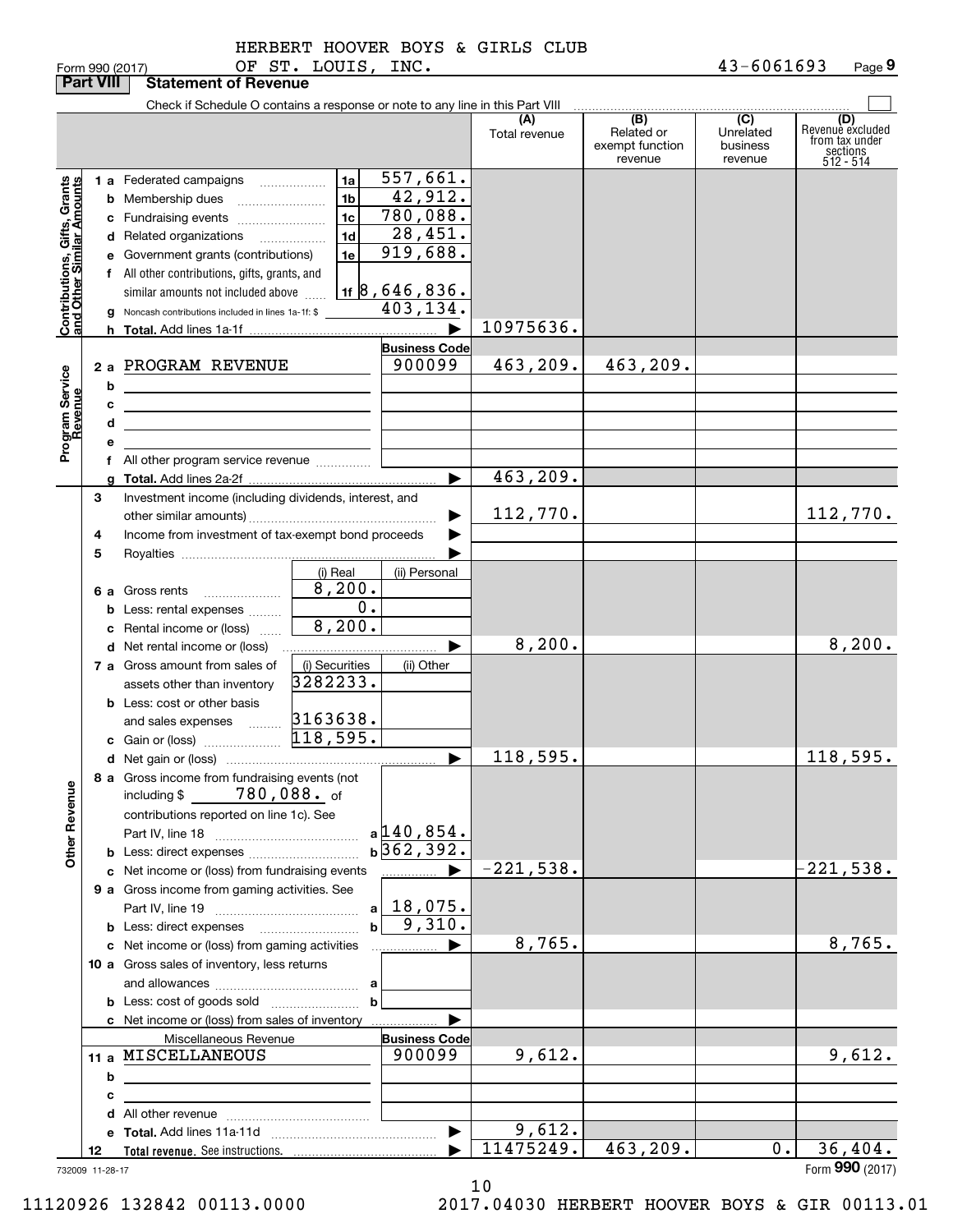Form 990 (2017) OF'S'I'。 山OUIS,INC。 4 3-6 U6 I 6 93 Page **10** OF ST. LOUIS, INC. 43-6061693

|              | Part IX   Statement of Functional Expenses                                                                                 |                        |                             |                                    |                           |
|--------------|----------------------------------------------------------------------------------------------------------------------------|------------------------|-----------------------------|------------------------------------|---------------------------|
|              | Section 501(c)(3) and 501(c)(4) organizations must complete all columns. All other organizations must complete column (A). |                        |                             |                                    |                           |
|              | Check if Schedule O contains a response or note to any line in this Part IX                                                | (A)                    | (B)                         | (C)                                | (D)                       |
|              | Do not include amounts reported on lines 6b,<br>7b, 8b, 9b, and 10b of Part VIII.                                          | Total expenses         | Program service<br>expenses | Management and<br>general expenses | Fundraising<br>expenses   |
| 1            | Grants and other assistance to domestic organizations                                                                      |                        |                             |                                    |                           |
|              | and domestic governments. See Part IV, line 21                                                                             |                        |                             |                                    |                           |
| $\mathbf{2}$ | Grants and other assistance to domestic                                                                                    |                        |                             |                                    |                           |
|              | individuals. See Part IV, line 22                                                                                          |                        |                             |                                    |                           |
| 3            | Grants and other assistance to foreign                                                                                     |                        |                             |                                    |                           |
|              | organizations, foreign governments, and foreign                                                                            |                        |                             |                                    |                           |
|              | individuals. See Part IV, lines 15 and 16                                                                                  |                        |                             |                                    |                           |
| 4            | Benefits paid to or for members                                                                                            |                        |                             |                                    |                           |
| 5            | Compensation of current officers, directors,                                                                               |                        | 149,824.                    |                                    |                           |
|              |                                                                                                                            | 299,649.               |                             | 96,336.                            | 53,489.                   |
| 6            | Compensation not included above, to disqualified                                                                           |                        |                             |                                    |                           |
|              | persons (as defined under section 4958(f)(1)) and                                                                          |                        |                             |                                    |                           |
|              | persons described in section $4958(c)(3)(B)$                                                                               | 4,031,569.             | 3,505,893.                  | 241,096.                           | 284,580.                  |
| 7<br>8       | Pension plan accruals and contributions (include                                                                           |                        |                             |                                    |                           |
|              | section 401(k) and 403(b) employer contributions)                                                                          |                        |                             |                                    |                           |
| 9            |                                                                                                                            | 334,602.               | 292,156.                    | 19,505.                            |                           |
| 10           |                                                                                                                            | 356, 207.              | 301, 396.                   | 27,250.                            | $\frac{22,941.}{27,561.}$ |
| 11           | Fees for services (non-employees):                                                                                         |                        |                             |                                    |                           |
| а            |                                                                                                                            |                        |                             |                                    |                           |
| b            |                                                                                                                            |                        |                             |                                    |                           |
| c            |                                                                                                                            | $\overline{53,319}$ .  |                             | 53,319.                            |                           |
| d            |                                                                                                                            |                        |                             |                                    |                           |
| е            | Professional fundraising services. See Part IV, line 17                                                                    | 97,305.                |                             |                                    | 97,305.                   |
| f            | Investment management fees                                                                                                 | 43,047.                |                             | 43,047.                            |                           |
| g            | Other. (If line 11g amount exceeds 10% of line 25,                                                                         |                        |                             |                                    |                           |
|              | column (A) amount, list line 11g expenses on Sch O.)                                                                       | 49,401.                | 2,600.                      | $\frac{1,125}{51,940}$ .           | 45,676.                   |
| 12           |                                                                                                                            | 72,407.                | 13,467.                     |                                    | 7,000.                    |
| 13           |                                                                                                                            | $\overline{277,155}$ . | 140, 306.                   | 96, 701.                           | 40,148.                   |
| 14           |                                                                                                                            | 143, 430.              | 121,899.                    | 7,656.                             | 13,875.                   |
| 15           |                                                                                                                            |                        |                             |                                    |                           |
| 16           |                                                                                                                            | 354,767.               | 354,117.                    | 650.                               |                           |
| 17           | Travel                                                                                                                     | 58, 176.               | 44,996.                     | 11,296.                            | 1,884.                    |
| 18           | Payments of travel or entertainment expenses                                                                               |                        |                             |                                    |                           |
|              | for any federal, state, or local public officials                                                                          |                        |                             |                                    |                           |
| 19           | Conferences, conventions, and meetings                                                                                     | 46, 127.<br>86, 211.   | 19,152.<br>46,445.          | 24,432.<br>39,766.                 | $\overline{2,543.}$       |
| 20           | Interest                                                                                                                   |                        |                             |                                    |                           |
| 21           | Depreciation, depletion, and amortization                                                                                  | 399,308.               | 399,308.                    |                                    |                           |
| 22<br>23     | Insurance                                                                                                                  | 131,077.               | 131,077.                    |                                    |                           |
| 24           | Other expenses. Itemize expenses not covered                                                                               |                        |                             |                                    |                           |
|              | above. (List miscellaneous expenses in line 24e. If line                                                                   |                        |                             |                                    |                           |
|              | 24e amount exceeds 10% of line 25, column (A)<br>amount, list line 24e expenses on Schedule O.)                            |                        |                             |                                    |                           |
| a            | CONTRACTED SERVS & SPLY                                                                                                    | 502,045.               | 491,896.                    | 476.                               | 9,673.                    |
| b            | MEMBERSHIP                                                                                                                 | 35, 269.               | 5,848.                      | 29,310.                            | $\overline{111}$ .        |
| с            |                                                                                                                            |                        |                             |                                    |                           |
| d            |                                                                                                                            |                        |                             |                                    |                           |
|              | e All other expenses                                                                                                       |                        |                             |                                    |                           |
| 25           | Total functional expenses. Add lines 1 through 24e                                                                         | 7,371,071.             | 6,020,380.                  | 743,905.                           | 606,786.                  |
| 26           | Joint costs. Complete this line only if the organization                                                                   |                        |                             |                                    |                           |
|              | reported in column (B) joint costs from a combined                                                                         |                        |                             |                                    |                           |
|              | educational campaign and fundraising solicitation.                                                                         |                        |                             |                                    |                           |
|              | Check here $\blacktriangleright$<br>if following SOP 98-2 (ASC 958-720)                                                    |                        |                             |                                    |                           |

11

732010 11-28-17

Form (2017) **990**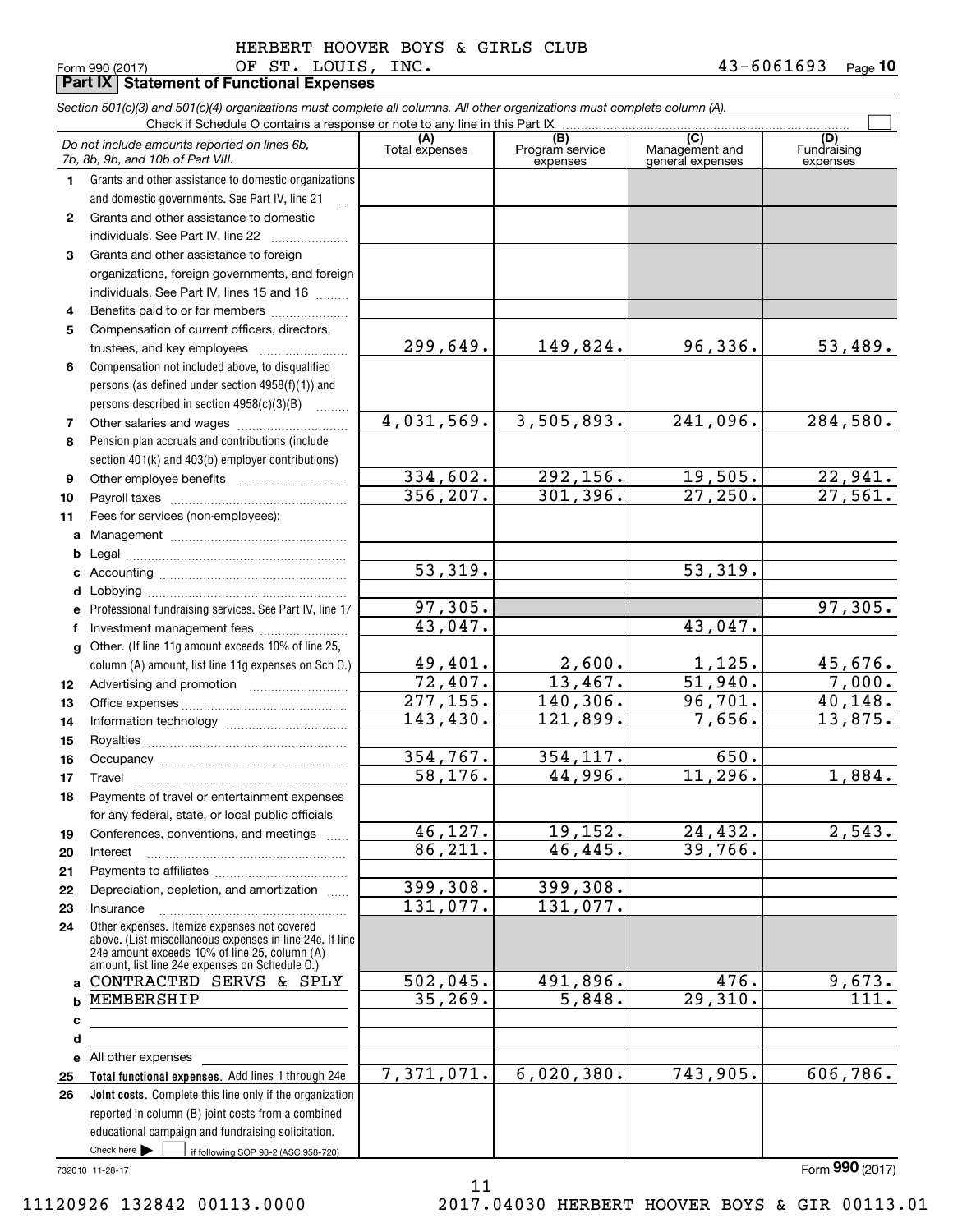|                             |    | Check if Schedule O contains a response or note to any line in this Part X                    |  |    |                           |                 |                           |
|-----------------------------|----|-----------------------------------------------------------------------------------------------|--|----|---------------------------|-----------------|---------------------------|
|                             |    |                                                                                               |  |    | (A)<br>Beginning of year  |                 | (B)<br>End of year        |
|                             | 1. |                                                                                               |  |    | 1,542.                    | $\mathbf{1}$    | <u>1,616.</u>             |
|                             | 2  |                                                                                               |  |    | 2, 279, 755.              | $\mathbf{2}$    | 2,605,751.                |
|                             | з  |                                                                                               |  |    | 2,803,650.                | $\mathbf{3}$    | 4,252,091.                |
|                             | 4  |                                                                                               |  |    |                           | 4               |                           |
|                             | 5  | Loans and other receivables from current and former officers, directors,                      |  |    |                           |                 |                           |
|                             |    | trustees, key employees, and highest compensated employees. Complete                          |  |    |                           |                 |                           |
|                             |    | Part II of Schedule L                                                                         |  |    |                           | 5               |                           |
|                             | 6  | Loans and other receivables from other disqualified persons (as defined under                 |  |    |                           |                 |                           |
|                             |    | section 4958(f)(1)), persons described in section 4958(c)(3)(B), and contributing             |  |    |                           |                 |                           |
|                             |    | employers and sponsoring organizations of section 501(c)(9) voluntary                         |  |    |                           |                 |                           |
|                             |    | employees' beneficiary organizations (see instr). Complete Part II of Sch L                   |  |    |                           | 6               |                           |
| Assets                      | 7  |                                                                                               |  |    |                           | $\overline{7}$  |                           |
|                             | 8  |                                                                                               |  |    |                           | 8               |                           |
|                             | 9  | Prepaid expenses and deferred charges                                                         |  |    | 49,560.                   | 9               | 55,544.                   |
|                             |    | <b>10a</b> Land, buildings, and equipment: cost or other                                      |  |    |                           |                 |                           |
|                             |    |                                                                                               |  |    |                           |                 |                           |
|                             |    | <b>b</b> Less: accumulated depreciation                                                       |  |    | 7,055,209.                | 10 <sub>c</sub> | <u>7,036,759.</u>         |
|                             | 11 |                                                                                               |  |    | 3,701,301.                | 11              | 6,380,778.                |
|                             | 12 |                                                                                               |  |    |                           | 12              |                           |
|                             | 13 |                                                                                               |  |    |                           | 13              |                           |
|                             | 14 |                                                                                               |  | 14 |                           |                 |                           |
|                             | 15 |                                                                                               |  |    |                           | 15              |                           |
|                             | 16 |                                                                                               |  |    | 15,891,017.               | 16              | 20, 332, 539.             |
|                             | 17 |                                                                                               |  |    | 250, 465.                 | 17              | 365, 360.                 |
|                             | 18 |                                                                                               |  |    | 18                        |                 |                           |
|                             | 19 |                                                                                               |  | 19 |                           |                 |                           |
|                             | 20 |                                                                                               |  |    |                           | 20              |                           |
|                             | 21 | Escrow or custodial account liability. Complete Part IV of Schedule D                         |  |    |                           | 21              |                           |
|                             | 22 | Loans and other payables to current and former officers, directors, trustees,                 |  |    |                           |                 |                           |
|                             |    | key employees, highest compensated employees, and disqualified persons.                       |  |    |                           |                 |                           |
| Liabilities                 |    |                                                                                               |  |    | 1,355,295.                | 22              | 1,182,397.                |
|                             | 23 | Secured mortgages and notes payable to unrelated third parties                                |  |    |                           | 23              |                           |
|                             | 24 | Unsecured notes and loans payable to unrelated third parties                                  |  |    |                           | 24              |                           |
|                             | 25 | Other liabilities (including federal income tax, payables to related third                    |  |    |                           |                 |                           |
|                             |    | parties, and other liabilities not included on lines 17-24). Complete Part X of<br>Schedule D |  |    |                           | 25              |                           |
|                             | 26 | Total liabilities. Add lines 17 through 25                                                    |  |    | 1,605,760.                | 26              | 1,547,757.                |
|                             |    | Organizations that follow SFAS 117 (ASC 958), check here $\blacktriangleright \boxed{X}$ and  |  |    |                           |                 |                           |
|                             |    | complete lines 27 through 29, and lines 33 and 34.                                            |  |    |                           |                 |                           |
|                             | 27 |                                                                                               |  |    | 7,656,042.                | 27              | <u>7,353,155.</u>         |
|                             | 28 | Temporarily restricted net assets                                                             |  |    | 4, 142, 622.              | 28              | 6,971,382.                |
|                             | 29 | Permanently restricted net assets                                                             |  |    | $\overline{2,}$ 486, 593. | 29              | $\overline{4,460}$ , 245. |
|                             |    | Organizations that do not follow SFAS 117 (ASC 958), check here ▶ □                           |  |    |                           |                 |                           |
|                             |    | and complete lines 30 through 34.                                                             |  |    |                           |                 |                           |
| Net Assets or Fund Balances | 30 |                                                                                               |  |    |                           | 30              |                           |
|                             | 31 | Paid-in or capital surplus, or land, building, or equipment fund                              |  |    |                           | 31              |                           |
|                             | 32 | Retained earnings, endowment, accumulated income, or other funds                              |  |    |                           | 32              |                           |
|                             | 33 | Total net assets or fund balances                                                             |  |    | 14, 285, 257.             | 33              | 18,784,782.               |
|                             | 34 |                                                                                               |  |    | 15,891,017.               | 34              | 20, 332, 539.             |
|                             |    |                                                                                               |  |    |                           |                 | Form 990 (2017)           |

11120926 132842 00113.0000 2017.04030 HERBERT HOOVER BOYS & GIR 00113.01

**Part X Balance Sheet**<br>**Part X Balance Sheet**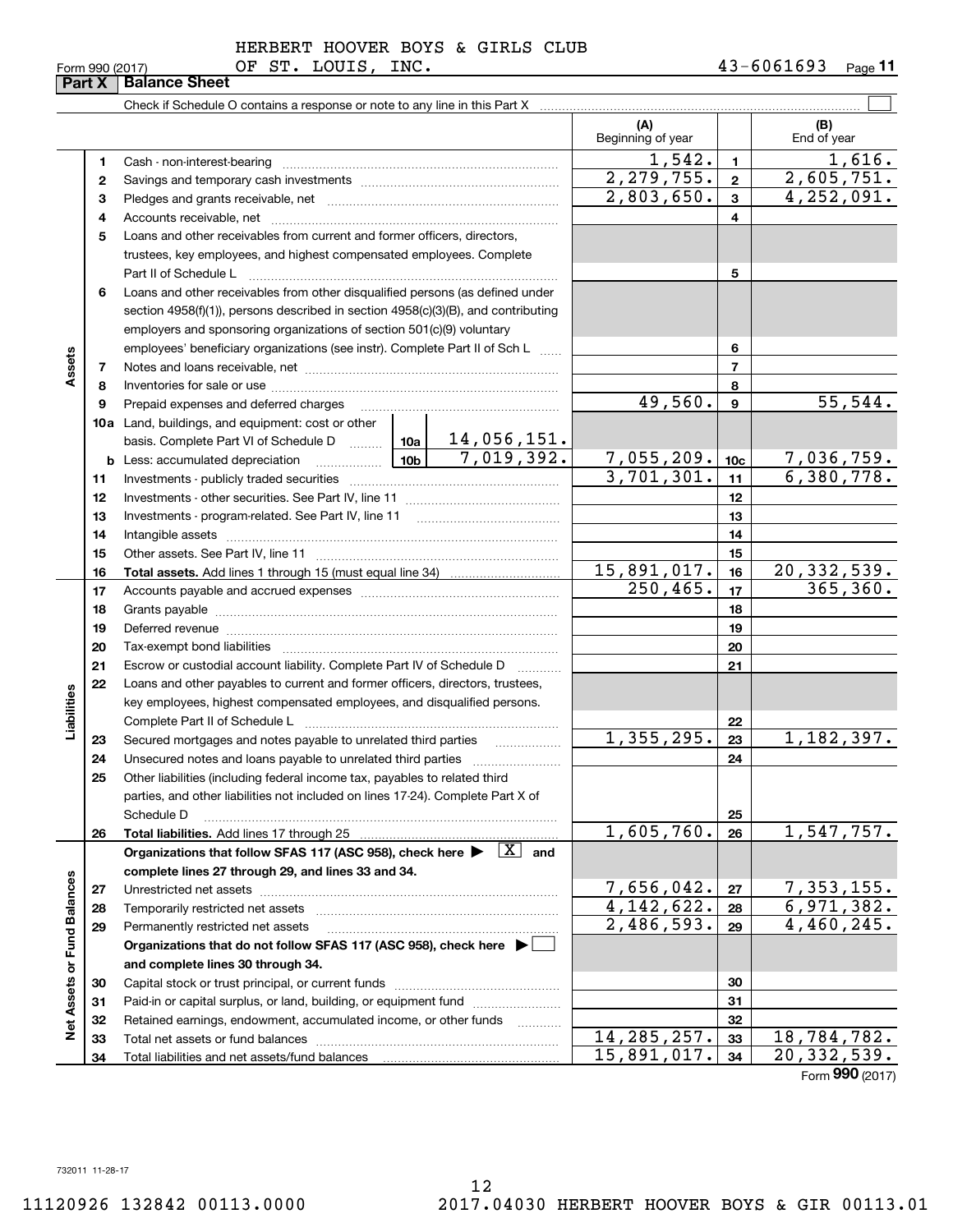|    | HERBERT HOOVER BOYS & GIRLS CLUB                                                                                                                                                                                     |                |               |                  |     |              |
|----|----------------------------------------------------------------------------------------------------------------------------------------------------------------------------------------------------------------------|----------------|---------------|------------------|-----|--------------|
|    | OF ST. LOUIS, INC.<br>Form 990 (2017)                                                                                                                                                                                |                | 43-6061693    |                  |     | Page 12      |
|    | Part XI<br><b>Reconciliation of Net Assets</b>                                                                                                                                                                       |                |               |                  |     |              |
|    |                                                                                                                                                                                                                      |                |               |                  |     |              |
|    |                                                                                                                                                                                                                      |                |               |                  |     |              |
| 1  | Total revenue (must equal Part VIII, column (A), line 12)                                                                                                                                                            | 1              | 11,475,249.   |                  |     |              |
| 2  | Total expenses (must equal Part IX, column (A), line 25)                                                                                                                                                             | $\overline{2}$ |               |                  |     | 7,371,071.   |
| з  | Revenue less expenses. Subtract line 2 from line 1                                                                                                                                                                   | 3              |               |                  |     | 4, 104, 178. |
| 4  |                                                                                                                                                                                                                      | 4              | 14, 285, 257. |                  |     |              |
| 5  | Net unrealized gains (losses) on investments                                                                                                                                                                         | 5              |               |                  |     | 395,347.     |
| 6  | Donated services and use of facilities                                                                                                                                                                               | 6              |               |                  |     |              |
| 7  | Investment expenses                                                                                                                                                                                                  | $\overline{7}$ |               |                  |     |              |
| 8  | Prior period adjustments                                                                                                                                                                                             | 8              |               |                  |     |              |
| 9  | Other changes in net assets or fund balances (explain in Schedule O)                                                                                                                                                 | 9              |               |                  |     | 0.           |
| 10 | Net assets or fund balances at end of year. Combine lines 3 through 9 (must equal Part X, line 33,                                                                                                                   |                |               |                  |     |              |
|    | column (B))                                                                                                                                                                                                          | 10             | 18,784,782.   |                  |     |              |
|    | Part XII Financial Statements and Reporting                                                                                                                                                                          |                |               |                  |     |              |
|    | Check if Schedule O contains a response or note to any line in this Part XII                                                                                                                                         |                |               |                  |     |              |
|    |                                                                                                                                                                                                                      |                |               |                  | Yes | No           |
| 1. | $ X $ Accrual<br>Accounting method used to prepare the Form 990: <u>II</u> Cash<br>Other                                                                                                                             |                |               |                  |     |              |
|    | If the organization changed its method of accounting from a prior year or checked "Other," explain in Schedule O.                                                                                                    |                |               |                  |     |              |
|    | 2a Were the organization's financial statements compiled or reviewed by an independent accountant?<br>and a strategic contract of the contract of the contract of the contract of the contract of the contract of th |                |               | 2a               |     | X            |
|    | If "Yes," check a box below to indicate whether the financial statements for the year were compiled or reviewed on a                                                                                                 |                |               |                  |     |              |
|    | separate basis, consolidated basis, or both:                                                                                                                                                                         |                |               |                  |     |              |
|    | Separate basis<br><b>Consolidated basis</b><br>Both consolidated and separate basis                                                                                                                                  |                |               |                  |     |              |
|    | <b>b</b> Were the organization's financial statements audited by an independent accountant?                                                                                                                          |                |               | 2 <sub>b</sub>   | х   |              |
|    | If "Yes," check a box below to indicate whether the financial statements for the year were audited on a separate basis,                                                                                              |                |               |                  |     |              |
|    | consolidated basis, or both:                                                                                                                                                                                         |                |               |                  |     |              |
|    | $\overline{X}$ Consolidated basis<br>Separate basis<br>Both consolidated and separate basis                                                                                                                          |                |               |                  |     |              |
|    | c If "Yes" to line 2a or 2b, does the organization have a committee that assumes responsibility for oversight of the audit,                                                                                          |                |               |                  |     |              |
|    |                                                                                                                                                                                                                      |                |               | 2c               | х   |              |
|    | If the organization changed either its oversight process or selection process during the tax year, explain in Schedule O.                                                                                            |                |               |                  |     |              |
|    | 3a As a result of a federal award, was the organization required to undergo an audit or audits as set forth in the Single Audit                                                                                      |                |               |                  |     |              |
|    | Act and OMB Circular A-133?                                                                                                                                                                                          |                |               | За               |     | x            |
|    | b If "Yes," did the organization undergo the required audit or audits? If the organization did not undergo the required audit                                                                                        |                |               |                  |     |              |
|    |                                                                                                                                                                                                                      |                |               | 3b               |     |              |
|    |                                                                                                                                                                                                                      |                |               | $E_{\text{arm}}$ |     | $990$ (2017) |

Form (2017) **990**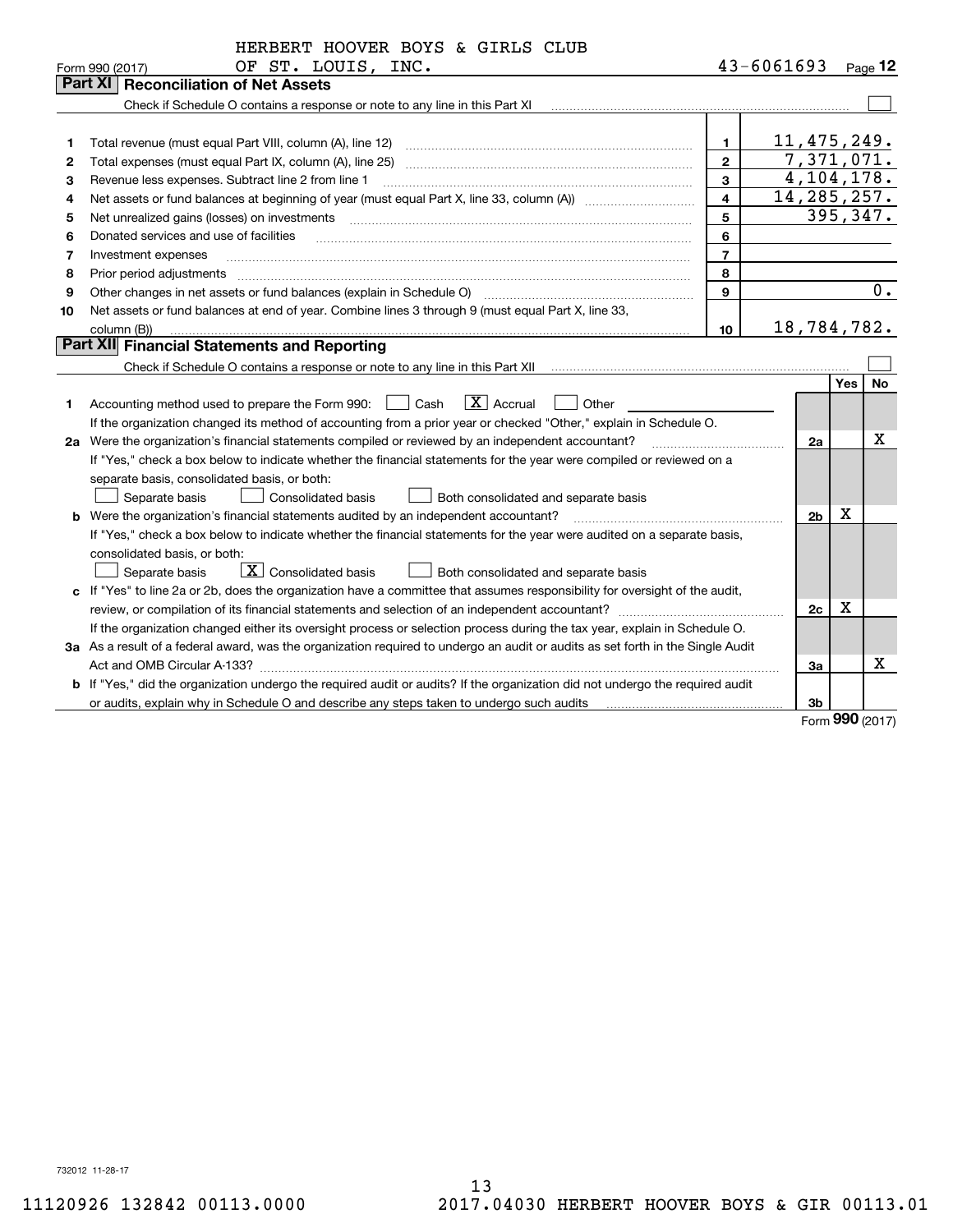|                   | <b>SCHEDULE A</b>                                                                                                                                                                                                                                                                      |  |                                                                        |                                                                                                                                            |                          |                                                                |                            |  | OMB No. 1545-0047                                   |  |  |
|-------------------|----------------------------------------------------------------------------------------------------------------------------------------------------------------------------------------------------------------------------------------------------------------------------------------|--|------------------------------------------------------------------------|--------------------------------------------------------------------------------------------------------------------------------------------|--------------------------|----------------------------------------------------------------|----------------------------|--|-----------------------------------------------------|--|--|
|                   | (Form 990 or 990-EZ)                                                                                                                                                                                                                                                                   |  |                                                                        | <b>Public Charity Status and Public Support</b>                                                                                            |                          |                                                                |                            |  |                                                     |  |  |
|                   |                                                                                                                                                                                                                                                                                        |  |                                                                        | Complete if the organization is a section 501(c)(3) organization or a section<br>4947(a)(1) nonexempt charitable trust.                    |                          |                                                                |                            |  |                                                     |  |  |
|                   | Department of the Treasury<br>Internal Revenue Service                                                                                                                                                                                                                                 |  |                                                                        | Attach to Form 990 or Form 990-EZ.                                                                                                         |                          |                                                                |                            |  | <b>Open to Public</b>                               |  |  |
|                   |                                                                                                                                                                                                                                                                                        |  |                                                                        | Go to www.irs.gov/Form990 for instructions and the latest information.                                                                     |                          |                                                                |                            |  | Inspection                                          |  |  |
|                   | Name of the organization                                                                                                                                                                                                                                                               |  |                                                                        | HERBERT HOOVER BOYS & GIRLS CLUB                                                                                                           |                          |                                                                |                            |  | <b>Employer identification number</b><br>43-6061693 |  |  |
| Part I            |                                                                                                                                                                                                                                                                                        |  | OF ST. LOUIS, INC.                                                     | Reason for Public Charity Status (All organizations must complete this part.) See instructions.                                            |                          |                                                                |                            |  |                                                     |  |  |
|                   |                                                                                                                                                                                                                                                                                        |  |                                                                        | The organization is not a private foundation because it is: (For lines 1 through 12, check only one box.)                                  |                          |                                                                |                            |  |                                                     |  |  |
| 1.                |                                                                                                                                                                                                                                                                                        |  |                                                                        | A church, convention of churches, or association of churches described in section 170(b)(1)(A)(i).                                         |                          |                                                                |                            |  |                                                     |  |  |
| 2                 |                                                                                                                                                                                                                                                                                        |  |                                                                        | A school described in section 170(b)(1)(A)(ii). (Attach Schedule E (Form 990 or 990-EZ).)                                                  |                          |                                                                |                            |  |                                                     |  |  |
| 3                 |                                                                                                                                                                                                                                                                                        |  |                                                                        | A hospital or a cooperative hospital service organization described in section $170(b)(1)(A)(iii)$ .                                       |                          |                                                                |                            |  |                                                     |  |  |
| 4                 |                                                                                                                                                                                                                                                                                        |  |                                                                        | A medical research organization operated in conjunction with a hospital described in section 170(b)(1)(A)(iii). Enter the hospital's name, |                          |                                                                |                            |  |                                                     |  |  |
|                   | city, and state:                                                                                                                                                                                                                                                                       |  |                                                                        |                                                                                                                                            |                          |                                                                |                            |  |                                                     |  |  |
| 5                 |                                                                                                                                                                                                                                                                                        |  |                                                                        | An organization operated for the benefit of a college or university owned or operated by a governmental unit described in                  |                          |                                                                |                            |  |                                                     |  |  |
|                   |                                                                                                                                                                                                                                                                                        |  | section 170(b)(1)(A)(iv). (Complete Part II.)                          |                                                                                                                                            |                          |                                                                |                            |  |                                                     |  |  |
| 6                 | A federal, state, or local government or governmental unit described in section 170(b)(1)(A)(v).                                                                                                                                                                                       |  |                                                                        |                                                                                                                                            |                          |                                                                |                            |  |                                                     |  |  |
| $\mathbf{X}$<br>7 |                                                                                                                                                                                                                                                                                        |  |                                                                        | An organization that normally receives a substantial part of its support from a governmental unit or from the general public described in  |                          |                                                                |                            |  |                                                     |  |  |
|                   |                                                                                                                                                                                                                                                                                        |  | section 170(b)(1)(A)(vi). (Complete Part II.)                          |                                                                                                                                            |                          |                                                                |                            |  |                                                     |  |  |
| 8                 |                                                                                                                                                                                                                                                                                        |  |                                                                        | A community trust described in section 170(b)(1)(A)(vi). (Complete Part II.)                                                               |                          |                                                                |                            |  |                                                     |  |  |
| 9                 |                                                                                                                                                                                                                                                                                        |  |                                                                        | An agricultural research organization described in section 170(b)(1)(A)(ix) operated in conjunction with a land-grant college              |                          |                                                                |                            |  |                                                     |  |  |
|                   |                                                                                                                                                                                                                                                                                        |  |                                                                        | or university or a non-land-grant college of agriculture (see instructions). Enter the name, city, and state of the college or             |                          |                                                                |                            |  |                                                     |  |  |
|                   | university:                                                                                                                                                                                                                                                                            |  |                                                                        |                                                                                                                                            |                          |                                                                |                            |  |                                                     |  |  |
| 10                | An organization that normally receives: (1) more than 33 1/3% of its support from contributions, membership fees, and gross receipts from                                                                                                                                              |  |                                                                        |                                                                                                                                            |                          |                                                                |                            |  |                                                     |  |  |
|                   | activities related to its exempt functions - subject to certain exceptions, and (2) no more than 33 1/3% of its support from gross investment<br>income and unrelated business taxable income (less section 511 tax) from businesses acquired by the organization after June 30, 1975. |  |                                                                        |                                                                                                                                            |                          |                                                                |                            |  |                                                     |  |  |
|                   |                                                                                                                                                                                                                                                                                        |  |                                                                        |                                                                                                                                            |                          |                                                                |                            |  |                                                     |  |  |
| 11                | See section 509(a)(2). (Complete Part III.)<br>An organization organized and operated exclusively to test for public safety. See section 509(a)(4).                                                                                                                                    |  |                                                                        |                                                                                                                                            |                          |                                                                |                            |  |                                                     |  |  |
| 12                |                                                                                                                                                                                                                                                                                        |  |                                                                        | An organization organized and operated exclusively for the benefit of, to perform the functions of, or to carry out the purposes of one or |                          |                                                                |                            |  |                                                     |  |  |
|                   |                                                                                                                                                                                                                                                                                        |  |                                                                        | more publicly supported organizations described in section 509(a)(1) or section 509(a)(2). See section 509(a)(3). Check the box in         |                          |                                                                |                            |  |                                                     |  |  |
|                   |                                                                                                                                                                                                                                                                                        |  |                                                                        | lines 12a through 12d that describes the type of supporting organization and complete lines 12e, 12f, and 12g.                             |                          |                                                                |                            |  |                                                     |  |  |
| a                 |                                                                                                                                                                                                                                                                                        |  |                                                                        | <b>Type I.</b> A supporting organization operated, supervised, or controlled by its supported organization(s), typically by giving         |                          |                                                                |                            |  |                                                     |  |  |
|                   |                                                                                                                                                                                                                                                                                        |  |                                                                        | the supported organization(s) the power to regularly appoint or elect a majority of the directors or trustees of the supporting            |                          |                                                                |                            |  |                                                     |  |  |
|                   |                                                                                                                                                                                                                                                                                        |  | organization. You must complete Part IV, Sections A and B.             |                                                                                                                                            |                          |                                                                |                            |  |                                                     |  |  |
| b                 |                                                                                                                                                                                                                                                                                        |  |                                                                        | Type II. A supporting organization supervised or controlled in connection with its supported organization(s), by having                    |                          |                                                                |                            |  |                                                     |  |  |
|                   |                                                                                                                                                                                                                                                                                        |  |                                                                        | control or management of the supporting organization vested in the same persons that control or manage the supported                       |                          |                                                                |                            |  |                                                     |  |  |
|                   |                                                                                                                                                                                                                                                                                        |  |                                                                        | organization(s). You must complete Part IV, Sections A and C.                                                                              |                          |                                                                |                            |  |                                                     |  |  |
| с                 |                                                                                                                                                                                                                                                                                        |  |                                                                        | Type III functionally integrated. A supporting organization operated in connection with, and functionally integrated with,                 |                          |                                                                |                            |  |                                                     |  |  |
|                   |                                                                                                                                                                                                                                                                                        |  |                                                                        | its supported organization(s) (see instructions). You must complete Part IV, Sections A, D, and E.                                         |                          |                                                                |                            |  |                                                     |  |  |
| d                 |                                                                                                                                                                                                                                                                                        |  |                                                                        | Type III non-functionally integrated. A supporting organization operated in connection with its supported organization(s)                  |                          |                                                                |                            |  |                                                     |  |  |
|                   |                                                                                                                                                                                                                                                                                        |  |                                                                        | that is not functionally integrated. The organization generally must satisfy a distribution requirement and an attentiveness               |                          |                                                                |                            |  |                                                     |  |  |
|                   |                                                                                                                                                                                                                                                                                        |  |                                                                        | requirement (see instructions). You must complete Part IV, Sections A and D, and Part V.                                                   |                          |                                                                |                            |  |                                                     |  |  |
| е                 |                                                                                                                                                                                                                                                                                        |  |                                                                        | Check this box if the organization received a written determination from the IRS that it is a Type I, Type II, Type III                    |                          |                                                                |                            |  |                                                     |  |  |
| Ť.                | Enter the number of supported organizations                                                                                                                                                                                                                                            |  |                                                                        | functionally integrated, or Type III non-functionally integrated supporting organization.                                                  |                          |                                                                |                            |  |                                                     |  |  |
|                   |                                                                                                                                                                                                                                                                                        |  | Provide the following information about the supported organization(s). |                                                                                                                                            |                          |                                                                |                            |  |                                                     |  |  |
|                   | (i) Name of supported                                                                                                                                                                                                                                                                  |  | (ii) EIN                                                               | (iii) Type of organization                                                                                                                 |                          | (iv) Is the organization listed<br>in your governing document? | (v) Amount of monetary     |  | (vi) Amount of other                                |  |  |
|                   | organization                                                                                                                                                                                                                                                                           |  |                                                                        | (described on lines 1-10<br>above (see instructions))                                                                                      | Yes                      | No                                                             | support (see instructions) |  | support (see instructions)                          |  |  |
|                   |                                                                                                                                                                                                                                                                                        |  |                                                                        |                                                                                                                                            |                          |                                                                |                            |  |                                                     |  |  |
|                   |                                                                                                                                                                                                                                                                                        |  |                                                                        |                                                                                                                                            |                          |                                                                |                            |  |                                                     |  |  |
|                   |                                                                                                                                                                                                                                                                                        |  |                                                                        |                                                                                                                                            |                          |                                                                |                            |  |                                                     |  |  |
|                   |                                                                                                                                                                                                                                                                                        |  |                                                                        |                                                                                                                                            |                          |                                                                |                            |  |                                                     |  |  |
|                   |                                                                                                                                                                                                                                                                                        |  |                                                                        |                                                                                                                                            |                          |                                                                |                            |  |                                                     |  |  |
|                   |                                                                                                                                                                                                                                                                                        |  |                                                                        |                                                                                                                                            |                          |                                                                |                            |  |                                                     |  |  |
|                   |                                                                                                                                                                                                                                                                                        |  |                                                                        |                                                                                                                                            |                          |                                                                |                            |  |                                                     |  |  |
|                   |                                                                                                                                                                                                                                                                                        |  |                                                                        |                                                                                                                                            |                          |                                                                |                            |  |                                                     |  |  |
|                   |                                                                                                                                                                                                                                                                                        |  |                                                                        |                                                                                                                                            |                          |                                                                |                            |  |                                                     |  |  |
|                   |                                                                                                                                                                                                                                                                                        |  |                                                                        |                                                                                                                                            |                          |                                                                |                            |  |                                                     |  |  |
| Total             |                                                                                                                                                                                                                                                                                        |  |                                                                        |                                                                                                                                            | $000 \rightarrow 000$ EZ |                                                                |                            |  | $A$ (Faure 000 av 000 EZ) 0047                      |  |  |

LHA For Paperwork Reduction Act Notice, see the Instructions for Form 990 or 990-EZ. 732021 10-06-17 Schedule A (Form 990 or 990-EZ) 2017 14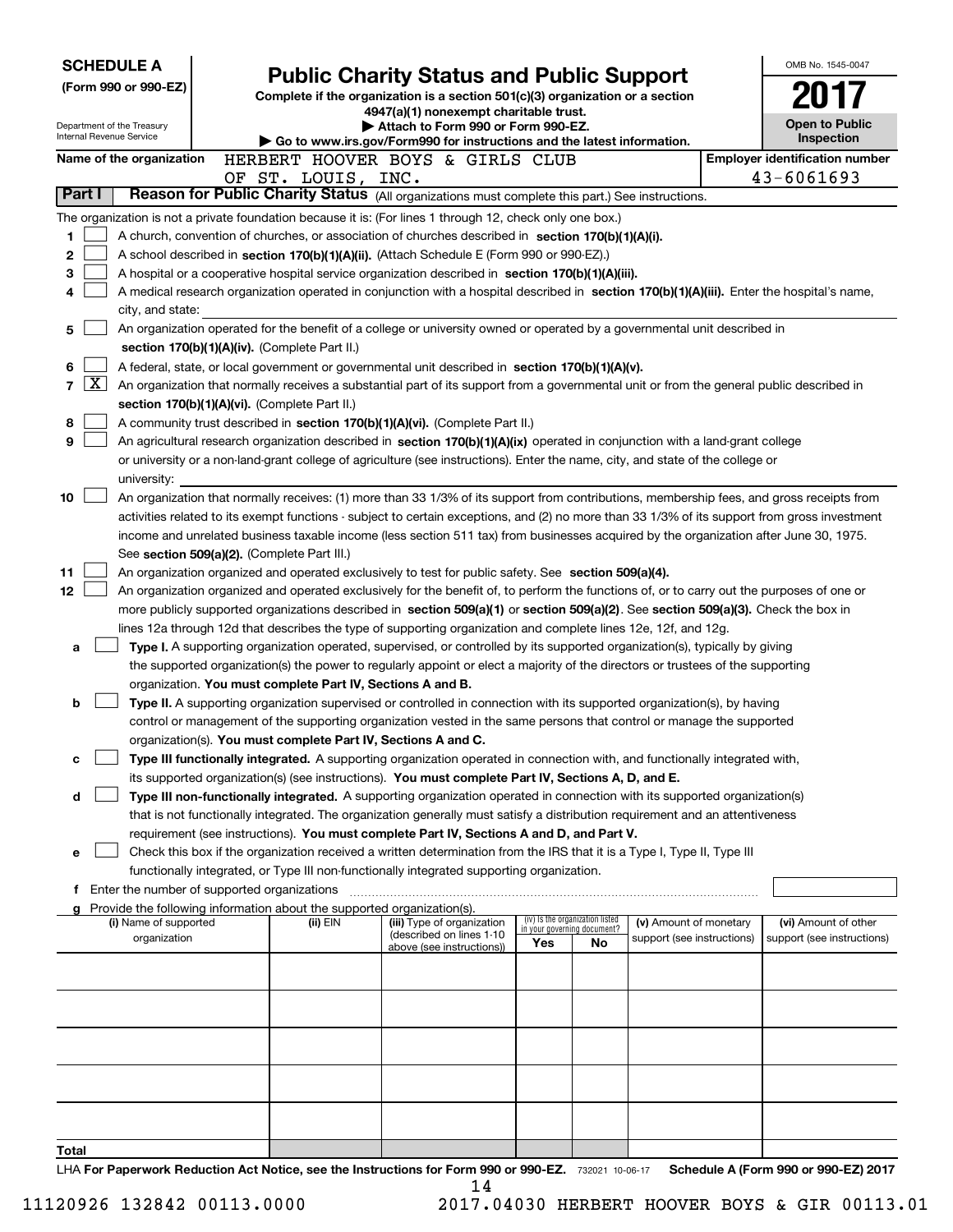#### Schedule A (Form 990 or 990-EZ) 2017 Page OF ST. LOUIS, INC. 43-6061693

43-6061693 Page 2

(Complete only if you checked the box on line 5, 7, or 8 of Part I or if the organization failed to qualify under Part III. If the organization fails to qualify under the tests listed below, please complete Part III.) **Part II Support Schedule for Organizations Described in Sections 170(b)(1)(A)(iv) and 170(b)(1)(A)(vi)**

|    | <b>Section A. Public Support</b>                                                                                                               |                      |                        |                        |            |                                        |                                          |
|----|------------------------------------------------------------------------------------------------------------------------------------------------|----------------------|------------------------|------------------------|------------|----------------------------------------|------------------------------------------|
|    | Calendar year (or fiscal year beginning in)                                                                                                    | (a) 2013             | (b) 2014               | $(c)$ 2015             | $(d)$ 2016 | (e) 2017                               | (f) Total                                |
|    | 1 Gifts, grants, contributions, and                                                                                                            |                      |                        |                        |            |                                        |                                          |
|    | membership fees received. (Do not                                                                                                              |                      |                        |                        |            |                                        |                                          |
|    | include any "unusual grants.")                                                                                                                 | 4205628.             | 3232807.               | 7170510.               |            |                                        | 6464210.10975637.32048792.               |
|    | 2 Tax revenues levied for the organ-                                                                                                           |                      |                        |                        |            |                                        |                                          |
|    | ization's benefit and either paid to                                                                                                           |                      |                        |                        |            |                                        |                                          |
|    | or expended on its behalf                                                                                                                      |                      |                        |                        |            |                                        |                                          |
|    | 3 The value of services or facilities                                                                                                          |                      |                        |                        |            |                                        |                                          |
|    | furnished by a governmental unit to                                                                                                            |                      |                        |                        |            |                                        |                                          |
|    | the organization without charge                                                                                                                |                      |                        |                        |            |                                        |                                          |
|    | 4 Total. Add lines 1 through 3                                                                                                                 | 4205628.             | 3232807.               | 7170510.               |            |                                        | 6464210.10975637.32048792.               |
|    | 5 The portion of total contributions                                                                                                           |                      |                        |                        |            |                                        |                                          |
|    | by each person (other than a                                                                                                                   |                      |                        |                        |            |                                        |                                          |
|    | governmental unit or publicly                                                                                                                  |                      |                        |                        |            |                                        |                                          |
|    | supported organization) included                                                                                                               |                      |                        |                        |            |                                        |                                          |
|    | on line 1 that exceeds 2% of the                                                                                                               |                      |                        |                        |            |                                        |                                          |
|    | amount shown on line 11,                                                                                                                       |                      |                        |                        |            |                                        |                                          |
|    | column (f)                                                                                                                                     |                      |                        |                        |            |                                        | 6712188.                                 |
|    |                                                                                                                                                |                      |                        |                        |            |                                        | $\sqrt{25336604}$ .                      |
|    | 6 Public support. Subtract line 5 from line 4.<br><b>Section B. Total Support</b>                                                              |                      |                        |                        |            |                                        |                                          |
|    |                                                                                                                                                |                      |                        |                        |            |                                        |                                          |
|    | Calendar year (or fiscal year beginning in)                                                                                                    | (a) 2013<br>4205628. | $(b)$ 2014<br>3232807. | $(c)$ 2015<br>7170510. | $(d)$ 2016 | (e) 2017<br>6464210.10975637.32048792. | (f) Total                                |
|    | <b>7</b> Amounts from line 4                                                                                                                   |                      |                        |                        |            |                                        |                                          |
|    | 8 Gross income from interest.                                                                                                                  |                      |                        |                        |            |                                        |                                          |
|    | dividends, payments received on                                                                                                                |                      |                        |                        |            |                                        |                                          |
|    | securities loans, rents, royalties,                                                                                                            |                      |                        |                        |            |                                        |                                          |
|    | and income from similar sources                                                                                                                | 32,467.              | 124,778.               | 86,411.                | 77,505.    | 112,770.                               | 433,931.                                 |
| 9  | Net income from unrelated business                                                                                                             |                      |                        |                        |            |                                        |                                          |
|    | activities, whether or not the                                                                                                                 |                      |                        |                        |            |                                        |                                          |
|    | business is regularly carried on                                                                                                               |                      |                        |                        |            |                                        |                                          |
|    | 10 Other income. Do not include gain                                                                                                           |                      |                        |                        |            |                                        |                                          |
|    | or loss from the sale of capital                                                                                                               |                      |                        |                        |            |                                        |                                          |
|    | assets (Explain in Part VI.)                                                                                                                   | 28,606.              | 19,078.                | 20,692.                | 8,664.     | 9,612.                                 | 86,652.                                  |
|    | 11 Total support. Add lines 7 through 10                                                                                                       |                      |                        |                        |            |                                        | 32569375.                                |
|    | 12 Gross receipts from related activities, etc. (see instructions)                                                                             |                      |                        |                        |            | 12                                     | 1,350,604.                               |
|    | 13 First five years. If the Form 990 is for the organization's first, second, third, fourth, or fifth tax year as a section 501(c)(3)          |                      |                        |                        |            |                                        |                                          |
|    | organization, check this box and stop here                                                                                                     |                      |                        |                        |            |                                        |                                          |
|    | <b>Section C. Computation of Public Support Percentage</b>                                                                                     |                      |                        |                        |            |                                        |                                          |
|    |                                                                                                                                                |                      |                        |                        |            | 14                                     | 77.79<br>$\frac{9}{6}$                   |
|    |                                                                                                                                                |                      |                        |                        |            | 15                                     | 82.85<br>$\frac{9}{6}$                   |
|    | 16a 33 1/3% support test - 2017. If the organization did not check the box on line 13, and line 14 is 33 1/3% or more, check this box and      |                      |                        |                        |            |                                        |                                          |
|    | stop here. The organization qualifies as a publicly supported organization                                                                     |                      |                        |                        |            |                                        | $\blacktriangleright$ $\boxed{\text{X}}$ |
|    | b 33 1/3% support test - 2016. If the organization did not check a box on line 13 or 16a, and line 15 is 33 1/3% or more, check this box       |                      |                        |                        |            |                                        |                                          |
|    | and stop here. The organization qualifies as a publicly supported organization                                                                 |                      |                        |                        |            |                                        |                                          |
|    | 17a 10% -facts-and-circumstances test - 2017. If the organization did not check a box on line 13, 16a, or 16b, and line 14 is 10% or more,     |                      |                        |                        |            |                                        |                                          |
|    | and if the organization meets the "facts-and-circumstances" test, check this box and stop here. Explain in Part VI how the organization        |                      |                        |                        |            |                                        |                                          |
|    | meets the "facts-and-circumstances" test. The organization qualifies as a publicly supported organization                                      |                      |                        |                        |            |                                        |                                          |
|    | <b>b 10% -facts-and-circumstances test - 2016.</b> If the organization did not check a box on line 13, 16a, 16b, or 17a, and line 15 is 10% or |                      |                        |                        |            |                                        |                                          |
|    | more, and if the organization meets the "facts-and-circumstances" test, check this box and stop here. Explain in Part VI how the               |                      |                        |                        |            |                                        |                                          |
|    | organization meets the "facts-and-circumstances" test. The organization qualifies as a publicly supported organization                         |                      |                        |                        |            |                                        |                                          |
| 18 | Private foundation. If the organization did not check a box on line 13, 16a, 16b, 17a, or 17b, check this box and see instructions             |                      |                        |                        |            |                                        |                                          |
|    |                                                                                                                                                |                      |                        |                        |            |                                        | Schedule A (Form 990 or 990-F7) 2017     |

**Schedule A (Form 990 or 990-EZ) 2017**

732022 10-06-17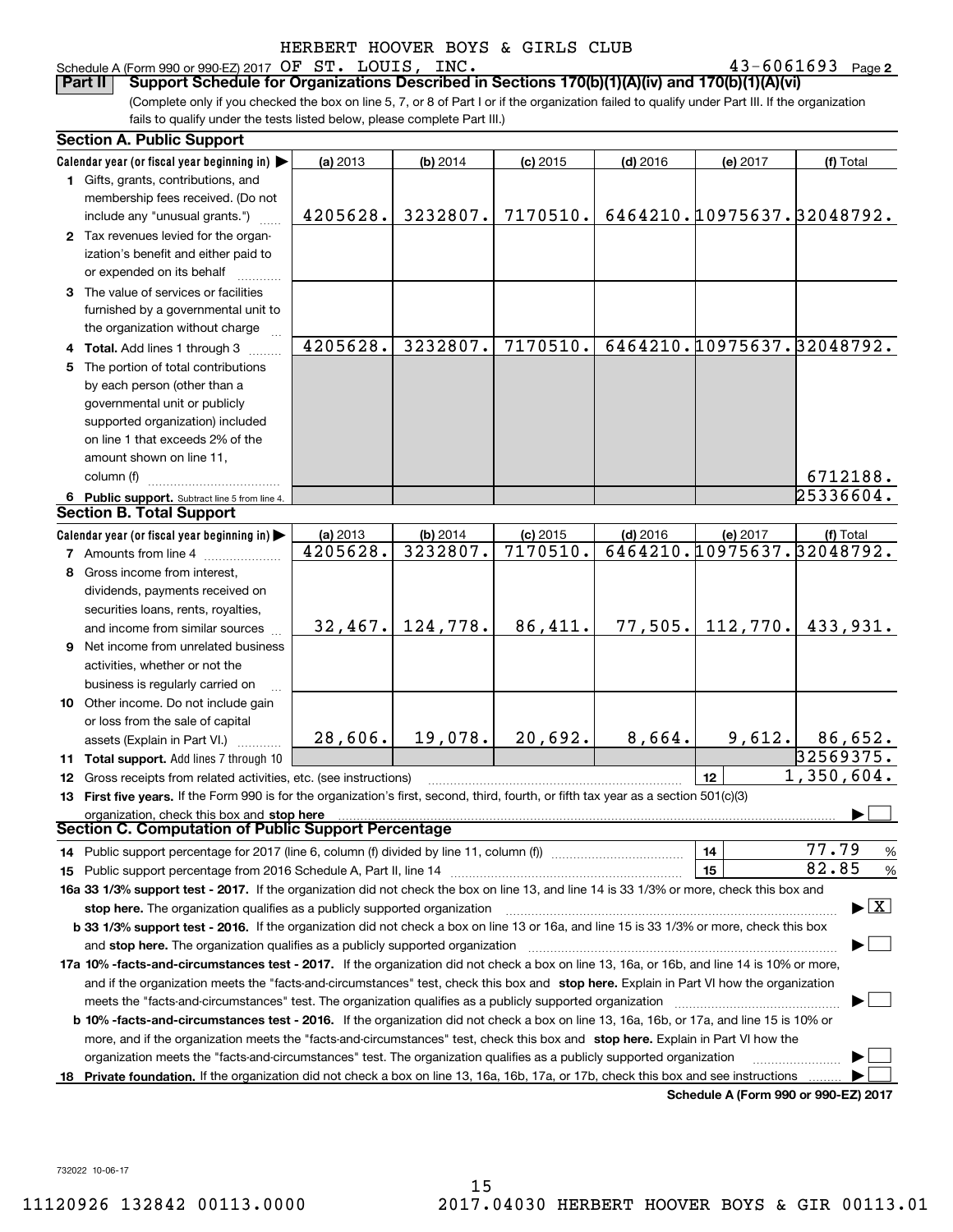Schedule A (Form 990 or 990-EZ) 2017 Page OF ST. LOUIS, INC. 43-6061693

**Part III Support Schedule for Organizations Described in Section 509(a)(2)** 

(Complete only if you checked the box on line 10 of Part I or if the organization failed to qualify under Part II. If the organization fails to qualify under the tests listed below, please complete Part II.)

|     | <b>Section A. Public Support</b>                                                                                                                                                                |          |          |            |            |          |                                      |
|-----|-------------------------------------------------------------------------------------------------------------------------------------------------------------------------------------------------|----------|----------|------------|------------|----------|--------------------------------------|
|     | Calendar year (or fiscal year beginning in) $\blacktriangleright$                                                                                                                               | (a) 2013 | (b) 2014 | $(c)$ 2015 | $(d)$ 2016 | (e) 2017 | (f) Total                            |
|     | 1 Gifts, grants, contributions, and                                                                                                                                                             |          |          |            |            |          |                                      |
|     | membership fees received. (Do not                                                                                                                                                               |          |          |            |            |          |                                      |
|     | include any "unusual grants.")                                                                                                                                                                  |          |          |            |            |          |                                      |
|     | <b>2</b> Gross receipts from admissions,<br>merchandise sold or services per-<br>formed, or facilities furnished in<br>any activity that is related to the<br>organization's tax-exempt purpose |          |          |            |            |          |                                      |
|     | 3 Gross receipts from activities that<br>are not an unrelated trade or bus-                                                                                                                     |          |          |            |            |          |                                      |
|     | iness under section 513                                                                                                                                                                         |          |          |            |            |          |                                      |
|     | 4 Tax revenues levied for the organ-<br>ization's benefit and either paid to                                                                                                                    |          |          |            |            |          |                                      |
|     | or expended on its behalf<br>.                                                                                                                                                                  |          |          |            |            |          |                                      |
|     | 5 The value of services or facilities<br>furnished by a governmental unit to                                                                                                                    |          |          |            |            |          |                                      |
|     | the organization without charge                                                                                                                                                                 |          |          |            |            |          |                                      |
|     | <b>6 Total.</b> Add lines 1 through 5                                                                                                                                                           |          |          |            |            |          |                                      |
|     | 7a Amounts included on lines 1, 2, and<br>3 received from disqualified persons                                                                                                                  |          |          |            |            |          |                                      |
|     | <b>b</b> Amounts included on lines 2 and 3 received<br>from other than disqualified persons that<br>exceed the greater of \$5,000 or 1% of the<br>amount on line 13 for the year                |          |          |            |            |          |                                      |
|     | c Add lines 7a and 7b                                                                                                                                                                           |          |          |            |            |          |                                      |
|     | 8 Public support. (Subtract line 7c from line 6.)<br><b>Section B. Total Support</b>                                                                                                            |          |          |            |            |          |                                      |
|     | Calendar year (or fiscal year beginning in)                                                                                                                                                     | (a) 2013 | (b) 2014 | $(c)$ 2015 | $(d)$ 2016 | (e) 2017 | (f) Total                            |
|     | 9 Amounts from line 6                                                                                                                                                                           |          |          |            |            |          |                                      |
|     | 10a Gross income from interest,<br>dividends, payments received on<br>securities loans, rents, royalties,<br>and income from similar sources                                                    |          |          |            |            |          |                                      |
|     | <b>b</b> Unrelated business taxable income<br>(less section 511 taxes) from businesses                                                                                                          |          |          |            |            |          |                                      |
|     | acquired after June 30, 1975                                                                                                                                                                    |          |          |            |            |          |                                      |
|     | c Add lines 10a and 10b<br>11 Net income from unrelated business<br>activities not included in line 10b,<br>whether or not the business is<br>regularly carried on                              |          |          |            |            |          |                                      |
|     | 12 Other income. Do not include gain<br>or loss from the sale of capital<br>assets (Explain in Part VI.)                                                                                        |          |          |            |            |          |                                      |
|     | 13 Total support. (Add lines 9, 10c, 11, and 12.)                                                                                                                                               |          |          |            |            |          |                                      |
|     | 14 First five years. If the Form 990 is for the organization's first, second, third, fourth, or fifth tax year as a section 501(c)(3) organization,                                             |          |          |            |            |          |                                      |
|     | check this box and stop here with the continuum control to the state of the state of the state of the state of                                                                                  |          |          |            |            |          |                                      |
|     | <b>Section C. Computation of Public Support Percentage</b>                                                                                                                                      |          |          |            |            |          |                                      |
|     |                                                                                                                                                                                                 |          |          |            |            | 15       | %                                    |
| 16. | Public support percentage from 2016 Schedule A, Part III, line 15                                                                                                                               |          |          |            |            | 16       | %                                    |
|     | <b>Section D. Computation of Investment Income Percentage</b>                                                                                                                                   |          |          |            |            |          |                                      |
|     | 17 Investment income percentage for 2017 (line 10c, column (f) divided by line 13, column (f))<br>18 Investment income percentage from 2016 Schedule A, Part III, line 17                       |          |          |            |            | 17<br>18 | %<br>%                               |
|     | 19a 33 1/3% support tests - 2017. If the organization did not check the box on line 14, and line 15 is more than 33 1/3%, and line 17 is not                                                    |          |          |            |            |          |                                      |
|     | more than 33 1/3%, check this box and stop here. The organization qualifies as a publicly supported organization                                                                                |          |          |            |            |          |                                      |
|     | b 33 1/3% support tests - 2016. If the organization did not check a box on line 14 or line 19a, and line 16 is more than 33 1/3%, and                                                           |          |          |            |            |          |                                      |
|     | line 18 is not more than 33 1/3%, check this box and stop here. The organization qualifies as a publicly supported organization                                                                 |          |          |            |            |          |                                      |
| 20  | Private foundation. If the organization did not check a box on line 14, 19a, or 19b, check this box and see instructions                                                                        |          |          |            |            |          | .                                    |
|     | 732023 10-06-17                                                                                                                                                                                 |          |          |            |            |          | Schedule A (Form 990 or 990-EZ) 2017 |
|     |                                                                                                                                                                                                 |          | 16       |            |            |          |                                      |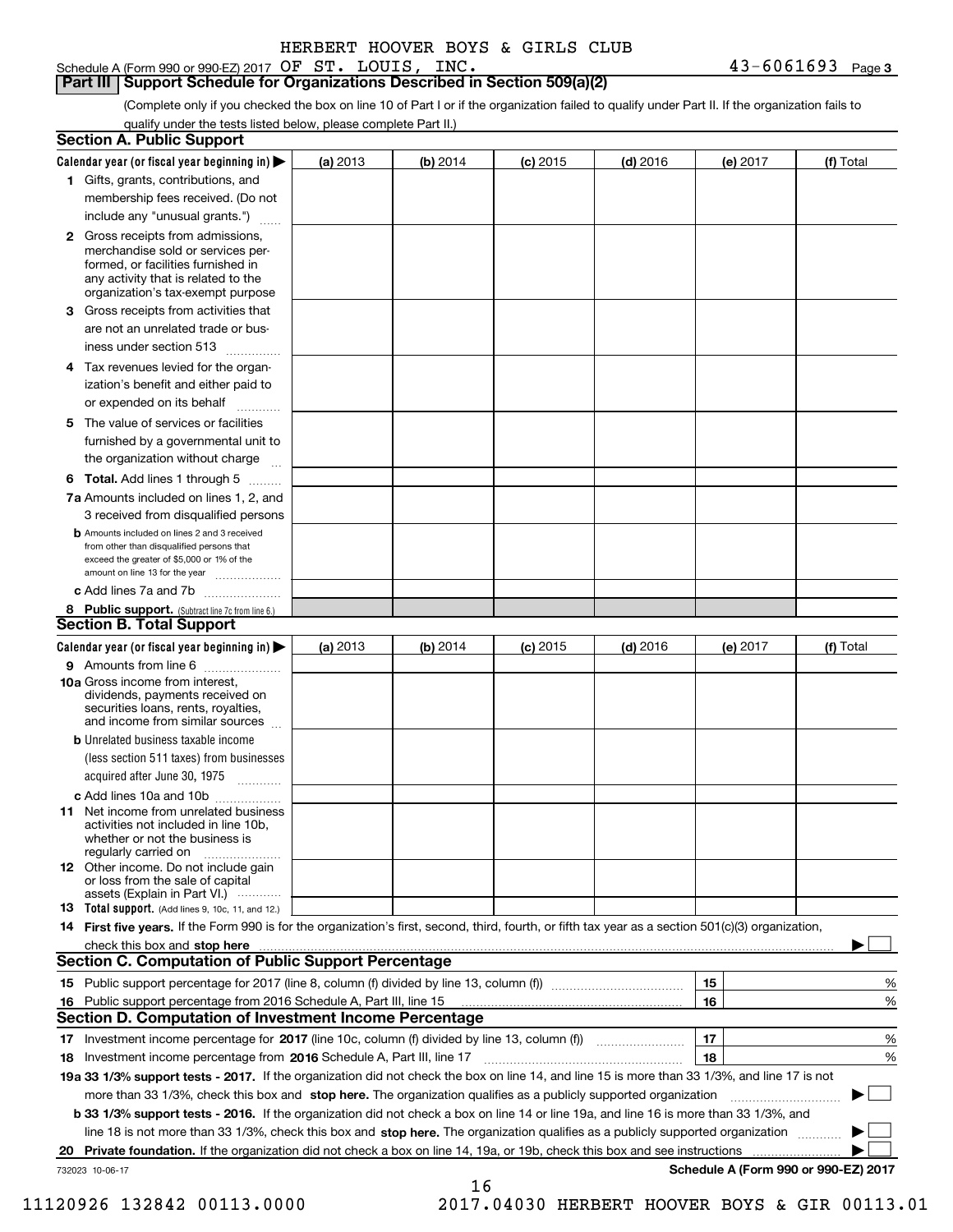# Schedule A (Form 990 or 990-EZ) 2017 Page OF ST. LOUIS, INC. 43-6061693

**Part IV Supporting Organizations**

(Complete only if you checked a box in line 12 on Part I. If you checked 12a of Part I, complete Sections A and B. If you checked 12b of Part I, complete Sections A and C. If you checked 12c of Part I, complete Sections A, D, and E. If you checked 12d of Part I, complete Sections A and D, and complete Part V.)

#### **Section A. All Supporting Organizations**

- **1** Are all of the organization's supported organizations listed by name in the organization's governing documents? If "No," describe in **Part VI** how the supported organizations are designated. If designated by *class or purpose, describe the designation. If historic and continuing relationship, explain.*
- **2** Did the organization have any supported organization that does not have an IRS determination of status under section 509(a)(1) or (2)? If "Yes," explain in Part VI how the organization determined that the supported *organization was described in section 509(a)(1) or (2).*
- **3a** Did the organization have a supported organization described in section 501(c)(4), (5), or (6)? If "Yes," answer *(b) and (c) below.*
- **b** Did the organization confirm that each supported organization qualified under section 501(c)(4), (5), or (6) and satisfied the public support tests under section 509(a)(2)? If "Yes," describe in **Part VI** when and how the *organization made the determination.*
- **c**Did the organization ensure that all support to such organizations was used exclusively for section 170(c)(2)(B) purposes? If "Yes," explain in **Part VI** what controls the organization put in place to ensure such use.
- **4a***If* Was any supported organization not organized in the United States ("foreign supported organization")? *"Yes," and if you checked 12a or 12b in Part I, answer (b) and (c) below.*
- **b** Did the organization have ultimate control and discretion in deciding whether to make grants to the foreign supported organization? If "Yes," describe in **Part VI** how the organization had such control and discretion *despite being controlled or supervised by or in connection with its supported organizations.*
- **c** Did the organization support any foreign supported organization that does not have an IRS determination under sections 501(c)(3) and 509(a)(1) or (2)? If "Yes," explain in **Part VI** what controls the organization used *to ensure that all support to the foreign supported organization was used exclusively for section 170(c)(2)(B) purposes.*
- **5a** Did the organization add, substitute, or remove any supported organizations during the tax year? If "Yes," answer (b) and (c) below (if applicable). Also, provide detail in **Part VI,** including (i) the names and EIN *numbers of the supported organizations added, substituted, or removed; (ii) the reasons for each such action; (iii) the authority under the organization's organizing document authorizing such action; and (iv) how the action was accomplished (such as by amendment to the organizing document).*
- **b** Type I or Type II only. Was any added or substituted supported organization part of a class already designated in the organization's organizing document?
- **cSubstitutions only.**  Was the substitution the result of an event beyond the organization's control?
- **6** Did the organization provide support (whether in the form of grants or the provision of services or facilities) to **Part VI.** *If "Yes," provide detail in* support or benefit one or more of the filing organization's supported organizations? anyone other than (i) its supported organizations, (ii) individuals that are part of the charitable class benefited by one or more of its supported organizations, or (iii) other supporting organizations that also
- **7**Did the organization provide a grant, loan, compensation, or other similar payment to a substantial contributor *If "Yes," complete Part I of Schedule L (Form 990 or 990-EZ).* regard to a substantial contributor? (defined in section 4958(c)(3)(C)), a family member of a substantial contributor, or a 35% controlled entity with
- **8** Did the organization make a loan to a disqualified person (as defined in section 4958) not described in line 7? *If "Yes," complete Part I of Schedule L (Form 990 or 990-EZ).*
- **9a** Was the organization controlled directly or indirectly at any time during the tax year by one or more in section 509(a)(1) or (2))? If "Yes," *provide detail in* <code>Part VI.</code> disqualified persons as defined in section 4946 (other than foundation managers and organizations described
- **b** Did one or more disqualified persons (as defined in line 9a) hold a controlling interest in any entity in which the supporting organization had an interest? If "Yes," provide detail in P**art VI**.
- **c**Did a disqualified person (as defined in line 9a) have an ownership interest in, or derive any personal benefit from, assets in which the supporting organization also had an interest? If "Yes," provide detail in P**art VI.**
- **10a** Was the organization subject to the excess business holdings rules of section 4943 because of section supporting organizations)? If "Yes," answer 10b below. 4943(f) (regarding certain Type II supporting organizations, and all Type III non-functionally integrated
- **b** Did the organization have any excess business holdings in the tax year? (Use Schedule C, Form 4720, to *determine whether the organization had excess business holdings.)*

17

732024 10-06-17

**Schedule A (Form 990 or 990-EZ) 2017**

**10a**

**10b**

11120926 132842 00113.0000 2017.04030 HERBERT HOOVER BOYS & GIR 00113.01

**3a3b3c4a4b4c5a 5b5c6789a 9b9c**

**1**

**2**

**YesNo**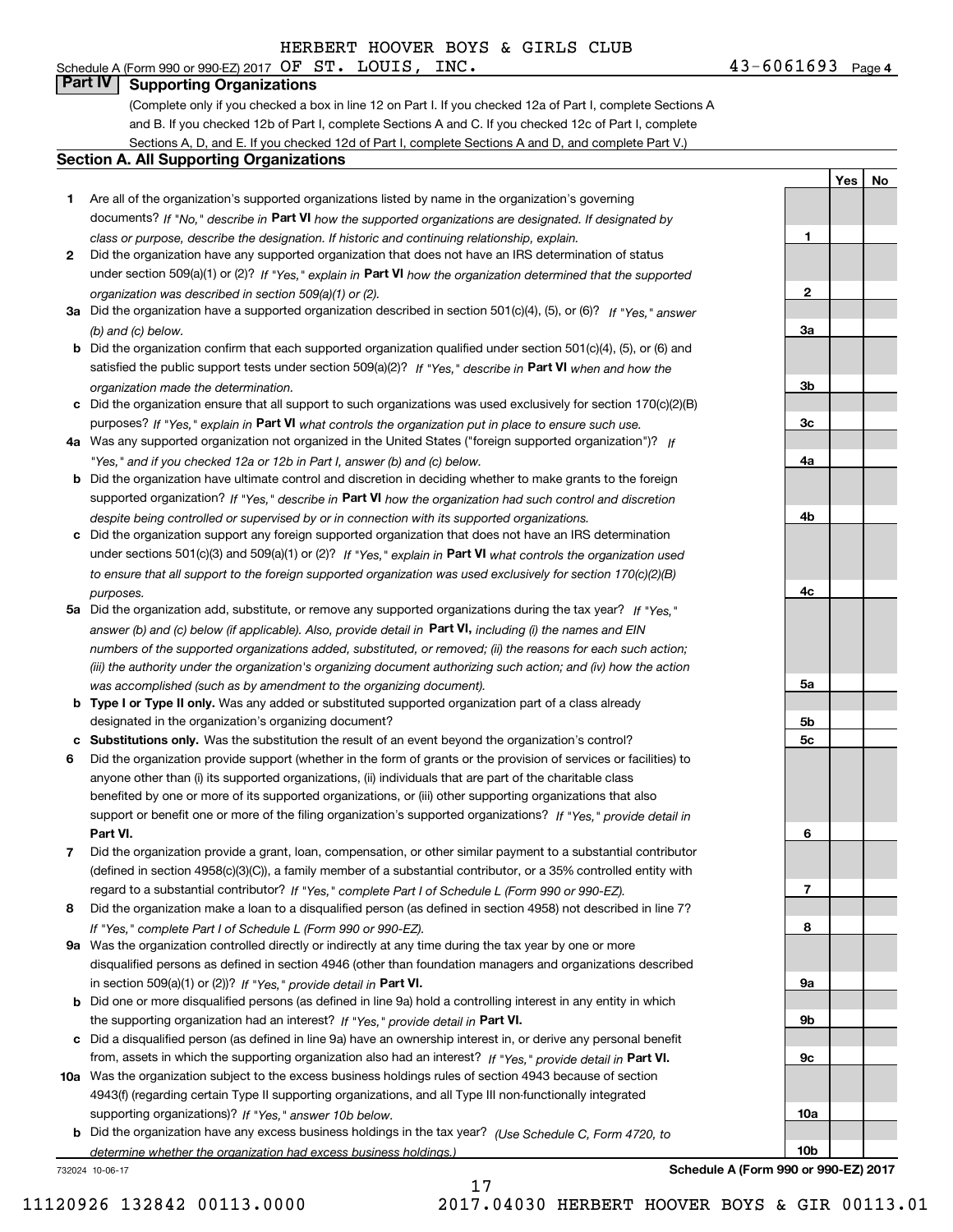Schedule A (Form 990 or 990-EZ) 2017 Page OF ST. LOUIS, INC. 43-6061693 **Part IV Supporting Organizations** *(continued)*

**5**

|    |                                                                                                                                   |              | Yes | No |
|----|-----------------------------------------------------------------------------------------------------------------------------------|--------------|-----|----|
| 11 | Has the organization accepted a gift or contribution from any of the following persons?                                           |              |     |    |
|    | a A person who directly or indirectly controls, either alone or together with persons described in (b) and (c)                    |              |     |    |
|    | below, the governing body of a supported organization?                                                                            | 11a          |     |    |
|    | <b>b</b> A family member of a person described in (a) above?                                                                      | 11b          |     |    |
|    | c A 35% controlled entity of a person described in (a) or (b) above? If "Yes" to a, b, or c, provide detail in Part VI.           | 11c          |     |    |
|    | <b>Section B. Type I Supporting Organizations</b>                                                                                 |              |     |    |
|    |                                                                                                                                   |              | Yes | No |
| 1  | Did the directors, trustees, or membership of one or more supported organizations have the power to                               |              |     |    |
|    | regularly appoint or elect at least a majority of the organization's directors or trustees at all times during the                |              |     |    |
|    | tax year? If "No," describe in Part VI how the supported organization(s) effectively operated, supervised, or                     |              |     |    |
|    | controlled the organization's activities. If the organization had more than one supported organization,                           |              |     |    |
|    | describe how the powers to appoint and/or remove directors or trustees were allocated among the supported                         |              |     |    |
|    | organizations and what conditions or restrictions, if any, applied to such powers during the tax year.                            | 1            |     |    |
| 2  | Did the organization operate for the benefit of any supported organization other than the supported                               |              |     |    |
|    | organization(s) that operated, supervised, or controlled the supporting organization? If "Yes," explain in                        |              |     |    |
|    | Part VI how providing such benefit carried out the purposes of the supported organization(s) that operated,                       |              |     |    |
|    | supervised, or controlled the supporting organization.                                                                            | 2            |     |    |
|    | <b>Section C. Type II Supporting Organizations</b>                                                                                |              |     |    |
|    |                                                                                                                                   |              | Yes | No |
| 1  | Were a majority of the organization's directors or trustees during the tax year also a majority of the directors                  |              |     |    |
|    | or trustees of each of the organization's supported organization(s)? If "No," describe in Part VI how control                     |              |     |    |
|    | or management of the supporting organization was vested in the same persons that controlled or managed                            |              |     |    |
|    | the supported organization(s).                                                                                                    | 1            |     |    |
|    | <b>Section D. All Type III Supporting Organizations</b>                                                                           |              |     |    |
|    |                                                                                                                                   |              | Yes | No |
| 1  | Did the organization provide to each of its supported organizations, by the last day of the fifth month of the                    |              |     |    |
|    | organization's tax year, (i) a written notice describing the type and amount of support provided during the prior tax             |              |     |    |
|    | year, (ii) a copy of the Form 990 that was most recently filed as of the date of notification, and (iii) copies of the            |              |     |    |
|    | organization's governing documents in effect on the date of notification, to the extent not previously provided?                  | 1            |     |    |
| 2  | Were any of the organization's officers, directors, or trustees either (i) appointed or elected by the supported                  |              |     |    |
|    |                                                                                                                                   |              |     |    |
|    | organization(s) or (ii) serving on the governing body of a supported organization? If "No," explain in Part VI how                | $\mathbf{2}$ |     |    |
|    | the organization maintained a close and continuous working relationship with the supported organization(s).                       |              |     |    |
| 3  | By reason of the relationship described in (2), did the organization's supported organizations have a                             |              |     |    |
|    | significant voice in the organization's investment policies and in directing the use of the organization's                        |              |     |    |
|    | income or assets at all times during the tax year? If "Yes," describe in Part VI the role the organization's                      |              |     |    |
|    | supported organizations played in this regard.<br>Section E. Type III Functionally Integrated Supporting Organizations            | 3            |     |    |
|    |                                                                                                                                   |              |     |    |
| 1  | Check the box next to the method that the organization used to satisfy the Integral Part Test during the year (see instructions). |              |     |    |
| a  | The organization satisfied the Activities Test. Complete line 2 below.                                                            |              |     |    |
| b  | The organization is the parent of each of its supported organizations. Complete line 3 below.                                     |              |     |    |
| c  | The organization supported a governmental entity. Describe in Part VI how you supported a government entity (see instructions).   |              |     |    |
| 2  | Activities Test. Answer (a) and (b) below.                                                                                        |              | Yes | No |
| a  | Did substantially all of the organization's activities during the tax year directly further the exempt purposes of                |              |     |    |
|    | the supported organization(s) to which the organization was responsive? If "Yes," then in Part VI identify                        |              |     |    |
|    | those supported organizations and explain how these activities directly furthered their exempt purposes,                          |              |     |    |
|    | how the organization was responsive to those supported organizations, and how the organization determined                         |              |     |    |
|    | that these activities constituted substantially all of its activities.                                                            | 2a           |     |    |
| b  | Did the activities described in (a) constitute activities that, but for the organization's involvement, one or more               |              |     |    |
|    | of the organization's supported organization(s) would have been engaged in? If "Yes," explain in Part VI the                      |              |     |    |
|    | reasons for the organization's position that its supported organization(s) would have engaged in these                            |              |     |    |
|    | activities but for the organization's involvement.                                                                                | 2b           |     |    |
| 3  | Parent of Supported Organizations. Answer (a) and (b) below.                                                                      |              |     |    |
| a  | Did the organization have the power to regularly appoint or elect a majority of the officers, directors, or                       |              |     |    |
|    | trustees of each of the supported organizations? Provide details in Part VI.                                                      | За           |     |    |
|    | <b>b</b> Did the organization exercise a substantial degree of direction over the policies, programs, and activities of each      |              |     |    |
|    | of its supported organizations? If "Yes." describe in Part VI the role played by the organization in this regard.                 | 3b           |     |    |
|    | Schedule A (Form 990 or 990-EZ) 2017<br>732025 10-06-17                                                                           |              |     |    |

**Schedule A (Form 990 or 990-EZ) 2017**

18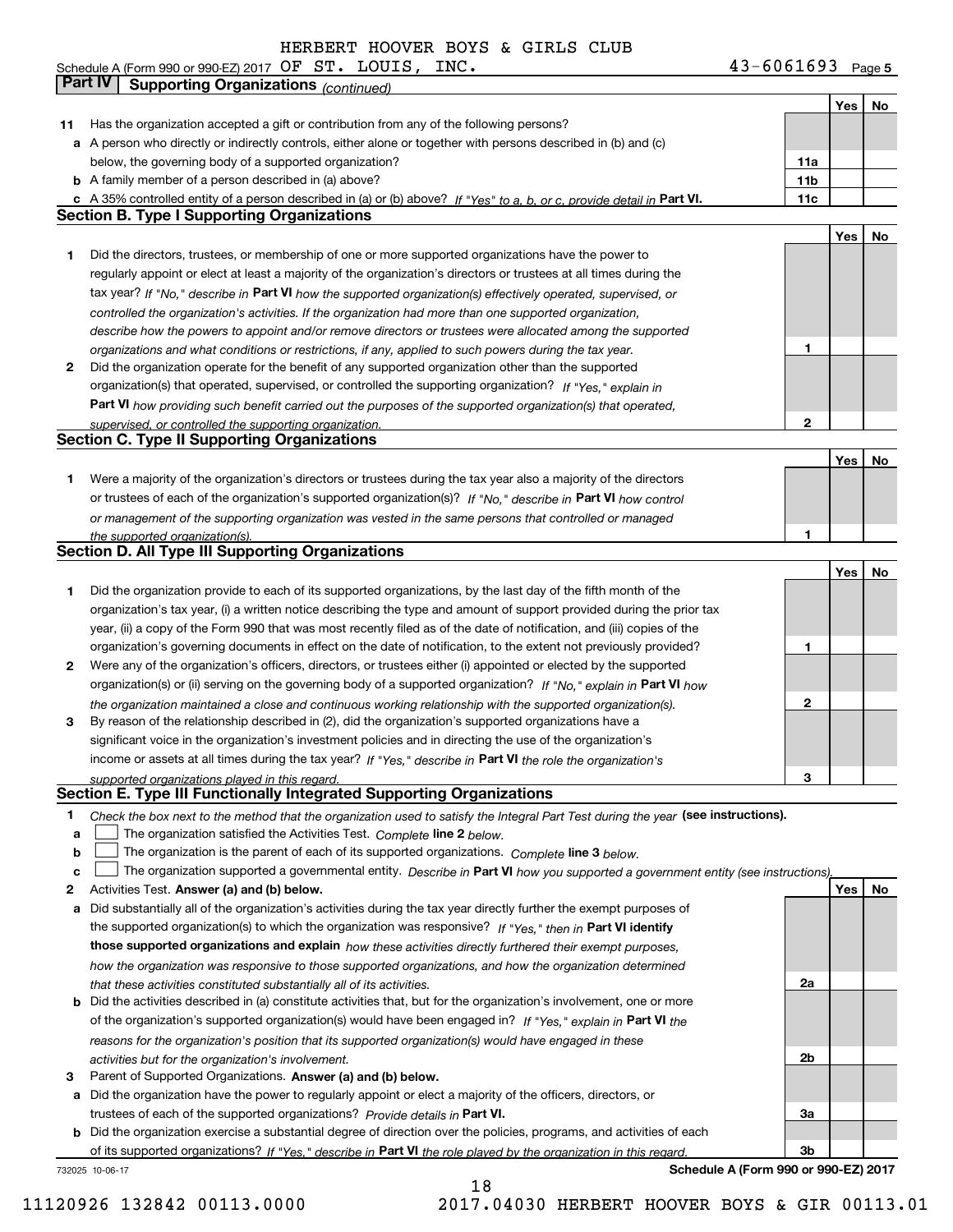#### **1SEP 10. See instructions.** All antegral Part Test as a qualifying trust on Nov. 20, 1970 (explain in Part VI.) See instructions. All **Section A - Adjusted Net Income 12** Recoveries of prior-year distributions **3** Other gross income (see instructions) **4**Add lines 1 through 3 **56** Portion of operating expenses paid or incurred for production or **7** Other expenses (see instructions) **8** Adjusted Net Income (subtract lines 5, 6, and 7 from line 4) **8 8 1234567Section B - Minimum Asset Amount 1**Aggregate fair market value of all non-exempt-use assets (see **2**Acquisition indebtedness applicable to non-exempt-use assets **3** Subtract line 2 from line 1d **4**Cash deemed held for exempt use. Enter 1-1/2% of line 3 (for greater amount, **5** Net value of non-exempt-use assets (subtract line 4 from line 3) **678a** Average monthly value of securities **b** Average monthly cash balances **c**Fair market value of other non-exempt-use assets **dTotal**  (add lines 1a, 1b, and 1c) **eDiscount** claimed for blockage or other **1a1b1c1d2345678**factors (explain in detail in **Part VI**): **Minimum Asset Amount**  (add line 7 to line 6) **Section C - Distributable Amount 12**Enter 85% of line 1 **3456** Distributable Amount. Subtract line 5 from line 4, unless subject to **123456**Schedule A (Form 990 or 990-EZ) 2017 Page OF ST. LOUIS, INC. 43-6061693 other Type III non-functionally integrated supporting organizations must complete Sections A through E. (B) Current Year (optional)(A) Prior Year Net short-term capital gain Depreciation and depletion collection of gross income or for management, conservation, or maintenance of property held for production of income (see instructions) (B) Current Year (optional)(A) Prior Year instructions for short tax year or assets held for part of year): see instructions) Multiply line 5 by .035 Recoveries of prior-year distributions Current Year Adjusted net income for prior year (from Section A, line 8, Column A) Minimum asset amount for prior year (from Section B, line 8, Column A) Enter greater of line 2 or line 3 Income tax imposed in prior year **Part V Type III Non-Functionally Integrated 509(a)(3) Supporting Organizations**   $\mathcal{L}^{\text{max}}$

emergency temporary reduction (see instructions)

**7**Check here if the current year is the organization's first as a non-functionally integrated Type III supporting organization (see instructions). $\mathcal{L}^{\text{max}}$ 

**Schedule A (Form 990 or 990-EZ) 2017**

732026 10-06-17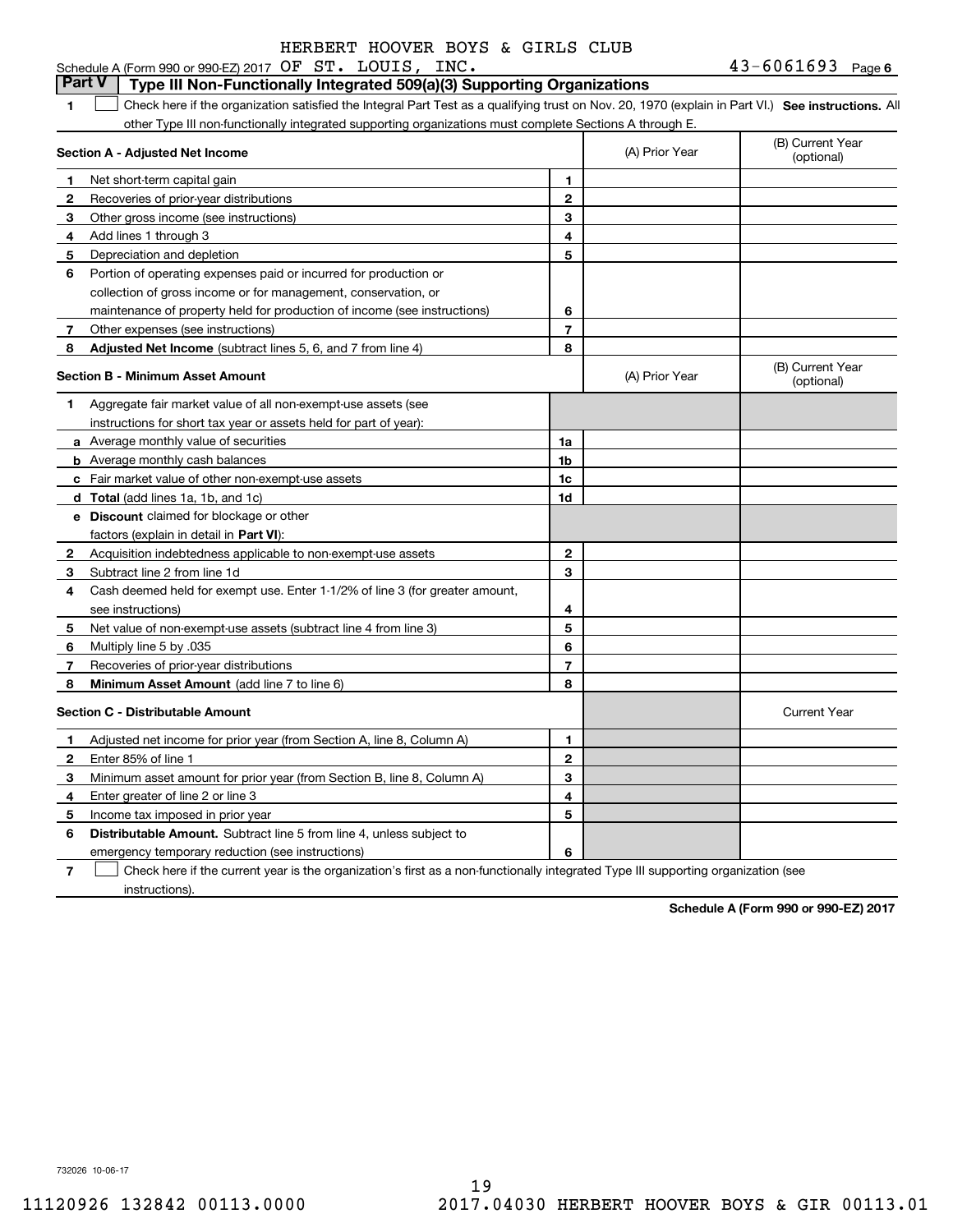|               | Schedule A (Form 990 or 990-EZ) 2017 OF ST. LOUIS, INC.                                    |                                    |                                               | $43 - 6061693$ Page 7                                   |  |
|---------------|--------------------------------------------------------------------------------------------|------------------------------------|-----------------------------------------------|---------------------------------------------------------|--|
| <b>Part V</b> | Type III Non-Functionally Integrated 509(a)(3) Supporting Organizations                    |                                    | (continued)                                   |                                                         |  |
|               | Section D - Distributions                                                                  |                                    |                                               | <b>Current Year</b>                                     |  |
| 1.            | Amounts paid to supported organizations to accomplish exempt purposes                      |                                    |                                               |                                                         |  |
| 2             | Amounts paid to perform activity that directly furthers exempt purposes of supported       |                                    |                                               |                                                         |  |
|               | organizations, in excess of income from activity                                           |                                    |                                               |                                                         |  |
| 3             | Administrative expenses paid to accomplish exempt purposes of supported organizations      |                                    |                                               |                                                         |  |
| 4             | Amounts paid to acquire exempt-use assets                                                  |                                    |                                               |                                                         |  |
| 5             | Qualified set-aside amounts (prior IRS approval required)                                  |                                    |                                               |                                                         |  |
| 6             | Other distributions (describe in Part VI). See instructions.                               |                                    |                                               |                                                         |  |
| 7             | Total annual distributions. Add lines 1 through 6.                                         |                                    |                                               |                                                         |  |
| 8             | Distributions to attentive supported organizations to which the organization is responsive |                                    |                                               |                                                         |  |
|               | (provide details in Part VI). See instructions.                                            |                                    |                                               |                                                         |  |
| 9             | Distributable amount for 2017 from Section C, line 6                                       |                                    |                                               |                                                         |  |
| 10            | Line 8 amount divided by line 9 amount                                                     |                                    |                                               |                                                         |  |
|               | <b>Section E - Distribution Allocations (see instructions)</b>                             | (i)<br><b>Excess Distributions</b> | (ii)<br><b>Underdistributions</b><br>Pre-2017 | (iii)<br><b>Distributable</b><br><b>Amount for 2017</b> |  |
| 1             | Distributable amount for 2017 from Section C, line 6                                       |                                    |                                               |                                                         |  |
| 2             | Underdistributions, if any, for years prior to 2017 (reason-                               |                                    |                                               |                                                         |  |
|               | able cause required-explain in Part VI). See instructions.                                 |                                    |                                               |                                                         |  |
| 3             | Excess distributions carryover, if any, to 2017                                            |                                    |                                               |                                                         |  |
| a             |                                                                                            |                                    |                                               |                                                         |  |
|               | <b>b</b> From 2013                                                                         |                                    |                                               |                                                         |  |
|               | $c$ From 2014                                                                              |                                    |                                               |                                                         |  |
|               | <b>d</b> From 2015                                                                         |                                    |                                               |                                                         |  |
|               | e From 2016                                                                                |                                    |                                               |                                                         |  |
|               | f Total of lines 3a through e                                                              |                                    |                                               |                                                         |  |
|               | g Applied to underdistributions of prior years                                             |                                    |                                               |                                                         |  |
|               | <b>h</b> Applied to 2017 distributable amount                                              |                                    |                                               |                                                         |  |
| Ť.            | Carryover from 2012 not applied (see instructions)                                         |                                    |                                               |                                                         |  |
|               | Remainder. Subtract lines 3g, 3h, and 3i from 3f.                                          |                                    |                                               |                                                         |  |
| 4             | Distributions for 2017 from Section D,                                                     |                                    |                                               |                                                         |  |
|               | \$<br>line $7:$                                                                            |                                    |                                               |                                                         |  |
|               | a Applied to underdistributions of prior years                                             |                                    |                                               |                                                         |  |
|               | <b>b</b> Applied to 2017 distributable amount                                              |                                    |                                               |                                                         |  |
|               | <b>c</b> Remainder. Subtract lines 4a and 4b from 4.                                       |                                    |                                               |                                                         |  |
|               | Remaining underdistributions for years prior to 2017, if                                   |                                    |                                               |                                                         |  |
|               | any. Subtract lines 3q and 4a from line 2. For result greater                              |                                    |                                               |                                                         |  |
|               | than zero, explain in Part VI. See instructions.                                           |                                    |                                               |                                                         |  |
| 6             | Remaining underdistributions for 2017. Subtract lines 3h                                   |                                    |                                               |                                                         |  |
|               | and 4b from line 1. For result greater than zero, explain in                               |                                    |                                               |                                                         |  |
|               | Part VI. See instructions.                                                                 |                                    |                                               |                                                         |  |
| 7             | Excess distributions carryover to 2018. Add lines 3j                                       |                                    |                                               |                                                         |  |
|               | and 4c.                                                                                    |                                    |                                               |                                                         |  |
| 8             | Breakdown of line 7:                                                                       |                                    |                                               |                                                         |  |
|               | a Excess from 2013                                                                         |                                    |                                               |                                                         |  |
|               | <b>b</b> Excess from 2014                                                                  |                                    |                                               |                                                         |  |
|               | c Excess from 2015                                                                         |                                    |                                               |                                                         |  |
|               | d Excess from 2016                                                                         |                                    |                                               |                                                         |  |
|               | e Excess from 2017                                                                         |                                    |                                               |                                                         |  |
|               |                                                                                            |                                    |                                               |                                                         |  |

**Schedule A (Form 990 or 990-EZ) 2017**

732027 10-06-17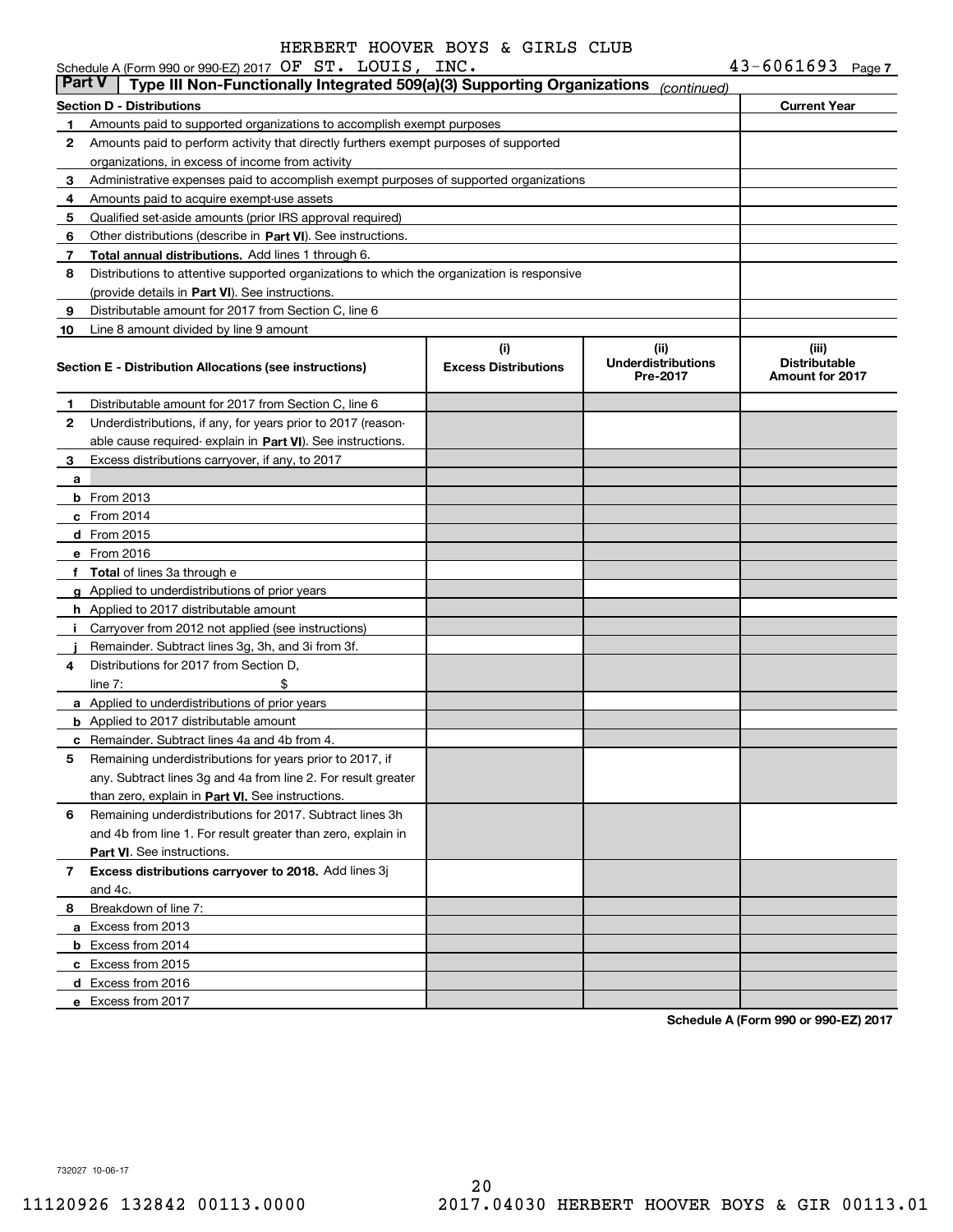Part VI | Supplemental Information. Provide the explanations required by Part II, line 10; Part II, line 17a or 17b; Part III, line 12; Part IV, Section A, lines 1, 2, 3b, 3c, 4b, 4c, 5a, 6, 9a, 9b, 9c, 11a, 11b, and 11c; Part IV, Section B, lines 1 and 2; Part IV, Section C, line 1; Part IV, Section D, lines 2 and 3; Part IV, Section E, lines 1c, 2a, 2b, 3a, and 3b; Part V, line 1; Part V, Section B, line 1e; Part V, Section D, lines 5, 6, and 8; and Part V, Section E, lines 2, 5, and 6. Also complete this part for any additional information. (See instructions.)

### SCHEDULE A, PART II, LINE 10, EXPLANATION FOR OTHER INCOME:

| 2013 AMOUNT: \$ | 28,606.                                                                                                                     |
|-----------------|-----------------------------------------------------------------------------------------------------------------------------|
| 2014 AMOUNT: \$ | 19,078.                                                                                                                     |
| 2015 AMOUNT: \$ | and the control of the control of the control of the control of the control of the control of the control of the<br>20,692. |
| 2016 AMOUNT: \$ | ,我们也不会有什么。""我们的人,我们也不会有什么?""我们的人,我们也不会有什么?""我们的人,我们也不会有什么?""我们的人,我们也不会有什么?""我们的人<br>8,664.                                  |
| 2017 AMOUNT: \$ | ,我们也不会有什么。""我们的人,我们也不会有什么?""我们的人,我们也不会有什么?""我们的人,我们也不会有什么?""我们的人,我们也不会有什么?""我们的人<br>9,612.                                  |
|                 | and the control of the control of the control of the control of the control of the control of the control of the            |
|                 |                                                                                                                             |
|                 |                                                                                                                             |
|                 |                                                                                                                             |
|                 |                                                                                                                             |
|                 |                                                                                                                             |
|                 |                                                                                                                             |
|                 |                                                                                                                             |
|                 |                                                                                                                             |
|                 |                                                                                                                             |
|                 |                                                                                                                             |
|                 |                                                                                                                             |
|                 |                                                                                                                             |
|                 |                                                                                                                             |
|                 |                                                                                                                             |
|                 |                                                                                                                             |
|                 |                                                                                                                             |
|                 |                                                                                                                             |
|                 |                                                                                                                             |
|                 |                                                                                                                             |
|                 | Schedule A (Form 990 or 990-EZ) 2017                                                                                        |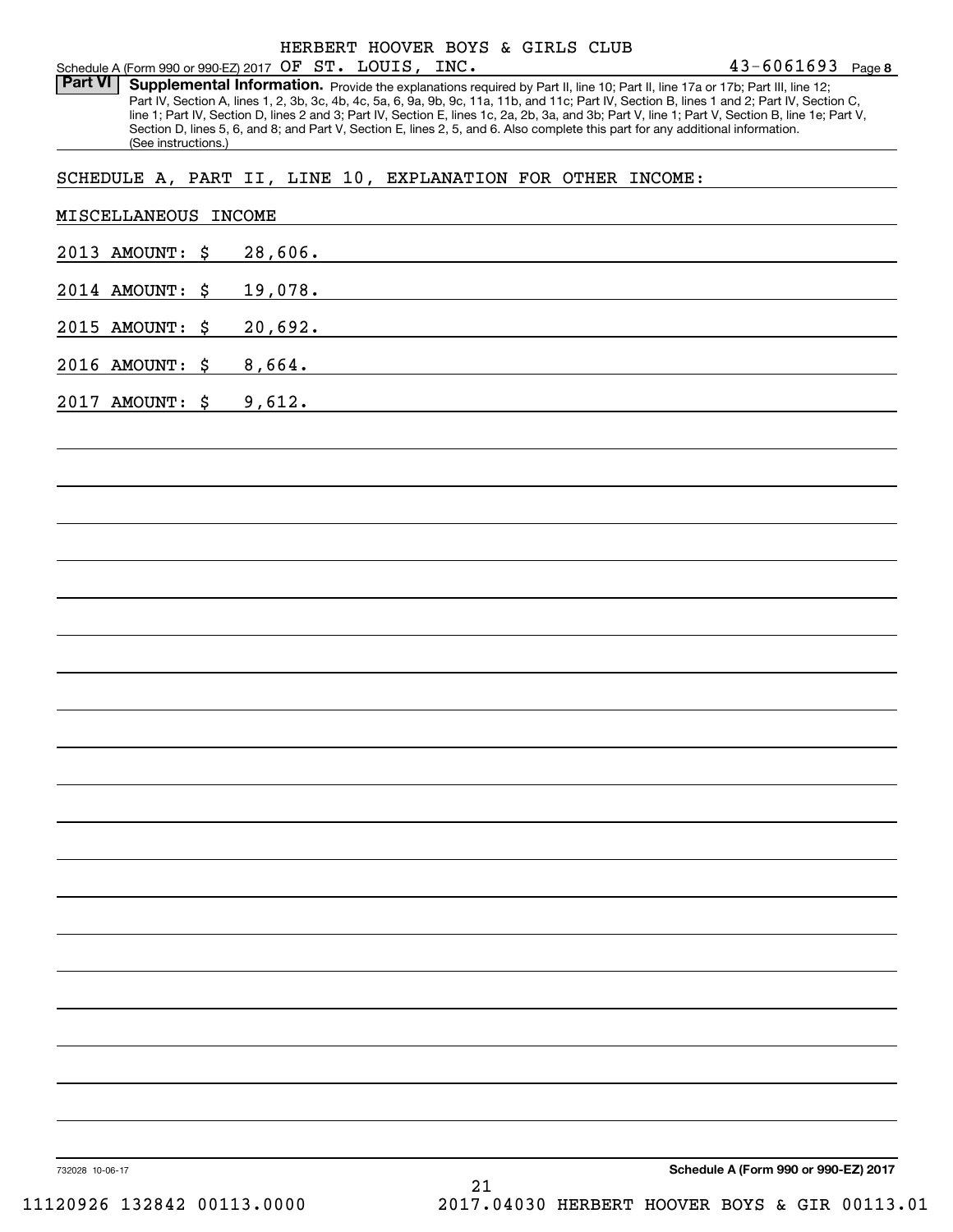| <b>Schedule B</b>  |  |
|--------------------|--|
| (Form 990, 990-EZ, |  |

Department of the Treasury Internal Revenue Service **or 990-PF)**

# **Schedule of Contributors**

**| Attach to Form 990, Form 990-EZ, or Form 990-PF. | Go to www.irs.gov/Form990 for the latest information.** OMB No. 1545-0047

**2017**

|                                       | Name of the organization                                                  |            |  |
|---------------------------------------|---------------------------------------------------------------------------|------------|--|
|                                       | HERBERT HOOVER BOYS & GIRLS CLUB<br>OF ST. LOUIS, INC.                    | 43-6061693 |  |
| <b>Organization type (check one):</b> |                                                                           |            |  |
| Filers of:                            | Section:                                                                  |            |  |
| Form 990 or 990-EZ                    | $\lfloor x \rfloor$ 501(c)( 3) (enter number) organization                |            |  |
|                                       | 4947(a)(1) nonexempt charitable trust not treated as a private foundation |            |  |
|                                       | 527 political organization                                                |            |  |
| Form 990-PF                           | 501(c)(3) exempt private foundation                                       |            |  |
|                                       | 4947(a)(1) nonexempt charitable trust treated as a private foundation     |            |  |
|                                       | 501(c)(3) taxable private foundation                                      |            |  |

Check if your organization is covered by the **General Rule** or a **Special Rule. Note:**  Only a section 501(c)(7), (8), or (10) organization can check boxes for both the General Rule and a Special Rule. See instructions.

#### **General Rule**

 $\mathcal{L}^{\text{max}}$ 

For an organization filing Form 990, 990-EZ, or 990-PF that received, during the year, contributions totaling \$5,000 or more (in money or property) from any one contributor. Complete Parts I and II. See instructions for determining a contributor's total contributions.

#### **Special Rules**

 $\mathcal{L}^{\text{max}}$ 

any one contributor, during the year, total contributions of the greater of  $\,$  (1) \$5,000; or **(2)** 2% of the amount on (i) Form 990, Part VIII, line 1h;  $\boxed{\textbf{X}}$  For an organization described in section 501(c)(3) filing Form 990 or 990-EZ that met the 33 1/3% support test of the regulations under sections 509(a)(1) and 170(b)(1)(A)(vi), that checked Schedule A (Form 990 or 990-EZ), Part II, line 13, 16a, or 16b, and that received from or (ii) Form 990-EZ, line 1. Complete Parts I and II.

year, total contributions of more than \$1,000 *exclusively* for religious, charitable, scientific, literary, or educational purposes, or for For an organization described in section 501(c)(7), (8), or (10) filing Form 990 or 990-EZ that received from any one contributor, during the the prevention of cruelty to children or animals. Complete Parts I, II, and III.  $\mathcal{L}^{\text{max}}$ 

purpose. Don't complete any of the parts unless the **General Rule** applies to this organization because it received *nonexclusively* year, contributions <sub>exclusively</sub> for religious, charitable, etc., purposes, but no such contributions totaled more than \$1,000. If this box is checked, enter here the total contributions that were received during the year for an *exclusively* religious, charitable, etc., For an organization described in section 501(c)(7), (8), or (10) filing Form 990 or 990-EZ that received from any one contributor, during the religious, charitable, etc., contributions totaling \$5,000 or more during the year  $\ldots$  $\ldots$  $\ldots$  $\ldots$  $\ldots$  $\ldots$ 

**Caution:**  An organization that isn't covered by the General Rule and/or the Special Rules doesn't file Schedule B (Form 990, 990-EZ, or 990-PF),  **must** but it answer "No" on Part IV, line 2, of its Form 990; or check the box on line H of its Form 990-EZ or on its Form 990-PF, Part I, line 2, to certify that it doesn't meet the filing requirements of Schedule B (Form 990, 990-EZ, or 990-PF).

**Schedule B (Form 990, 990-EZ, or 990-PF) (2017) For Paperwork Reduction Act Notice, see the instructions for Form 990, 990-EZ, or 990-PF.** LHA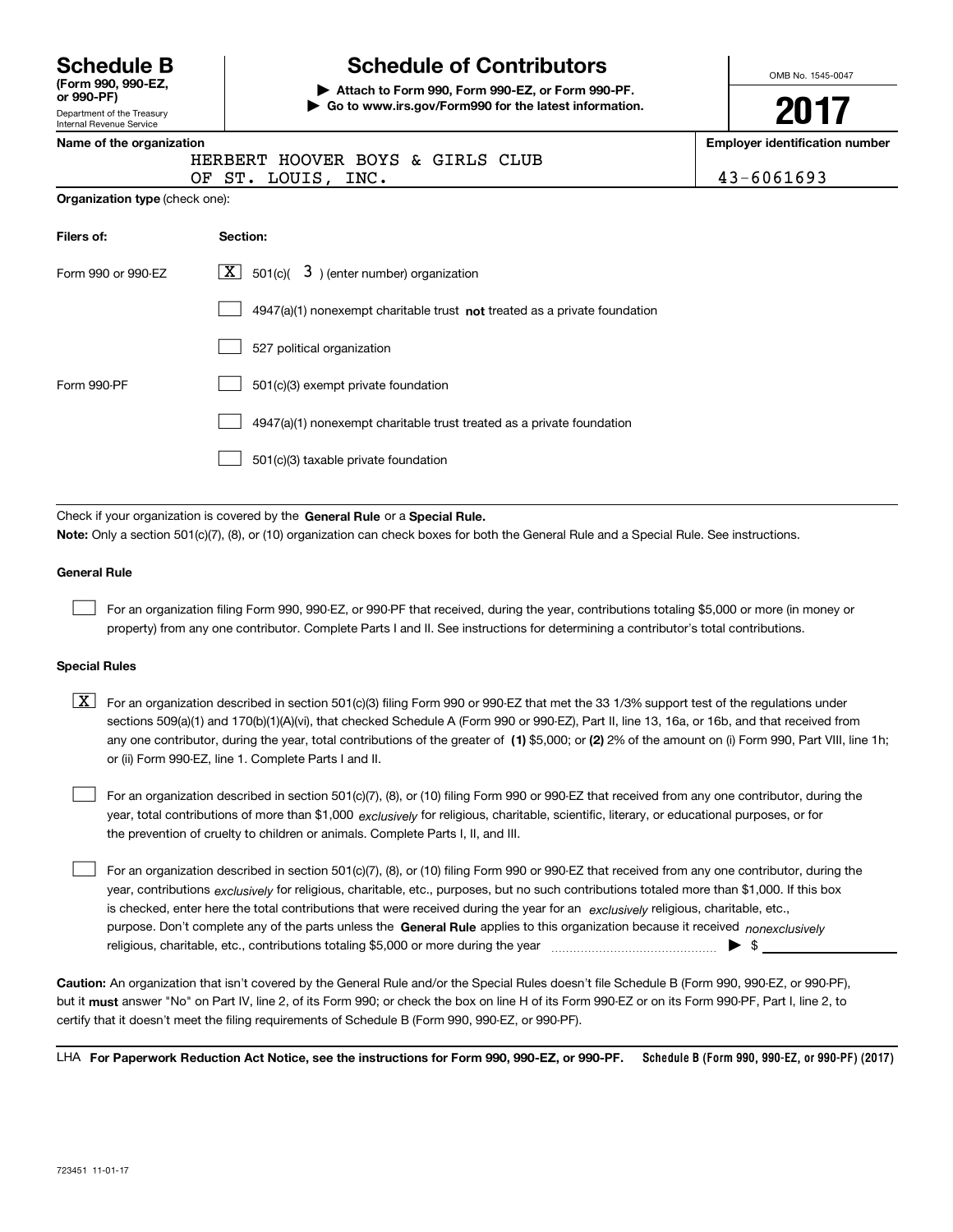### Schedule B (Form 990, 990-EZ, or 990-PF) (2017) **Page 2**

**Name of organization Employer identification number** Chedule B (Form 990, 990-EZ, or 990-PF) (2017)<br> **2Part I 2Part I Contributors** (see instructions). Use duplicate copies of Part I if additional space is needed.<br> **2Part I Contributors** (see instructions). Use duplica HERBERT HOOVER BOYS & GIRLS CLUB OF ST. LOUIS, INC. 43-6061693

Contributors (see instructions). Use duplicate copies of Part I if additional space is needed.

| (a)<br>No.                  | (b)<br>Name, address, and ZIP + 4 | (c)<br><b>Total contributions</b>              | (d)<br>Type of contribution                                                                                                                                                 |
|-----------------------------|-----------------------------------|------------------------------------------------|-----------------------------------------------------------------------------------------------------------------------------------------------------------------------------|
| 1                           |                                   | 557,661.<br>\$                                 | $\mathbf{X}$<br>Person<br>Payroll<br>Noncash<br>(Complete Part II for<br>noncash contributions.)                                                                            |
| (a)<br>No.                  | (b)<br>Name, address, and ZIP + 4 | (c)<br><b>Total contributions</b>              | (d)<br>Type of contribution                                                                                                                                                 |
| 2                           |                                   | 1,025,000.<br>$$\mathbb{S}$$                   | $\overline{\mathbf{X}}$<br>Person<br>Payroll<br>Noncash<br>(Complete Part II for<br>noncash contributions.)                                                                 |
| (a)<br>No.                  | (b)<br>Name, address, and ZIP + 4 | (c)<br><b>Total contributions</b>              | (d)<br>Type of contribution                                                                                                                                                 |
| 3                           |                                   | 263,801.<br>\$                                 | $\overline{\mathbf{X}}$<br>Person<br>Payroll<br><b>Noncash</b><br>(Complete Part II for<br>noncash contributions.)                                                          |
| (a)<br>No.                  | (b)<br>Name, address, and ZIP + 4 | (c)<br><b>Total contributions</b>              | (d)<br>Type of contribution                                                                                                                                                 |
| 4                           |                                   | 259,500.<br>\$                                 | $\overline{\mathbf{X}}$<br>Person<br>Payroll<br><b>Noncash</b><br>(Complete Part II for<br>noncash contributions.)                                                          |
| (a)                         |                                   |                                                |                                                                                                                                                                             |
|                             | (b)                               | (c)                                            | (d)                                                                                                                                                                         |
| No.<br>5                    | Name, address, and ZIP + 4        | <b>Total contributions</b><br>4,000,000.<br>\$ | Type of contribution<br>$\overline{\text{X}}$<br>Person<br>Payroll<br>Noncash<br>(Complete Part II for<br>noncash contributions.)                                           |
| (a)                         | (b)                               | (c)                                            | (d)                                                                                                                                                                         |
| No.<br>6<br>723452 11-01-17 | Name, address, and ZIP + 4        | <b>Total contributions</b><br>350,000.<br>\$   | Type of contribution<br>$\mathbf{X}$<br>Person<br>Payroll<br>Noncash<br>(Complete Part II for<br>noncash contributions.)<br>Schedule B (Form 990, 990-EZ, or 990-PF) (2017) |

24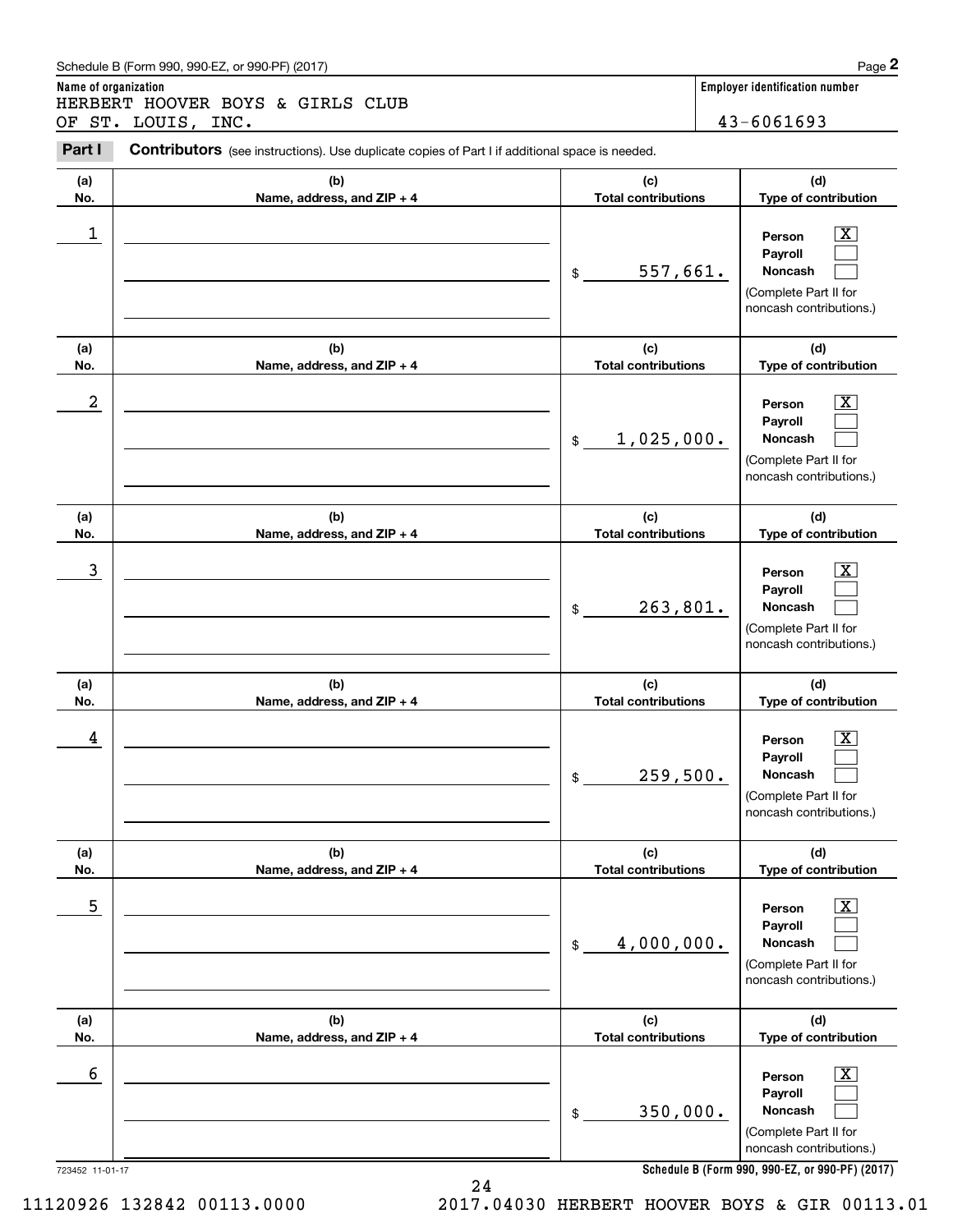### Schedule B (Form 990, 990-EZ, or 990-PF) (2017) **Page 2**

**Name of organization Employer identification number** Chedule B (Form 990, 990-EZ, or 990-PF) (2017)<br> **2Part I 2Part I Contributors** (see instructions). Use duplicate copies of Part I if additional space is needed.<br> **2Part I Contributors** (see instructions). Use duplica HERBERT HOOVER BOYS & GIRLS CLUB OF ST. LOUIS, INC. 43-6061693

Contributors (see instructions). Use duplicate copies of Part I if additional space is needed.

| (a)<br>No.             | (b)<br>Name, address, and ZIP + 4 | (c)<br><b>Total contributions</b> | (d)<br>Type of contribution                                                                                                                                 |
|------------------------|-----------------------------------|-----------------------------------|-------------------------------------------------------------------------------------------------------------------------------------------------------------|
| 7                      |                                   | 1,032,500.<br>\$                  | x<br>Person<br>Payroll<br>Noncash<br>(Complete Part II for<br>noncash contributions.)                                                                       |
| (a)<br>No.             | (b)<br>Name, address, and ZIP + 4 | (c)<br><b>Total contributions</b> | (d)<br>Type of contribution                                                                                                                                 |
| 8                      |                                   | 500,000.<br>\$                    | x<br>Person<br>Payroll<br>Noncash<br>(Complete Part II for<br>noncash contributions.)                                                                       |
| (a)<br>No.             | (b)<br>Name, address, and ZIP + 4 | (c)<br><b>Total contributions</b> | (d)<br>Type of contribution                                                                                                                                 |
| 9                      |                                   | 325,381.<br>\$                    | х<br>Person<br>Payroll<br>Noncash<br>(Complete Part II for<br>noncash contributions.)                                                                       |
| (a)<br>No.             | (b)<br>Name, address, and ZIP + 4 | (c)<br><b>Total contributions</b> | (d)<br>Type of contribution                                                                                                                                 |
|                        |                                   | \$                                | Person<br>Payroll<br>Noncash<br>(Complete Part II for<br>noncash contributions.)                                                                            |
| (a)<br>No.             | (b)<br>Name, address, and ZIP + 4 | (c)<br><b>Total contributions</b> | (d)<br>Type of contribution                                                                                                                                 |
|                        |                                   | \$                                | Person<br>Payroll<br>Noncash<br>(Complete Part II for<br>noncash contributions.)                                                                            |
| (a)                    | (b)                               | (c)                               | (d)                                                                                                                                                         |
| No.<br>723452 11-01-17 | Name, address, and ZIP + 4        | <b>Total contributions</b><br>\$  | Type of contribution<br>Person<br>Payroll<br>Noncash<br>(Complete Part II for<br>noncash contributions.)<br>Schedule B (Form 990, 990-EZ, or 990-PF) (2017) |

**Schedule B (Form 990, 990-EZ, or 990-PF) (2017)**

11120926 132842 00113.0000 2017.04030 HERBERT HOOVER BOYS & GIR 00113.01

25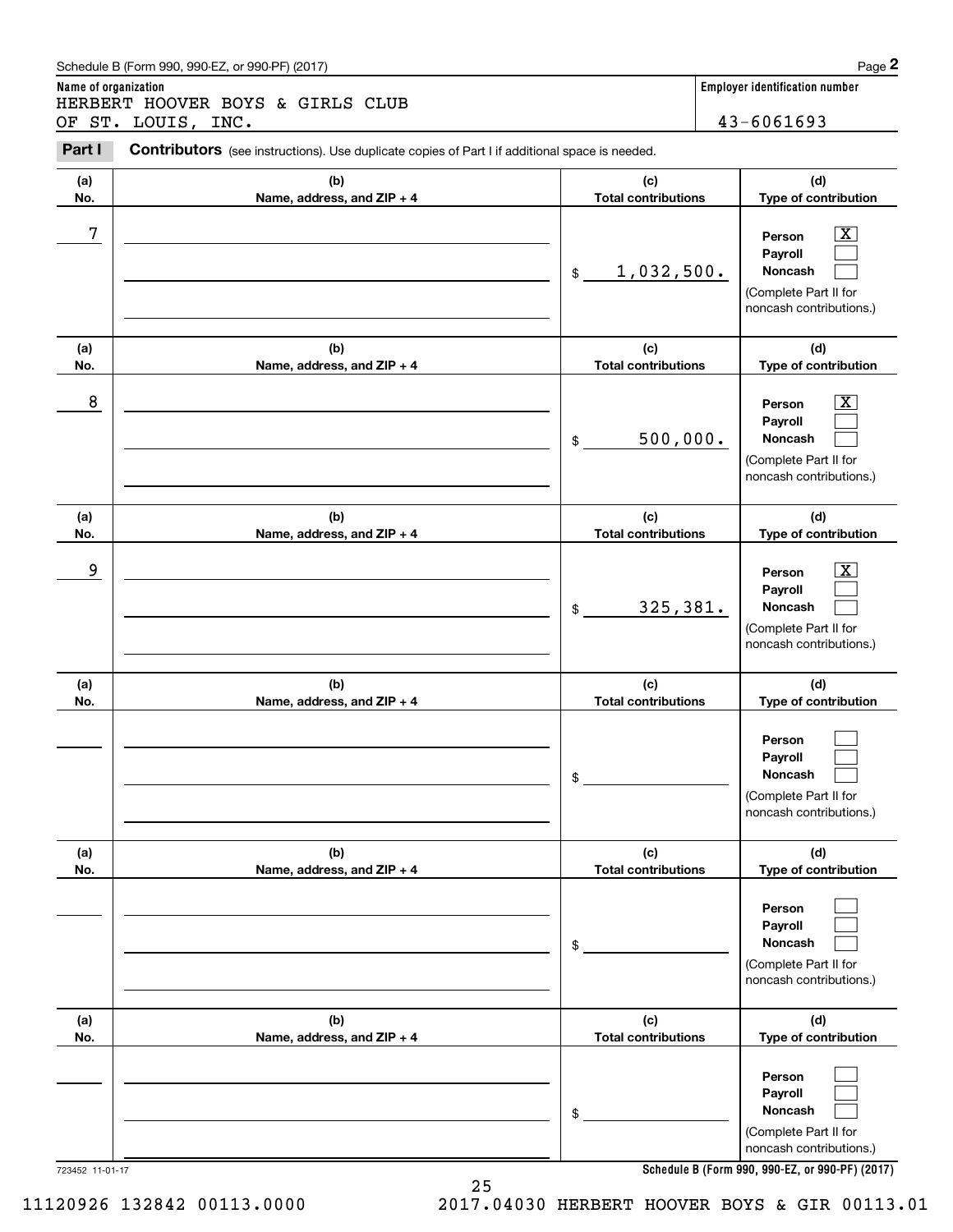| Name of organization         | Schedule B (Form 990, 990-EZ, or 990-PF) (2017)                                                     |                                                 | Page 3<br>Employer identification number        |
|------------------------------|-----------------------------------------------------------------------------------------------------|-------------------------------------------------|-------------------------------------------------|
|                              | HERBERT HOOVER BOYS & GIRLS CLUB                                                                    |                                                 |                                                 |
|                              | OF ST. LOUIS, INC.                                                                                  |                                                 | 43-6061693                                      |
| Part II                      | Noncash Property (see instructions). Use duplicate copies of Part II if additional space is needed. |                                                 |                                                 |
| (a)<br>No.<br>from<br>Part I | (b)<br>Description of noncash property given                                                        | (c)<br>FMV (or estimate)<br>(See instructions.) | (d)<br>Date received                            |
|                              |                                                                                                     | \$                                              |                                                 |
| (a)<br>No.<br>from<br>Part I | (b)<br>Description of noncash property given                                                        | (c)<br>FMV (or estimate)<br>(See instructions.) | (d)<br>Date received                            |
|                              |                                                                                                     | \$                                              |                                                 |
| (a)<br>No.<br>from<br>Part I | (b)<br>Description of noncash property given                                                        | (c)<br>FMV (or estimate)<br>(See instructions.) | (d)<br>Date received                            |
|                              |                                                                                                     | \$                                              |                                                 |
| (a)<br>No.<br>from<br>Part I | (b)<br>Description of noncash property given                                                        | (c)<br>FMV (or estimate)<br>(See instructions.) | (d)<br>Date received                            |
|                              |                                                                                                     | \$                                              |                                                 |
| (a)<br>No.<br>from<br>Part I | (b)<br>Description of noncash property given                                                        | (c)<br>FMV (or estimate)<br>(See instructions.) | (d)<br>Date received                            |
|                              |                                                                                                     | \$                                              |                                                 |
| (a)<br>No.<br>from<br>Part I | (b)<br>Description of noncash property given                                                        | (c)<br>FMV (or estimate)<br>(See instructions.) | (d)<br>Date received                            |
|                              |                                                                                                     | \$                                              |                                                 |
| 723453 11-01-17              |                                                                                                     |                                                 | Schedule B (Form 990, 990-EZ, or 990-PF) (2017) |

26

**Schedule B (Form 990, 990-EZ, or 990-PF) (2017)**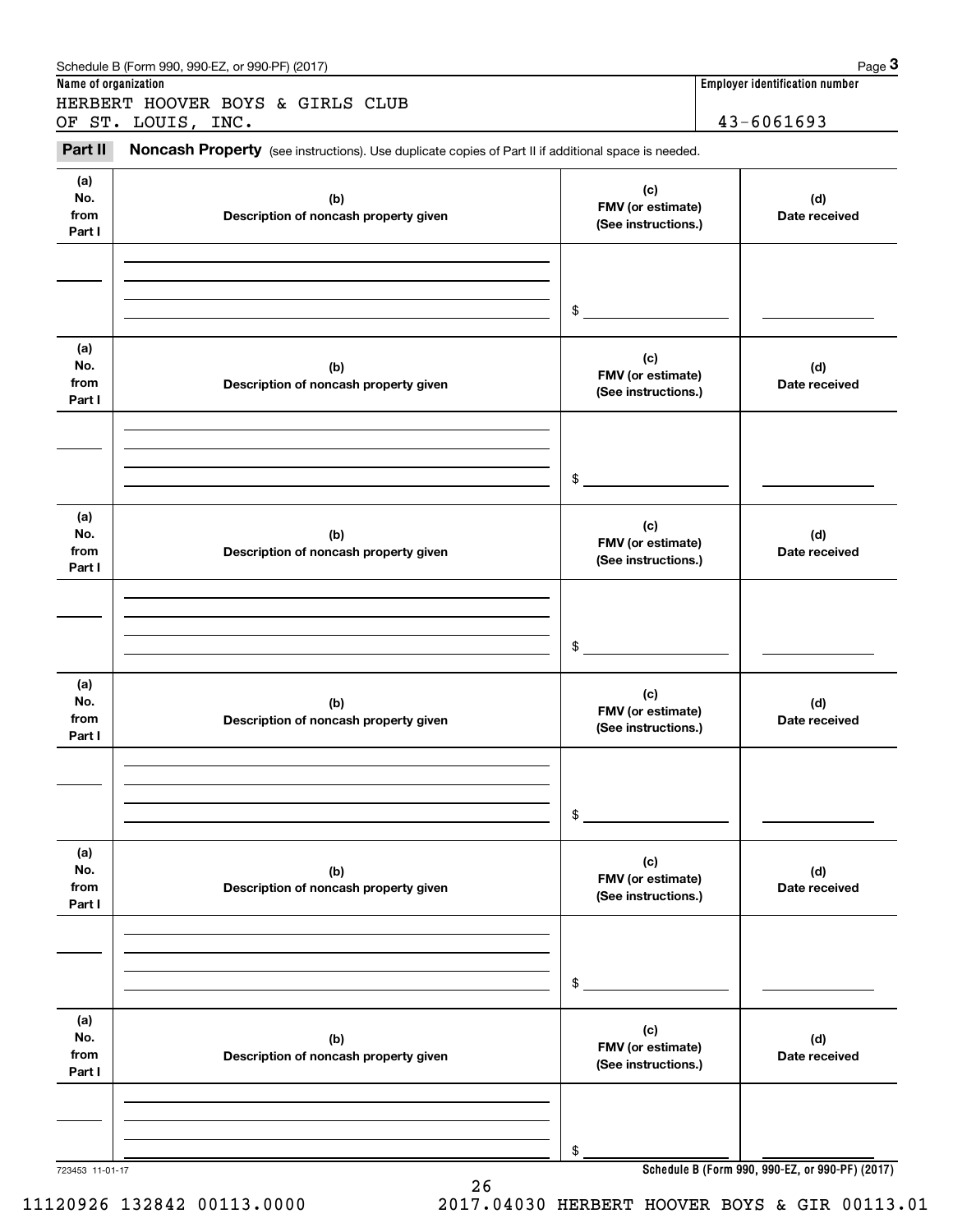|                      | Schedule B (Form 990, 990-EZ, or 990-PF) (2017)                                                                                                                                                                                                                                |                      |                                          | Page 4                                          |  |  |  |
|----------------------|--------------------------------------------------------------------------------------------------------------------------------------------------------------------------------------------------------------------------------------------------------------------------------|----------------------|------------------------------------------|-------------------------------------------------|--|--|--|
| Name of organization |                                                                                                                                                                                                                                                                                |                      |                                          | <b>Employer identification number</b>           |  |  |  |
|                      | HERBERT HOOVER BOYS & GIRLS CLUB                                                                                                                                                                                                                                               |                      |                                          |                                                 |  |  |  |
|                      | OF ST. LOUIS, INC.                                                                                                                                                                                                                                                             |                      |                                          | 43-6061693                                      |  |  |  |
| Part III             | $Exclusively$ religious, charitable, etc., contributions to organizations described in section 501(c)(7), (8), or (10) that total more than \$1,000 for<br>the year from any one contributor. Complete columns (a) through (e) and the following line entry. For organizations |                      |                                          |                                                 |  |  |  |
|                      | completing Part III, enter the total of exclusively religious, charitable, etc., contributions of \$1,000 or less for the year. (Enter this info. once.) $\blacktriangleright$ \$                                                                                              |                      |                                          |                                                 |  |  |  |
|                      | Use duplicate copies of Part III if additional space is needed.                                                                                                                                                                                                                |                      |                                          |                                                 |  |  |  |
| (a) No.<br>from      | (b) Purpose of gift                                                                                                                                                                                                                                                            | (c) Use of gift      |                                          | (d) Description of how gift is held             |  |  |  |
| Part I               |                                                                                                                                                                                                                                                                                |                      |                                          |                                                 |  |  |  |
|                      |                                                                                                                                                                                                                                                                                |                      |                                          |                                                 |  |  |  |
|                      |                                                                                                                                                                                                                                                                                |                      |                                          |                                                 |  |  |  |
|                      |                                                                                                                                                                                                                                                                                |                      |                                          |                                                 |  |  |  |
|                      |                                                                                                                                                                                                                                                                                |                      |                                          |                                                 |  |  |  |
|                      |                                                                                                                                                                                                                                                                                | (e) Transfer of gift |                                          |                                                 |  |  |  |
|                      | Transferee's name, address, and ZIP + 4                                                                                                                                                                                                                                        |                      |                                          |                                                 |  |  |  |
|                      |                                                                                                                                                                                                                                                                                |                      | Relationship of transferor to transferee |                                                 |  |  |  |
|                      |                                                                                                                                                                                                                                                                                |                      |                                          |                                                 |  |  |  |
|                      |                                                                                                                                                                                                                                                                                |                      |                                          |                                                 |  |  |  |
|                      |                                                                                                                                                                                                                                                                                |                      |                                          |                                                 |  |  |  |
| (a) No.              |                                                                                                                                                                                                                                                                                |                      |                                          |                                                 |  |  |  |
| from<br>Part I       | (b) Purpose of gift                                                                                                                                                                                                                                                            | (c) Use of gift      |                                          | (d) Description of how gift is held             |  |  |  |
|                      |                                                                                                                                                                                                                                                                                |                      |                                          |                                                 |  |  |  |
|                      |                                                                                                                                                                                                                                                                                |                      |                                          |                                                 |  |  |  |
|                      |                                                                                                                                                                                                                                                                                |                      |                                          |                                                 |  |  |  |
|                      |                                                                                                                                                                                                                                                                                |                      |                                          |                                                 |  |  |  |
|                      |                                                                                                                                                                                                                                                                                | (e) Transfer of gift |                                          |                                                 |  |  |  |
|                      |                                                                                                                                                                                                                                                                                |                      |                                          |                                                 |  |  |  |
|                      | Transferee's name, address, and $ZIP + 4$                                                                                                                                                                                                                                      |                      |                                          | Relationship of transferor to transferee        |  |  |  |
|                      |                                                                                                                                                                                                                                                                                |                      |                                          |                                                 |  |  |  |
|                      |                                                                                                                                                                                                                                                                                |                      |                                          |                                                 |  |  |  |
|                      |                                                                                                                                                                                                                                                                                |                      |                                          |                                                 |  |  |  |
| (a) No.              |                                                                                                                                                                                                                                                                                |                      |                                          |                                                 |  |  |  |
| from<br>Part I       | (b) Purpose of gift                                                                                                                                                                                                                                                            | (c) Use of gift      |                                          | (d) Description of how gift is held             |  |  |  |
|                      |                                                                                                                                                                                                                                                                                |                      |                                          |                                                 |  |  |  |
|                      |                                                                                                                                                                                                                                                                                |                      |                                          |                                                 |  |  |  |
|                      |                                                                                                                                                                                                                                                                                |                      |                                          |                                                 |  |  |  |
|                      |                                                                                                                                                                                                                                                                                |                      |                                          |                                                 |  |  |  |
|                      | (e) Transfer of gift                                                                                                                                                                                                                                                           |                      |                                          |                                                 |  |  |  |
|                      |                                                                                                                                                                                                                                                                                |                      |                                          |                                                 |  |  |  |
|                      | Transferee's name, address, and ZIP + 4                                                                                                                                                                                                                                        |                      |                                          | Relationship of transferor to transferee        |  |  |  |
|                      |                                                                                                                                                                                                                                                                                |                      |                                          |                                                 |  |  |  |
|                      |                                                                                                                                                                                                                                                                                |                      |                                          |                                                 |  |  |  |
|                      |                                                                                                                                                                                                                                                                                |                      |                                          |                                                 |  |  |  |
| (a) No.<br>from      |                                                                                                                                                                                                                                                                                |                      |                                          |                                                 |  |  |  |
| Part I               | (b) Purpose of gift                                                                                                                                                                                                                                                            | (c) Use of gift      |                                          | (d) Description of how gift is held             |  |  |  |
|                      |                                                                                                                                                                                                                                                                                |                      |                                          |                                                 |  |  |  |
|                      |                                                                                                                                                                                                                                                                                |                      |                                          |                                                 |  |  |  |
|                      |                                                                                                                                                                                                                                                                                |                      |                                          |                                                 |  |  |  |
|                      |                                                                                                                                                                                                                                                                                |                      |                                          |                                                 |  |  |  |
|                      |                                                                                                                                                                                                                                                                                | (e) Transfer of gift |                                          |                                                 |  |  |  |
|                      |                                                                                                                                                                                                                                                                                |                      |                                          |                                                 |  |  |  |
|                      | Transferee's name, address, and ZIP + 4                                                                                                                                                                                                                                        |                      |                                          | Relationship of transferor to transferee        |  |  |  |
|                      |                                                                                                                                                                                                                                                                                |                      |                                          |                                                 |  |  |  |
|                      |                                                                                                                                                                                                                                                                                |                      |                                          |                                                 |  |  |  |
|                      |                                                                                                                                                                                                                                                                                |                      |                                          |                                                 |  |  |  |
| 723454 11-01-17      |                                                                                                                                                                                                                                                                                |                      |                                          | Schedule B (Form 990, 990-EZ, or 990-PF) (2017) |  |  |  |
|                      |                                                                                                                                                                                                                                                                                | 27                   |                                          |                                                 |  |  |  |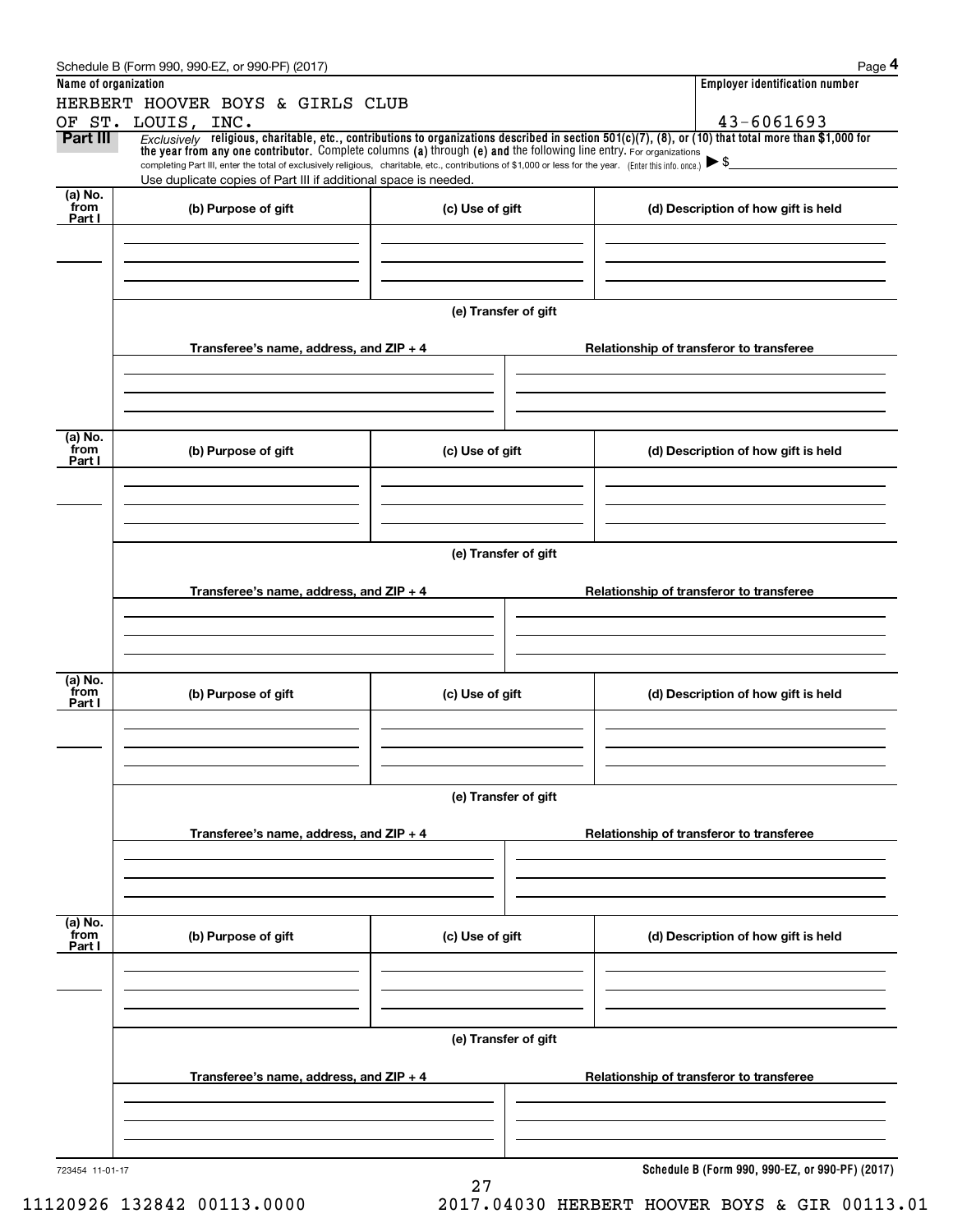|         | <b>SCHEDULE D</b>                                                                                                                                  |                                                                                                                | <b>Supplemental Financial Statements</b>                                                                                                                   |                                  | OMB No. 1545-0047                          |  |  |
|---------|----------------------------------------------------------------------------------------------------------------------------------------------------|----------------------------------------------------------------------------------------------------------------|------------------------------------------------------------------------------------------------------------------------------------------------------------|----------------------------------|--------------------------------------------|--|--|
|         | Complete if the organization answered "Yes" on Form 990,<br>(Form 990)<br>Part IV, line 6, 7, 8, 9, 10, 11a, 11b, 11c, 11d, 11e, 11f, 12a, or 12b. |                                                                                                                |                                                                                                                                                            |                                  |                                            |  |  |
|         | Department of the Treasury                                                                                                                         |                                                                                                                | Attach to Form 990.<br>Go to www.irs.gov/Form990 for instructions and the latest information.                                                              |                                  | <b>Open to Public</b><br><b>Inspection</b> |  |  |
|         | Internal Revenue Service<br>Name of the organization                                                                                               |                                                                                                                | <b>Employer identification number</b>                                                                                                                      |                                  |                                            |  |  |
|         | HERBERT HOOVER BOYS & GIRLS CLUB<br>43-6061693<br>OF ST. LOUIS, INC.                                                                               |                                                                                                                |                                                                                                                                                            |                                  |                                            |  |  |
| Part I  |                                                                                                                                                    |                                                                                                                | Organizations Maintaining Donor Advised Funds or Other Similar Funds or Accounts. Complete if the                                                          |                                  |                                            |  |  |
|         |                                                                                                                                                    | organization answered "Yes" on Form 990, Part IV, line 6.                                                      |                                                                                                                                                            |                                  |                                            |  |  |
|         |                                                                                                                                                    |                                                                                                                | (a) Donor advised funds                                                                                                                                    |                                  | (b) Funds and other accounts               |  |  |
| 1       |                                                                                                                                                    |                                                                                                                |                                                                                                                                                            |                                  |                                            |  |  |
| 2<br>з  |                                                                                                                                                    | Aggregate value of contributions to (during year)                                                              |                                                                                                                                                            |                                  |                                            |  |  |
| 4       |                                                                                                                                                    | Aggregate value at end of year memorial and the control of the state of the state of the state of the state of |                                                                                                                                                            |                                  |                                            |  |  |
| 5       |                                                                                                                                                    |                                                                                                                | Did the organization inform all donors and donor advisors in writing that the assets held in donor advised funds                                           |                                  |                                            |  |  |
|         |                                                                                                                                                    |                                                                                                                |                                                                                                                                                            |                                  | Yes<br><b>No</b>                           |  |  |
| 6       |                                                                                                                                                    |                                                                                                                | Did the organization inform all grantees, donors, and donor advisors in writing that grant funds can be used only                                          |                                  |                                            |  |  |
|         |                                                                                                                                                    |                                                                                                                | for charitable purposes and not for the benefit of the donor or donor advisor, or for any other purpose conferring                                         |                                  |                                            |  |  |
|         |                                                                                                                                                    |                                                                                                                |                                                                                                                                                            |                                  | <b>Yes</b><br>No                           |  |  |
| Part II |                                                                                                                                                    |                                                                                                                | Conservation Easements. Complete if the organization answered "Yes" on Form 990, Part IV, line 7.                                                          |                                  |                                            |  |  |
| 1       |                                                                                                                                                    | Purpose(s) of conservation easements held by the organization (check all that apply).                          |                                                                                                                                                            |                                  |                                            |  |  |
|         |                                                                                                                                                    | Preservation of land for public use (e.g., recreation or education)<br>Protection of natural habitat           | Preservation of a historically important land area<br>Preservation of a certified historic structure                                                       |                                  |                                            |  |  |
|         |                                                                                                                                                    | Preservation of open space                                                                                     |                                                                                                                                                            |                                  |                                            |  |  |
| 2       |                                                                                                                                                    |                                                                                                                | Complete lines 2a through 2d if the organization held a qualified conservation contribution in the form of a conservation easement on the last             |                                  |                                            |  |  |
|         | day of the tax year.                                                                                                                               |                                                                                                                |                                                                                                                                                            |                                  | Held at the End of the Tax Year            |  |  |
|         |                                                                                                                                                    |                                                                                                                |                                                                                                                                                            | 2a                               |                                            |  |  |
| b       |                                                                                                                                                    | Total acreage restricted by conservation easements                                                             |                                                                                                                                                            | 2 <sub>b</sub>                   |                                            |  |  |
| с       |                                                                                                                                                    |                                                                                                                |                                                                                                                                                            | 2c                               |                                            |  |  |
|         |                                                                                                                                                    |                                                                                                                | d Number of conservation easements included in (c) acquired after 7/25/06, and not on a historic structure                                                 |                                  |                                            |  |  |
|         |                                                                                                                                                    |                                                                                                                |                                                                                                                                                            | 2d                               |                                            |  |  |
| З       | $\mathsf{year}$                                                                                                                                    |                                                                                                                | Number of conservation easements modified, transferred, released, extinguished, or terminated by the organization during the tax                           |                                  |                                            |  |  |
| 4       |                                                                                                                                                    | Number of states where property subject to conservation easement is located $\blacktriangleright$              |                                                                                                                                                            |                                  |                                            |  |  |
| 5       |                                                                                                                                                    | Does the organization have a written policy regarding the periodic monitoring, inspection, handling of         |                                                                                                                                                            |                                  |                                            |  |  |
|         |                                                                                                                                                    | violations, and enforcement of the conservation easements it holds?                                            |                                                                                                                                                            |                                  | Yes<br><b>No</b>                           |  |  |
| 6       |                                                                                                                                                    |                                                                                                                | Staff and volunteer hours devoted to monitoring, inspecting, handling of violations, and enforcing conservation easements during the year                  |                                  |                                            |  |  |
|         |                                                                                                                                                    |                                                                                                                |                                                                                                                                                            |                                  |                                            |  |  |
| 7       |                                                                                                                                                    |                                                                                                                | Amount of expenses incurred in monitoring, inspecting, handling of violations, and enforcing conservation easements during the year                        |                                  |                                            |  |  |
|         | $\blacktriangleright$ \$                                                                                                                           |                                                                                                                | Does each conservation easement reported on line 2(d) above satisfy the requirements of section 170(h)(4)(B)(i)                                            |                                  |                                            |  |  |
| 8       | and section $170(h)(4)(B)(ii)?$                                                                                                                    |                                                                                                                |                                                                                                                                                            |                                  | Yes<br>No                                  |  |  |
| 9       |                                                                                                                                                    |                                                                                                                | In Part XIII, describe how the organization reports conservation easements in its revenue and expense statement, and balance sheet, and                    |                                  |                                            |  |  |
|         |                                                                                                                                                    |                                                                                                                | include, if applicable, the text of the footnote to the organization's financial statements that describes the organization's accounting for               |                                  |                                            |  |  |
|         | conservation easements.                                                                                                                            |                                                                                                                |                                                                                                                                                            |                                  |                                            |  |  |
|         | Part III I                                                                                                                                         |                                                                                                                | Organizations Maintaining Collections of Art, Historical Treasures, or Other Similar Assets.                                                               |                                  |                                            |  |  |
|         |                                                                                                                                                    | Complete if the organization answered "Yes" on Form 990, Part IV, line 8.                                      |                                                                                                                                                            |                                  |                                            |  |  |
|         |                                                                                                                                                    |                                                                                                                | 1a If the organization elected, as permitted under SFAS 116 (ASC 958), not to report in its revenue statement and balance sheet works of art,              |                                  |                                            |  |  |
|         |                                                                                                                                                    | the text of the footnote to its financial statements that describes these items.                               | historical treasures, or other similar assets held for public exhibition, education, or research in furtherance of public service, provide, in Part XIII,  |                                  |                                            |  |  |
|         |                                                                                                                                                    |                                                                                                                | <b>b</b> If the organization elected, as permitted under SFAS 116 (ASC 958), to report in its revenue statement and balance sheet works of art, historical |                                  |                                            |  |  |
|         |                                                                                                                                                    |                                                                                                                | treasures, or other similar assets held for public exhibition, education, or research in furtherance of public service, provide the following amounts      |                                  |                                            |  |  |
|         | relating to these items:                                                                                                                           |                                                                                                                |                                                                                                                                                            |                                  |                                            |  |  |
|         |                                                                                                                                                    |                                                                                                                |                                                                                                                                                            | $\blacktriangleright$ \$         |                                            |  |  |
|         |                                                                                                                                                    | (ii) Assets included in Form 990, Part X                                                                       |                                                                                                                                                            | $\blacktriangleright$ \$         |                                            |  |  |
| 2       |                                                                                                                                                    |                                                                                                                | If the organization received or held works of art, historical treasures, or other similar assets for financial gain, provide                               |                                  |                                            |  |  |
|         |                                                                                                                                                    | the following amounts required to be reported under SFAS 116 (ASC 958) relating to these items:                |                                                                                                                                                            |                                  |                                            |  |  |
|         |                                                                                                                                                    |                                                                                                                |                                                                                                                                                            | - \$<br>$\blacktriangleright$ \$ |                                            |  |  |
|         |                                                                                                                                                    | LHA For Paperwork Reduction Act Notice, see the Instructions for Form 990.                                     |                                                                                                                                                            |                                  | Schedule D (Form 990) 2017                 |  |  |
|         | 732051 10-09-17                                                                                                                                    |                                                                                                                |                                                                                                                                                            |                                  |                                            |  |  |
|         |                                                                                                                                                    |                                                                                                                | つR                                                                                                                                                         |                                  |                                            |  |  |

<sup>28</sup>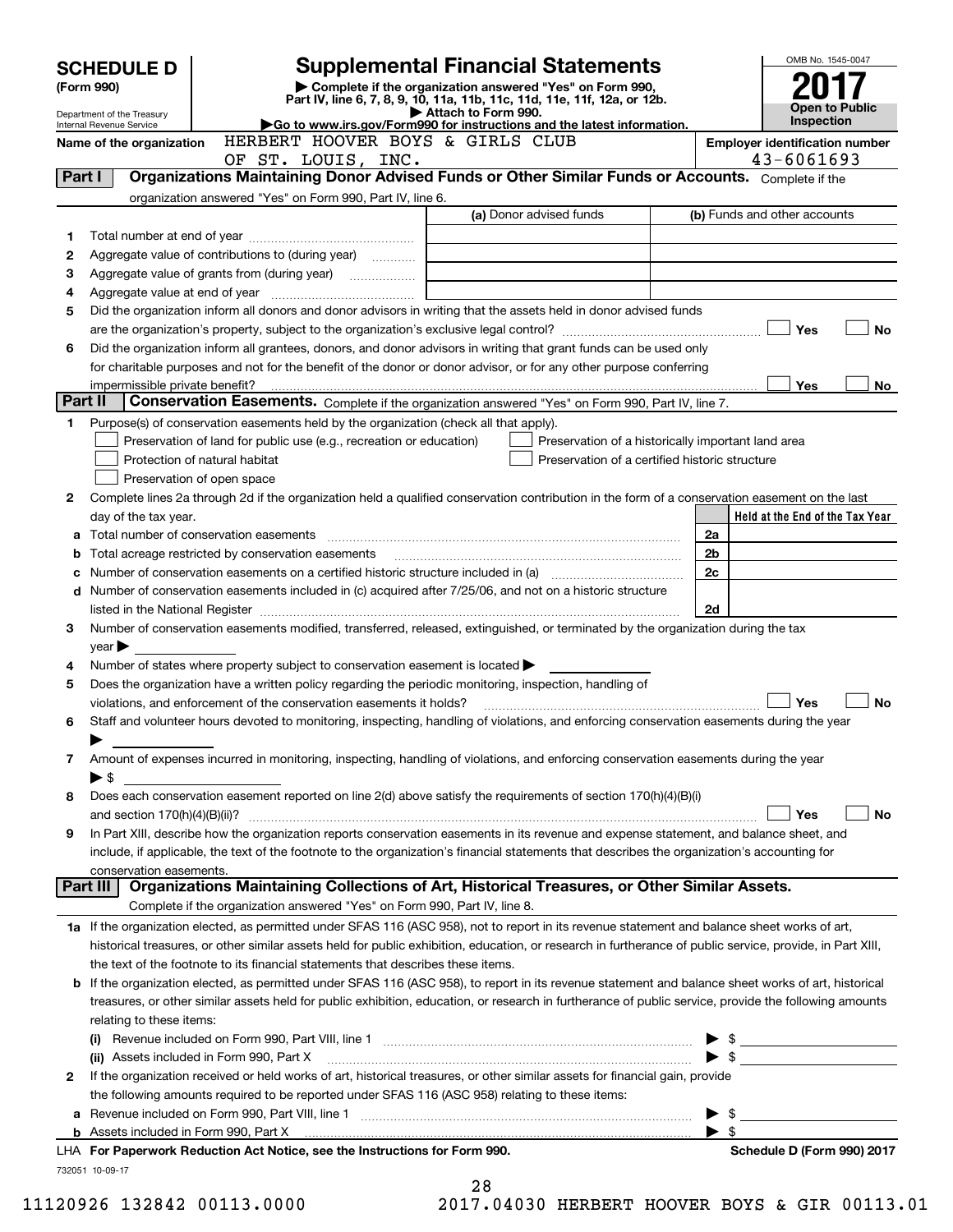| HERBERT HOOVER BOYS & GIRLS CLUB                                                                                                                                                                                                                         |                |                     |
|----------------------------------------------------------------------------------------------------------------------------------------------------------------------------------------------------------------------------------------------------------|----------------|---------------------|
| $43 - 6061693$ Page 2<br>OF ST. LOUIS, INC.<br>Schedule D (Form 990) 2017                                                                                                                                                                                |                |                     |
| Part III<br>Organizations Maintaining Collections of Art, Historical Treasures, or Other Similar Assets (continued)                                                                                                                                      |                |                     |
| Using the organization's acquisition, accession, and other records, check any of the following that are a significant use of its collection items<br>3                                                                                                   |                |                     |
| (check all that apply):                                                                                                                                                                                                                                  |                |                     |
| Public exhibition<br>Loan or exchange programs<br>a                                                                                                                                                                                                      |                |                     |
| Other and the contract of the contract of the contract of the contract of the contract of the contract of the contract of the contract of the contract of the contract of the contract of the contract of the contract of the<br>Scholarly research<br>b |                |                     |
| Preservation for future generations<br>c                                                                                                                                                                                                                 |                |                     |
| Provide a description of the organization's collections and explain how they further the organization's exempt purpose in Part XIII.                                                                                                                     |                |                     |
| During the year, did the organization solicit or receive donations of art, historical treasures, or other similar assets<br>5                                                                                                                            |                |                     |
| to be sold to raise funds rather than to be maintained as part of the organization's collection?<br>Yes<br>Part IV                                                                                                                                       |                | No                  |
| Escrow and Custodial Arrangements. Complete if the organization answered "Yes" on Form 990, Part IV, line 9, or<br>reported an amount on Form 990, Part X, line 21.                                                                                      |                |                     |
| 1a Is the organization an agent, trustee, custodian or other intermediary for contributions or other assets not included                                                                                                                                 |                |                     |
| Yes                                                                                                                                                                                                                                                      |                | No                  |
| <b>b</b> If "Yes," explain the arrangement in Part XIII and complete the following table:                                                                                                                                                                |                |                     |
|                                                                                                                                                                                                                                                          | Amount         |                     |
| 1c                                                                                                                                                                                                                                                       |                |                     |
| c Beginning balance entrance and contain a series of the series of the series of the series of the series of the series of the series of the series of the series of the series of the series of the series of the series of t<br>1d                     |                |                     |
| d Additions during the year manufactured and an account of the year manufactured and account of the year manufactured and account of the year manufactured and account of the year manufactured and account of the year manufa<br>1e                     |                |                     |
| e Distributions during the year manufactured and continuum and contract the contract of the contract of the contract of the contract of the contract of the contract of the contract of the contract of the contract of the co<br>1f                     |                |                     |
| Ť.<br>2a Did the organization include an amount on Form 990, Part X, line 21, for escrow or custodial account liability?<br>Yes                                                                                                                          |                | No                  |
| b If "Yes," explain the arrangement in Part XIII. Check here if the explanation has been provided on Part XIII                                                                                                                                           |                |                     |
| <b>Part V</b><br>Endowment Funds. Complete if the organization answered "Yes" on Form 990, Part IV, line 10.                                                                                                                                             |                |                     |
| (d) Three years back<br>(a) Current year<br>(b) Prior year<br>(c) Two years back                                                                                                                                                                         |                | (e) Four years back |
| 2,660,917.<br>2,627,408.<br>2,515,761.<br>2,238,220.<br>1a Beginning of year balance                                                                                                                                                                     |                | 1,781,328.          |
| 2,055,250.<br>6,078.<br>300,000.<br>218,922.                                                                                                                                                                                                             |                | 297,925.            |
| 416,611.<br>89,095.<br>138,490.<br>14,232.<br>c Net investment earnings, gains, and losses                                                                                                                                                               |                | 235, 357.           |
|                                                                                                                                                                                                                                                          |                |                     |
| e Other expenditures for facilities                                                                                                                                                                                                                      |                |                     |
| 110, 211.<br>111,059.<br>95,537.<br>89,600.<br>and programs                                                                                                                                                                                              |                | 54,290.             |
| 25,970.<br>21,954.<br>f Administrative expenses <i>manually</i> and the Administrative expenses                                                                                                                                                          |                | 22,100.             |
| 5,022,567.<br>2,660,917.<br>2,627,408.<br>2,515,761.<br><b>g</b> End of year balance                                                                                                                                                                     |                | 2,238,220.          |
| Provide the estimated percentage of the current year end balance (line 1g, column (a)) held as:<br>2                                                                                                                                                     |                |                     |
| .00<br>a Board designated or quasi-endowment ><br>%                                                                                                                                                                                                      |                |                     |
| <b>b</b> Permanent endowment $\triangleright$ 88.80<br>%                                                                                                                                                                                                 |                |                     |
| <b>c</b> Temporarily restricted endowment $\blacktriangleright$ 11.20<br>%                                                                                                                                                                               |                |                     |
| The percentages on lines 2a, 2b, and 2c should equal 100%.                                                                                                                                                                                               |                |                     |
| 3a Are there endowment funds not in the possession of the organization that are held and administered for the organization                                                                                                                               |                |                     |
| by:                                                                                                                                                                                                                                                      | Yes            | No                  |
| (i)                                                                                                                                                                                                                                                      | X<br>3a(i)     |                     |
|                                                                                                                                                                                                                                                          | 3a(ii)         | X                   |
|                                                                                                                                                                                                                                                          | 3b             |                     |
| Describe in Part XIII the intended uses of the organization's endowment funds.<br>4                                                                                                                                                                      |                |                     |
| <b>Part VI</b><br>Land, Buildings, and Equipment.                                                                                                                                                                                                        |                |                     |
| Complete if the organization answered "Yes" on Form 990, Part IV, line 11a. See Form 990, Part X, line 10.                                                                                                                                               |                |                     |
| Description of property<br>(a) Cost or other<br>(b) Cost or other<br>(c) Accumulated                                                                                                                                                                     | (d) Book value |                     |
| basis (investment)<br>basis (other)<br>depreciation                                                                                                                                                                                                      |                |                     |
| 473,206.                                                                                                                                                                                                                                                 |                | 473,206.            |
| 11,772,042.<br>$\overline{5,701},018.$                                                                                                                                                                                                                   |                | 6,071,024.          |
|                                                                                                                                                                                                                                                          |                |                     |
| 1,512,617.<br>1,239,994.                                                                                                                                                                                                                                 |                | 272,623.            |
| 78,380.<br>298,286.                                                                                                                                                                                                                                      |                | 219,906.            |
|                                                                                                                                                                                                                                                          |                | 7,036,759.          |
| Schedule D (Form 990) 2017                                                                                                                                                                                                                               |                |                     |

732052 10-09-17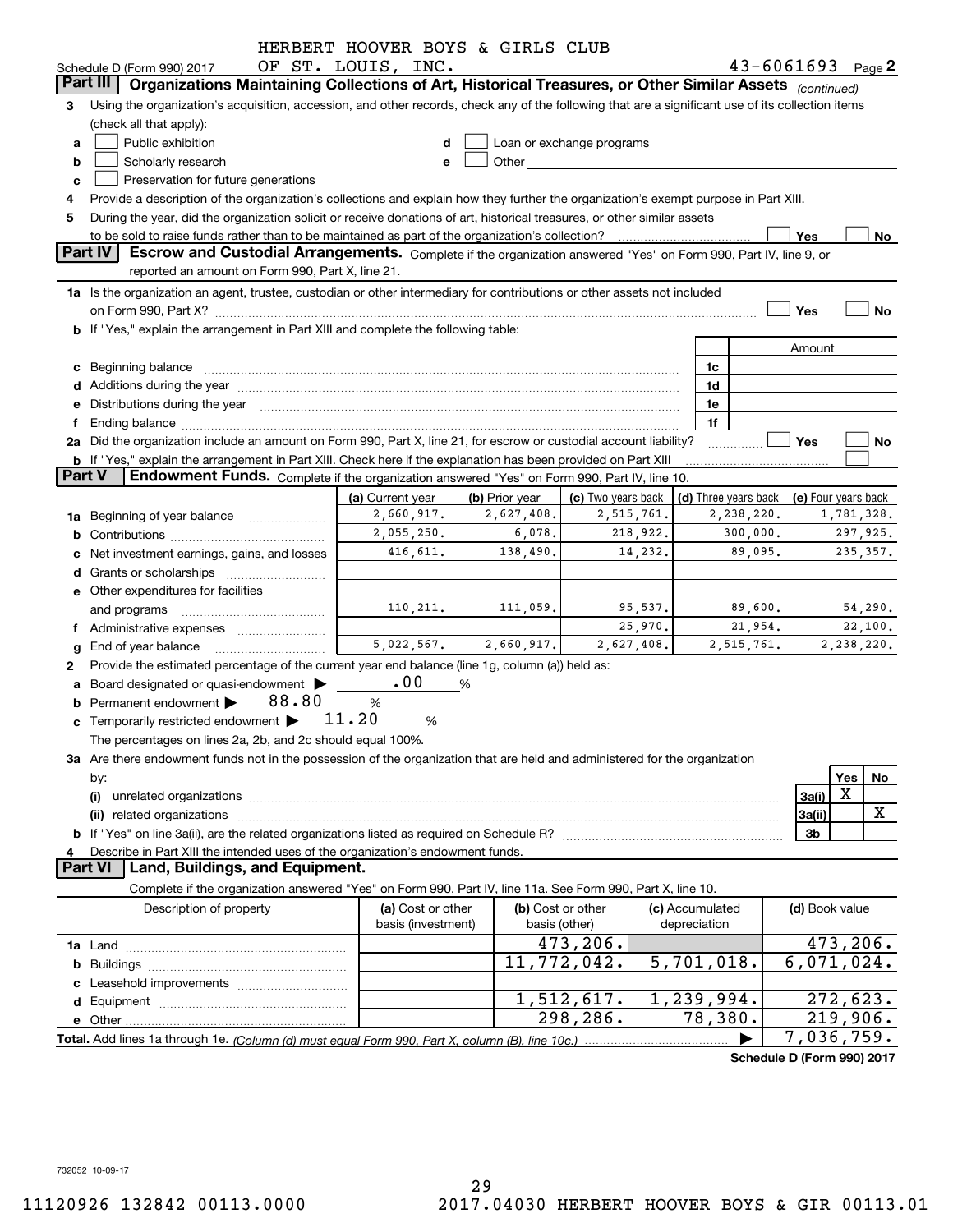| HERBERT HOOVER BOYS & GIRLS CLUB |  |  |  |
|----------------------------------|--|--|--|
|                                  |  |  |  |
|                                  |  |  |  |
|                                  |  |  |  |
|                                  |  |  |  |
|                                  |  |  |  |

| OF ST. LOUIS, INC.<br>Schedule D (Form 990) 2017                                                                                                     |                 |                | $43 - 6061693$ Page 3                                     |  |
|------------------------------------------------------------------------------------------------------------------------------------------------------|-----------------|----------------|-----------------------------------------------------------|--|
| Part VII Investments - Other Securities.                                                                                                             |                 |                |                                                           |  |
| Complete if the organization answered "Yes" on Form 990, Part IV, line 11b. See Form 990, Part X, line 12.                                           |                 |                |                                                           |  |
| (a) Description of security or category (including name of security)                                                                                 | (b) Book value  |                | (c) Method of valuation: Cost or end-of-year market value |  |
| (1) Financial derivatives                                                                                                                            |                 |                |                                                           |  |
|                                                                                                                                                      |                 |                |                                                           |  |
| $(3)$ Other                                                                                                                                          |                 |                |                                                           |  |
| (A)                                                                                                                                                  |                 |                |                                                           |  |
| (B)                                                                                                                                                  |                 |                |                                                           |  |
| (C)                                                                                                                                                  |                 |                |                                                           |  |
|                                                                                                                                                      |                 |                |                                                           |  |
| (D)                                                                                                                                                  |                 |                |                                                           |  |
| (E)                                                                                                                                                  |                 |                |                                                           |  |
| (F)                                                                                                                                                  |                 |                |                                                           |  |
| (G)                                                                                                                                                  |                 |                |                                                           |  |
| (H)                                                                                                                                                  |                 |                |                                                           |  |
| Total. (Col. (b) must equal Form 990, Part X, col. (B) line 12.)                                                                                     |                 |                |                                                           |  |
| Part VIII Investments - Program Related.                                                                                                             |                 |                |                                                           |  |
| Complete if the organization answered "Yes" on Form 990, Part IV, line 11c. See Form 990, Part X, line 13.                                           |                 |                |                                                           |  |
| (a) Description of investment                                                                                                                        | (b) Book value  |                | (c) Method of valuation: Cost or end-of-year market value |  |
| (1)                                                                                                                                                  |                 |                |                                                           |  |
| (2)                                                                                                                                                  |                 |                |                                                           |  |
| (3)                                                                                                                                                  |                 |                |                                                           |  |
| (4)                                                                                                                                                  |                 |                |                                                           |  |
| (5)                                                                                                                                                  |                 |                |                                                           |  |
| (6)                                                                                                                                                  |                 |                |                                                           |  |
| (7)                                                                                                                                                  |                 |                |                                                           |  |
| (8)                                                                                                                                                  |                 |                |                                                           |  |
| (9)                                                                                                                                                  |                 |                |                                                           |  |
|                                                                                                                                                      |                 |                |                                                           |  |
| Total. (Col. (b) must equal Form 990, Part X, col. (B) line 13.)<br>Part IX<br><b>Other Assets.</b>                                                  |                 |                |                                                           |  |
|                                                                                                                                                      |                 |                |                                                           |  |
| Complete if the organization answered "Yes" on Form 990, Part IV, line 11d. See Form 990, Part X, line 15.                                           | (a) Description |                | (b) Book value                                            |  |
|                                                                                                                                                      |                 |                |                                                           |  |
| (1)                                                                                                                                                  |                 |                |                                                           |  |
| (2)                                                                                                                                                  |                 |                |                                                           |  |
| (3)                                                                                                                                                  |                 |                |                                                           |  |
| (4)                                                                                                                                                  |                 |                |                                                           |  |
| (5)                                                                                                                                                  |                 |                |                                                           |  |
| (6)                                                                                                                                                  |                 |                |                                                           |  |
| (7)                                                                                                                                                  |                 |                |                                                           |  |
| (8)                                                                                                                                                  |                 |                |                                                           |  |
| (9)                                                                                                                                                  |                 |                |                                                           |  |
| Total. (Column (b) must equal Form 990. Part X. col. (B) line 15.) ……………………………………………………                                                              |                 |                |                                                           |  |
| <b>Other Liabilities.</b><br>Part X                                                                                                                  |                 |                |                                                           |  |
| Complete if the organization answered "Yes" on Form 990, Part IV, line 11e or 11f. See Form 990, Part X, line 25.                                    |                 |                |                                                           |  |
| (a) Description of liability                                                                                                                         |                 | (b) Book value |                                                           |  |
| 1.                                                                                                                                                   |                 |                |                                                           |  |
| Federal income taxes<br>(1)                                                                                                                          |                 |                |                                                           |  |
| (2)                                                                                                                                                  |                 |                |                                                           |  |
| (3)                                                                                                                                                  |                 |                |                                                           |  |
| (4)                                                                                                                                                  |                 |                |                                                           |  |
| (5)                                                                                                                                                  |                 |                |                                                           |  |
| (6)                                                                                                                                                  |                 |                |                                                           |  |
| (7)                                                                                                                                                  |                 |                |                                                           |  |
| (8)                                                                                                                                                  |                 |                |                                                           |  |
| (9)                                                                                                                                                  |                 |                |                                                           |  |
| Total. (Column (b) must equal Form 990. Part X, col. (B) line 25.)                                                                                   |                 |                |                                                           |  |
| 2. Liability for uncertain tax positions. In Part XIII, provide the text of the footnote to the organization's financial statements that reports the |                 |                |                                                           |  |
| organization's liability for uncertain tax positions under FIN 48 (ASC 740). Check here if the text of the footnote has been provided in Part XIII   |                 |                |                                                           |  |

732053 10-09-17

**Schedule D (Form 990) 2017**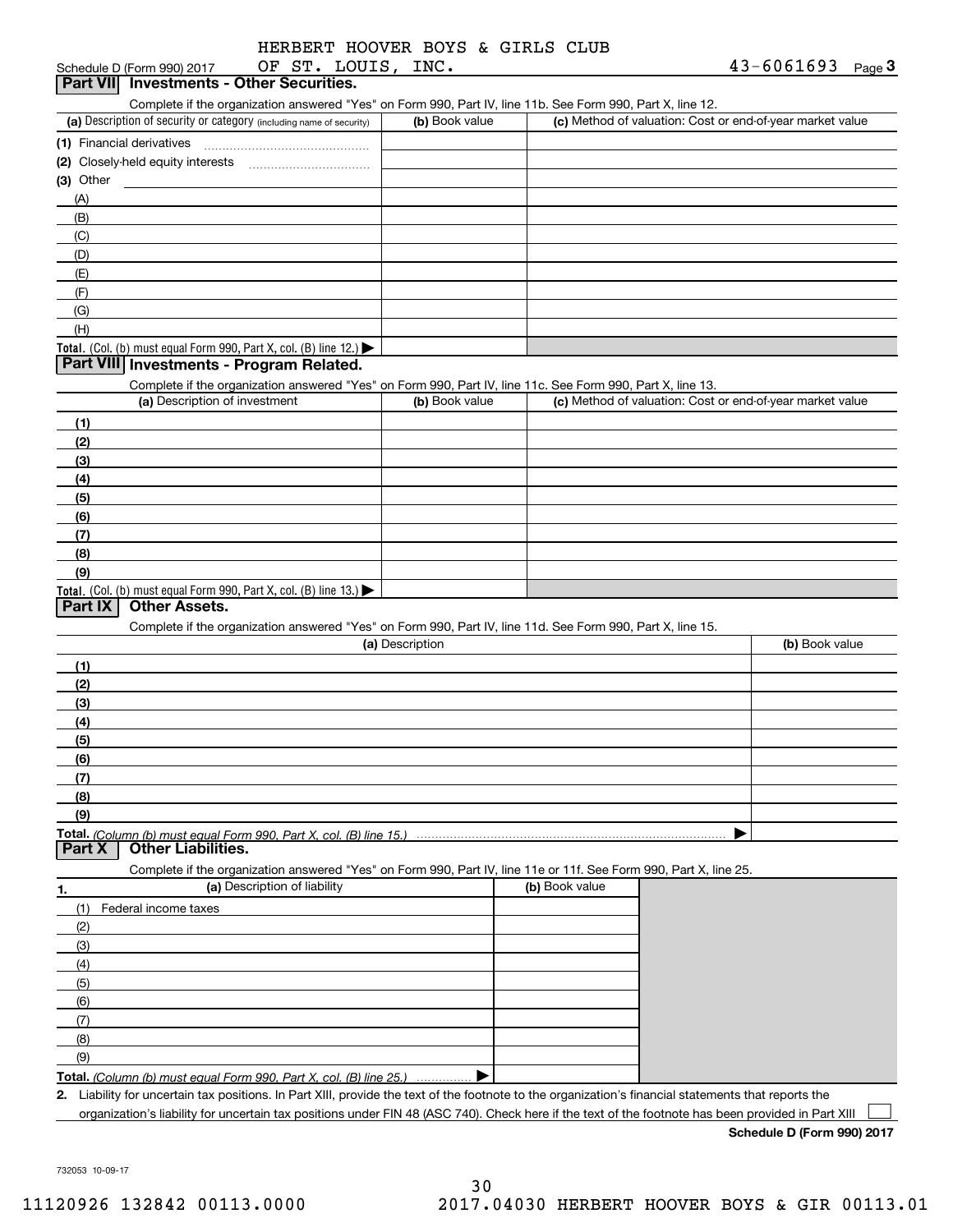|    | HERBERT HOOVER BOYS & GIRLS CLUB                                                                                                                                                                                               |                |                       |              |                              |
|----|--------------------------------------------------------------------------------------------------------------------------------------------------------------------------------------------------------------------------------|----------------|-----------------------|--------------|------------------------------|
|    | OF ST. LOUIS, INC.<br>Schedule D (Form 990) 2017                                                                                                                                                                               |                |                       |              | $43 - 6061693$ Page 4        |
|    | Reconciliation of Revenue per Audited Financial Statements With Revenue per Return.<br><b>Part XI</b>                                                                                                                          |                |                       |              |                              |
|    | Complete if the organization answered "Yes" on Form 990, Part IV, line 12a.                                                                                                                                                    |                |                       |              |                              |
| 1  | Total revenue, gains, and other support per audited financial statements                                                                                                                                                       |                |                       | $\mathbf{1}$ | 11,816,107.                  |
| 2  | Amounts included on line 1 but not on Form 990, Part VIII, line 12:                                                                                                                                                            |                |                       |              |                              |
| a  | Net unrealized gains (losses) on investments [11] matter contracts and the unrealized gains (losses) on investments                                                                                                            | 2a             | 395,347.              |              |                              |
| b  |                                                                                                                                                                                                                                | 2 <sub>b</sub> | 17,009.               |              |                              |
| с  | Recoveries of prior year grants [11,111] Recoveries of prior year grants [11,111] Recoveries of prior year grants                                                                                                              | 2c             |                       |              |                              |
| d  | Other (Describe in Part XIII.) <b>Construction Contract Construction</b> Chemistry Chemistry Chemistry Chemistry Chemistry                                                                                                     | 2d             |                       |              |                              |
| e  |                                                                                                                                                                                                                                |                |                       | 2е           | 412,356.                     |
| 3  |                                                                                                                                                                                                                                |                |                       | $\mathbf{3}$ | 11,403,751.                  |
| 4  | Amounts included on Form 990, Part VIII, line 12, but not on line 1:                                                                                                                                                           |                |                       |              |                              |
| a  | Investment expenses not included on Form 990, Part VIII, line 7b [100] [100] [100] [100] [100] [100] [100] [100] [100] [100] [100] [100] [100] [100] [100] [100] [100] [100] [100] [100] [100] [100] [100] [100] [100] [100] [ | 4a             | 43,047.               |              |                              |
| b  | Other (Describe in Part XIII.) <b>Construction Contract Construction</b> [100]                                                                                                                                                 | 4 <sub>b</sub> | $\overline{28,451}$ . |              |                              |
| c. | Add lines 4a and 4b                                                                                                                                                                                                            |                |                       | 4c           | 71,498.                      |
|    |                                                                                                                                                                                                                                |                |                       | 5            | 11,475,249.                  |
|    | Part XII   Reconciliation of Expenses per Audited Financial Statements With Expenses per Return.                                                                                                                               |                |                       |              |                              |
|    | Complete if the organization answered "Yes" on Form 990, Part IV, line 12a.                                                                                                                                                    |                |                       |              |                              |
| 1  |                                                                                                                                                                                                                                |                |                       | $\mathbf{1}$ | 7,345,033.                   |
| 2  | Amounts included on line 1 but not on Form 990, Part IX, line 25:                                                                                                                                                              |                |                       |              |                              |
| a  |                                                                                                                                                                                                                                | 2a             | 17,009.               |              |                              |
| b  |                                                                                                                                                                                                                                | 2 <sub>b</sub> |                       |              |                              |
|    |                                                                                                                                                                                                                                | 2c             |                       |              |                              |
| d  |                                                                                                                                                                                                                                | 2d             |                       |              |                              |
|    |                                                                                                                                                                                                                                |                |                       | 2e           | $\frac{17,009.}{7,328,024.}$ |
| 3  |                                                                                                                                                                                                                                |                |                       | $\mathbf{3}$ |                              |
|    | Amounts included on Form 990, Part IX, line 25, but not on line 1:                                                                                                                                                             |                |                       |              |                              |
| a  |                                                                                                                                                                                                                                | 4a             | 43,047.               |              |                              |
| b  | Other (Describe in Part XIII.)                                                                                                                                                                                                 | 4 <sub>b</sub> |                       |              |                              |
| c. | Add lines 4a and 4b                                                                                                                                                                                                            |                |                       | 4с           | 43,047.                      |
|    |                                                                                                                                                                                                                                |                |                       | 5            | 7,371,071.                   |
|    | Part XIII Supplemental Information.                                                                                                                                                                                            |                |                       |              |                              |
|    | Provide the descriptions required for Part II lines 3, 5, and 9; Part III lines 1a and 4; Part IV lines 1b and 2b; Part V, line 4; Part X, line 2; Part XI                                                                     |                |                       |              |                              |

Provide the descriptions required for Part II, lines 3, 5, and 9; Part III, lines 1a and 4; Part IV, lines 1b and 2b; Part V, line 4; Part X, line 2; Part XI, lines 2d and 4b; and Part XII, lines 2d and 4b. Also complete this part to provide any additional information.

#### PART V, LINE 4:

|  |  |  |  |  |  | ENDOWMENT FUNDS GO TOWARDS CHARACTER AND LEADERSHIP PROGRAMS, MENTORING |  |  |
|--|--|--|--|--|--|-------------------------------------------------------------------------|--|--|
|--|--|--|--|--|--|-------------------------------------------------------------------------|--|--|

PROGRAMS, TECHNOLOGY PROGRAMS AND EDUCATION AND CAREER DEVELOPMENT.

PART XI, LINE 4B - OTHER ADJUSTMENTS:

CONTRIBUTION FROM MENTOR ST. LOUIS 28,451.

732054 10-09-17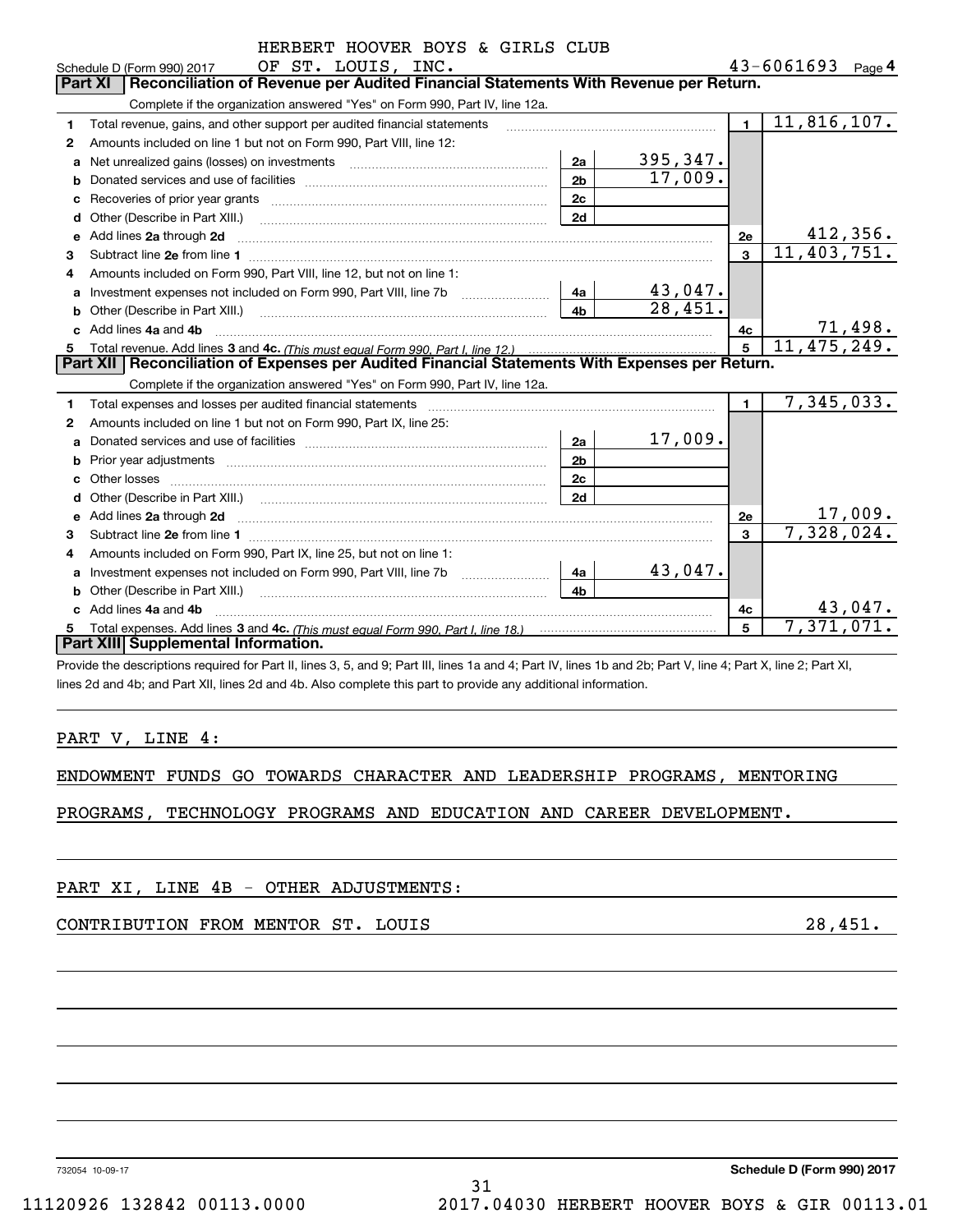| <b>SCHEDULE G</b><br>(Form 990 or 990-EZ)<br>Department of the Treasury<br>Internal Revenue Service                                                                                                                                                                                                                                                                                                                                                                                                                                                                         | <b>Supplemental Information Regarding Fundraising or Gaming Activities</b><br>Complete if the organization answered "Yes" on Form 990, Part IV, line 17, 18, or 19, or if the<br>organization entered more than \$15,000 on Form 990-EZ, line 6a.<br>Attach to Form 990 or Form 990-EZ.<br>Go to www.irs.gov/Form990 for the latest instructions. |                                       |                                                                            |                                                                                                                    |  |                   | OMB No. 1545-0047<br><b>Open to Public</b><br>Inspection |
|-----------------------------------------------------------------------------------------------------------------------------------------------------------------------------------------------------------------------------------------------------------------------------------------------------------------------------------------------------------------------------------------------------------------------------------------------------------------------------------------------------------------------------------------------------------------------------|---------------------------------------------------------------------------------------------------------------------------------------------------------------------------------------------------------------------------------------------------------------------------------------------------------------------------------------------------|---------------------------------------|----------------------------------------------------------------------------|--------------------------------------------------------------------------------------------------------------------|--|-------------------|----------------------------------------------------------|
| Name of the organization<br>HERBERT HOOVER BOYS & GIRLS CLUB<br>OF ST. LOUIS, INC.                                                                                                                                                                                                                                                                                                                                                                                                                                                                                          | 43-6061693                                                                                                                                                                                                                                                                                                                                        | <b>Employer identification number</b> |                                                                            |                                                                                                                    |  |                   |                                                          |
| Part I<br>required to complete this part.                                                                                                                                                                                                                                                                                                                                                                                                                                                                                                                                   | Fundraising Activities. Complete if the organization answered "Yes" on Form 990, Part IV, line 17. Form 990-EZ filers are not                                                                                                                                                                                                                     |                                       |                                                                            |                                                                                                                    |  |                   |                                                          |
| 1 Indicate whether the organization raised funds through any of the following activities. Check all that apply.<br>Mail solicitations<br>a<br>Internet and email solicitations<br>b<br>Phone solicitations<br>с<br>In-person solicitations<br>d<br>2 a Did the organization have a written or oral agreement with any individual (including officers, directors, trustees, or<br>b If "Yes," list the 10 highest paid individuals or entities (fundraisers) pursuant to agreements under which the fundraiser is to be<br>compensated at least \$5,000 by the organization. | e<br>$f\left[\frac{X}{X}\right]$ Solicitation of government grants<br>$g\mid X$ Special fundraising events<br>key employees listed in Form 990, Part VII) or entity in connection with professional fundraising services?                                                                                                                         |                                       |                                                                            | Solicitation of non-government grants                                                                              |  | Yes               | $ \overline{X} $ No                                      |
| (i) Name and address of individual<br>or entity (fundraiser)                                                                                                                                                                                                                                                                                                                                                                                                                                                                                                                | (ii) Activity                                                                                                                                                                                                                                                                                                                                     |                                       | (iii) Did<br>fundraiser<br>have custody<br>or control of<br>contributions? | (v) Amount paid<br>(iv) Gross receipts<br>to (or retained by)<br>fundraiser<br>from activity<br>listed in col. (i) |  |                   | (vi) Amount paid<br>to (or retained by)<br>organization  |
| MICHAEL D. RUBIN &                                                                                                                                                                                                                                                                                                                                                                                                                                                                                                                                                          | CAPITAL CAMPAIGN                                                                                                                                                                                                                                                                                                                                  | Yes                                   | No.                                                                        |                                                                                                                    |  |                   |                                                          |
| ASSOCIATES, LLC - 230 LINDEN<br>MARY K. NEAL DBA WRITING                                                                                                                                                                                                                                                                                                                                                                                                                                                                                                                    | ADVISEMENT SERVICES                                                                                                                                                                                                                                                                                                                               |                                       | x                                                                          | 3,188,011.                                                                                                         |  | 90,550.           | 3,097,461.                                               |
| WORKS - 7270 NORTHMOOR DRIVE,<br>Total                                                                                                                                                                                                                                                                                                                                                                                                                                                                                                                                      | GRANT WRITING                                                                                                                                                                                                                                                                                                                                     |                                       | X                                                                          | 0<br>3,188,011                                                                                                     |  | 6,755.<br>97,305. | $-6, 755.$<br>3,090,706.                                 |
| 3 List all states in which the organization is registered or licensed to solicit contributions or has been notified it is exempt from registration<br>or licensing.                                                                                                                                                                                                                                                                                                                                                                                                         |                                                                                                                                                                                                                                                                                                                                                   |                                       |                                                                            |                                                                                                                    |  |                   |                                                          |
|                                                                                                                                                                                                                                                                                                                                                                                                                                                                                                                                                                             |                                                                                                                                                                                                                                                                                                                                                   |                                       |                                                                            |                                                                                                                    |  |                   |                                                          |
|                                                                                                                                                                                                                                                                                                                                                                                                                                                                                                                                                                             |                                                                                                                                                                                                                                                                                                                                                   |                                       |                                                                            |                                                                                                                    |  |                   |                                                          |

LHA For Paperwork Reduction Act Notice, see the Instructions for Form 990 or 990-EZ. Schedule G (Form 990 or 990-EZ) 2017 SEE PART IV FOR CONTINUATIONS

732081 09-13-17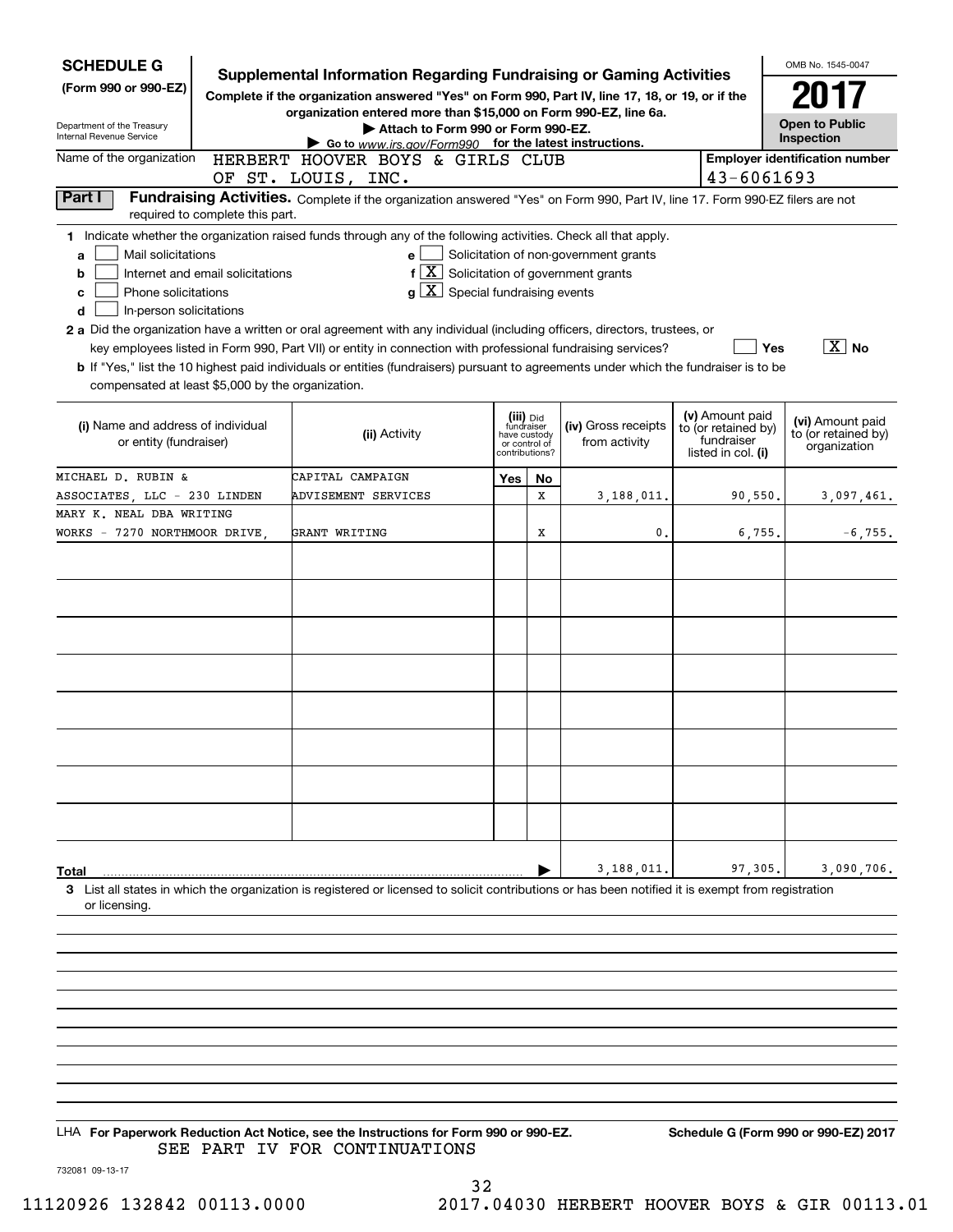#### 43-6061693 Page 2 Schedule G (Form 990 or 990-EZ) 2017 Page OF ST. LOUIS, INC. 43-6061693

**Part II** | Fundraising Events. Complete if the organization answered "Yes" on Form 990, Part IV, line 18, or reported more than \$15,000

|                        |                 | of fundraising event contributions and gross income on Form 990-EZ, lines 1 and 6b. List events with gross receipts greater than \$5,000. |                       |                                                   |                                    |                                                     |
|------------------------|-----------------|-------------------------------------------------------------------------------------------------------------------------------------------|-----------------------|---------------------------------------------------|------------------------------------|-----------------------------------------------------|
|                        |                 |                                                                                                                                           | (a) Event #1          | $(b)$ Event #2<br><b>DINNER</b><br><b>AUCTION</b> | (c) Other events<br>$\overline{2}$ | (d) Total events<br>(add col. (a) through           |
|                        |                 |                                                                                                                                           | <b>GOLF EVENT</b>     |                                                   |                                    | col. (c)                                            |
|                        |                 |                                                                                                                                           | (event type)          | (event type)                                      | (total number)                     |                                                     |
| Revenue                | 1.              |                                                                                                                                           | 310,869.              | 527,519.                                          | 82,554.                            | <u>920,942.</u>                                     |
|                        |                 |                                                                                                                                           | 245,180.              | 479,328.                                          | 55,580.                            | 780,088.                                            |
|                        | 3               | Gross income (line 1 minus line 2)                                                                                                        | 65,689.               | 48,191.                                           | 26,974.                            | 140,854.                                            |
|                        |                 |                                                                                                                                           |                       |                                                   |                                    |                                                     |
|                        | 5               |                                                                                                                                           | 48,357.               | 6,584.                                            | 8,059.                             | 63,000.                                             |
|                        | 6               |                                                                                                                                           |                       |                                                   |                                    |                                                     |
| Direct Expenses        | 7               | Food and beverages                                                                                                                        | 84,388.               | 94,058.                                           | 36,010.                            | 214,456.                                            |
|                        | 8               |                                                                                                                                           | 5,000.                | 5,300.                                            |                                    | 10,300.                                             |
|                        | 9               |                                                                                                                                           | $\overline{20,334}$ . | 44,968.                                           | 9,334.                             | 74,636.                                             |
|                        | 10              | Direct expense summary. Add lines 4 through 9 in column (d)                                                                               |                       |                                                   |                                    | 362,392.                                            |
|                        |                 | 11 Net income summary. Subtract line 10 from line 3, column (d)                                                                           |                       |                                                   |                                    | $-221,538.$                                         |
|                        | <b>Part III</b> | Gaming. Complete if the organization answered "Yes" on Form 990, Part IV, line 19, or reported more than                                  |                       |                                                   |                                    |                                                     |
|                        |                 | \$15,000 on Form 990-EZ, line 6a.                                                                                                         |                       |                                                   |                                    |                                                     |
| Revenue                |                 |                                                                                                                                           | (a) Bingo             | (b) Pull tabs/instant<br>bingo/progressive bingo  | (c) Other gaming                   | (d) Total gaming (add<br>col. (a) through col. (c)) |
|                        |                 |                                                                                                                                           |                       |                                                   | 18,075.                            | 18,075.                                             |
|                        | $\mathbf{2}$    |                                                                                                                                           |                       |                                                   |                                    |                                                     |
| <b>Direct Expenses</b> | 3               |                                                                                                                                           |                       |                                                   | 9,310.                             | 9,310.                                              |
|                        |                 |                                                                                                                                           |                       |                                                   |                                    |                                                     |

**9**Enter the state(s) in which the organization conducts gaming activities: MO

**8**Net gaming income summary. Subtract line 7 from line 1, column (d)

**7**Direct expense summary. Add lines 2 through 5 in column (d)

**6** Volunteer labor  $\ldots$   $\ldots$   $\ldots$   $\ldots$   $\ldots$   $\ldots$   $\ldots$   $\ldots$ 

Other direct expenses

**a** Is the organization licensed to conduct gaming activities in each of these states? **b** If "No," explain: MISSOURI DOES NOT HAVE A REQUIREMENT TO REGISTER FOR GAMING **Yes** $\Box$  Yes  $\boxed{\text{X}}$  No  $\mathcal{L}^{\text{max}}$ EVENTS THAT ARE ISOLATED.

%

 $\boxed{\Box}$  Yes \_\_\_\_\_\_\_ %  $\boxed{\Box}$  Yes \_\_\_\_\_\_\_ %  $\boxed{\Box}$ 

**Yes**

 $\mathcal{L}^{\text{max}}$ 

 $\mathcal{L}^{\text{max}}$ 

**No**

**10a**Were any of the organization's gaming licenses revoked, suspended, or terminated during the tax year? **b** If "Yes," explain: **Yes** es  $|\,\texttt{X}\,|$  No

732082 09-13-17

**5**

**Schedule G (Form 990 or 990-EZ) 2017**

 $\blacktriangleright$ 

9,310.

8,765.

…… ▶

**Yes Yes**

% %

 $\overline{\mathbf{X}}$ 

**No No**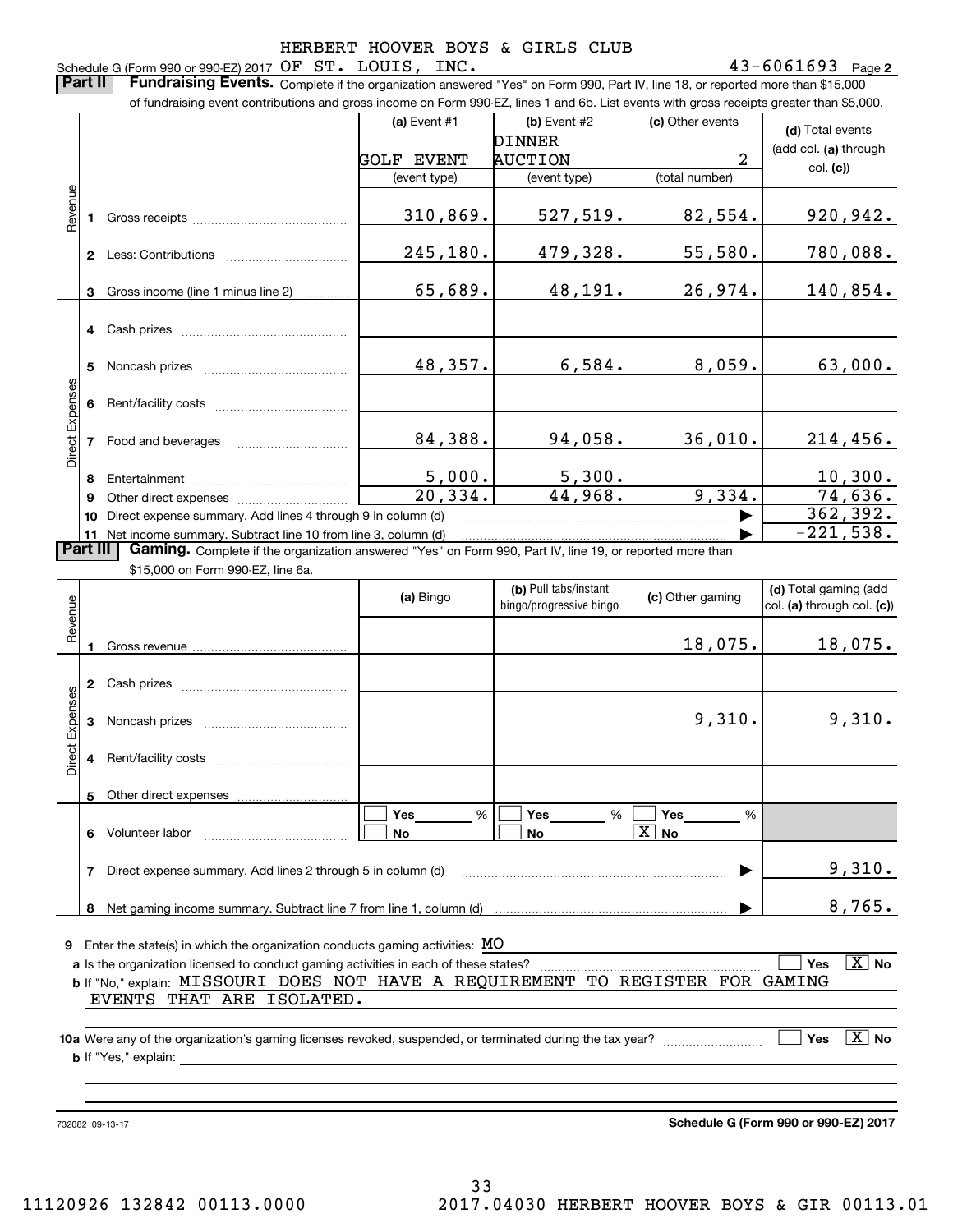| HERBERT HOOVER BOYS & GIRLS CLUB                                                                                                                                        |                                                 |
|-------------------------------------------------------------------------------------------------------------------------------------------------------------------------|-------------------------------------------------|
| Schedule G (Form 990 or 990-EZ) 2017 OF ST. LOUIS, INC.                                                                                                                 | $43 - 6061693$ Page 3                           |
| 12 Is the organization a grantor, beneficiary or trustee of a trust, or a member of a partnership or other entity formed                                                | $X$ Yes<br><b>No</b>                            |
|                                                                                                                                                                         | $\boxed{\phantom{1}}$ Yes $\boxed{\text{X}}$ No |
| 13 Indicate the percentage of gaming activity conducted in:                                                                                                             |                                                 |
|                                                                                                                                                                         | $13a \, 100.00 %$                               |
| <b>b</b> An outside facility <i>www.communicality www.communicality.communicality www.communicality www.communicality.communicality www.communicality.com</i>           | $\frac{1}{100}$ %<br>13b                        |
| 14 Enter the name and address of the person who prepares the organization's gaming/special events books and records:                                                    |                                                 |
| $Name \triangleright$ FLINT FOWLER                                                                                                                                      |                                                 |
| Address > 2901 NORTH GRAND AVENUE - ST. LOUIS, MO 63107                                                                                                                 |                                                 |
| <b>15a</b> Does the organization have a contract with a third party from whom the organization receives gaming revenue? $\Box$ Thes $\Box$ No                           |                                                 |
| of gaming revenue retained by the third party $\triangleright$ \$                                                                                                       |                                                 |
| c If "Yes," enter name and address of the third party:                                                                                                                  |                                                 |
|                                                                                                                                                                         |                                                 |
| Name $\blacktriangleright$                                                                                                                                              |                                                 |
|                                                                                                                                                                         |                                                 |
| <b>16</b> Gaming manager information:                                                                                                                                   |                                                 |
| $Name \triangleright$ FLINT FOWLER                                                                                                                                      |                                                 |
|                                                                                                                                                                         |                                                 |
| $Description of services provided$ $\triangleright$                                                                                                                     |                                                 |
|                                                                                                                                                                         |                                                 |
|                                                                                                                                                                         |                                                 |
| $X$ Employee<br>Director/officer<br>Independent contractor                                                                                                              |                                                 |
|                                                                                                                                                                         |                                                 |
| <b>17</b> Mandatory distributions:                                                                                                                                      |                                                 |
| a Is the organization required under state law to make charitable distributions from the gaming proceeds to                                                             | Yes $\boxed{\text{X}}$ No                       |
| retain the state gaming license?<br><b>b</b> Enter the amount of distributions required under state law to be distributed to other exempt organizations or spent in the |                                                 |
| organization's own exempt activities during the tax year $\triangleright$ \$                                                                                            |                                                 |
| <b>Part IV</b><br>Supplemental Information. Provide the explanations required by Part I, line 2b, columns (iii) and (v); and Part III, lines 9, 9b, 10b, 15b,           |                                                 |
| 15c, 16, and 17b, as applicable. Also provide any additional information. See instructions.                                                                             |                                                 |
| SCHEDULE G, PART I, LINE 2B, LIST OF TEN HIGHEST PAID FUNDRAISERS:                                                                                                      |                                                 |
|                                                                                                                                                                         |                                                 |
|                                                                                                                                                                         |                                                 |
| NAME OF FUNDRAISER: MICHAEL D. RUBIN & ASSOCIATES, LLC<br>( I )                                                                                                         |                                                 |
| ADDRESS OF FUNDRAISER: 230 LINDEN AVENUE, ST. LOUIS, MO<br>( I )                                                                                                        | 63105                                           |
|                                                                                                                                                                         |                                                 |
|                                                                                                                                                                         |                                                 |
| (I)<br>NAME OF FUNDRAISER: MARY K. NEAL DBA WRITING WORKS                                                                                                               |                                                 |
| ADDRESS OF FUNDRAISER: 7270 NORTHMOOR DRIVE, ST. LOUIS, MO<br>(I)                                                                                                       | 63105                                           |
|                                                                                                                                                                         |                                                 |
|                                                                                                                                                                         |                                                 |
| 732083 09-13-17                                                                                                                                                         | Schedule G (Form 990 or 990-EZ) 2017            |

34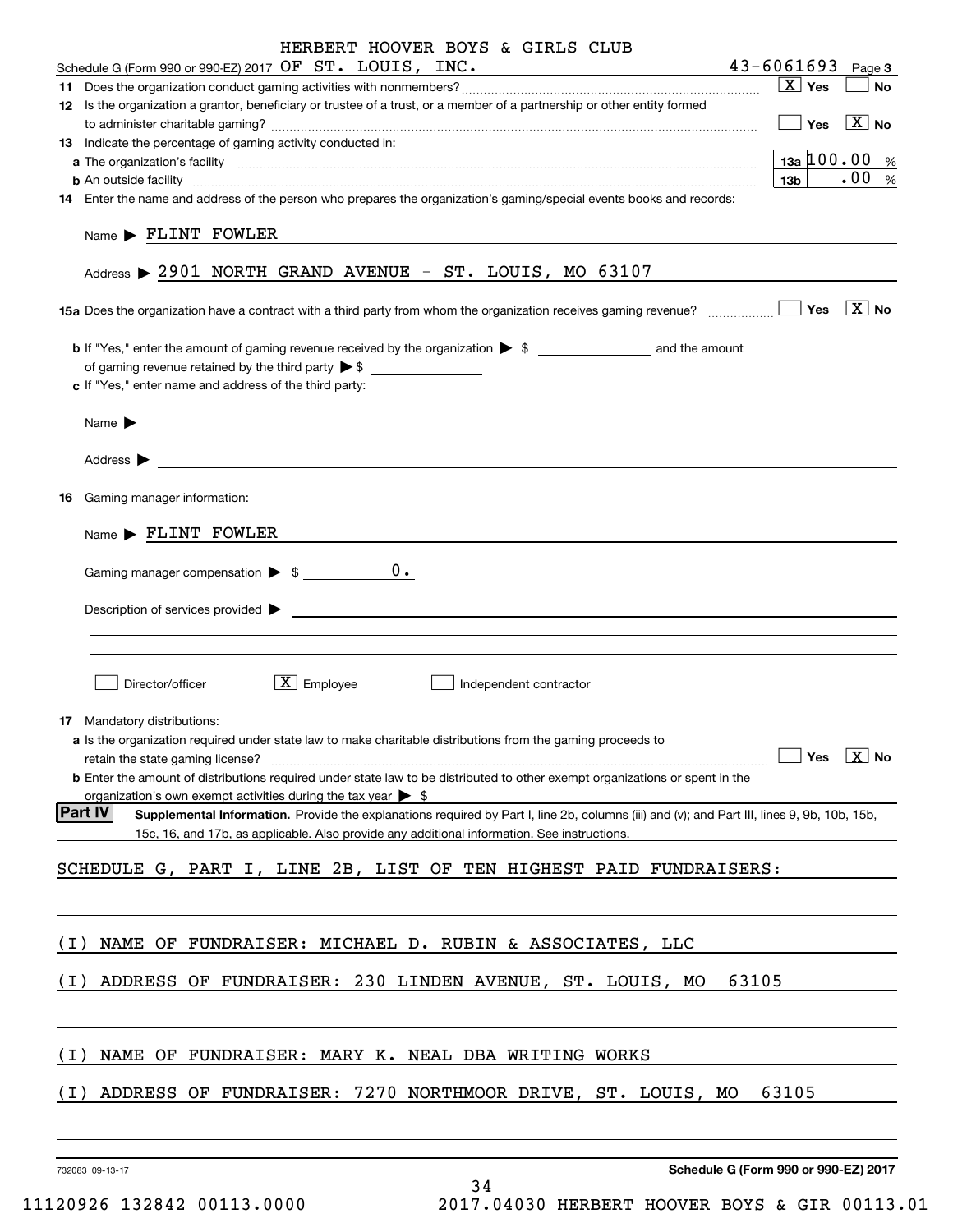|                                                                                            | HERBERT HOOVER BOYS & GIRLS CLUB<br>OF ST. LOUIS, INC. | $43 - 6061693$ Page 4           |
|--------------------------------------------------------------------------------------------|--------------------------------------------------------|---------------------------------|
| Schedule G (Form 990 or 990-EZ) OF ST. LOU<br>Part IV Supplemental Information (continued) |                                                        |                                 |
|                                                                                            |                                                        |                                 |
|                                                                                            |                                                        |                                 |
|                                                                                            |                                                        |                                 |
|                                                                                            |                                                        |                                 |
|                                                                                            |                                                        |                                 |
|                                                                                            |                                                        |                                 |
|                                                                                            |                                                        |                                 |
|                                                                                            |                                                        |                                 |
|                                                                                            |                                                        |                                 |
|                                                                                            |                                                        |                                 |
|                                                                                            |                                                        |                                 |
|                                                                                            |                                                        |                                 |
|                                                                                            |                                                        |                                 |
|                                                                                            |                                                        |                                 |
|                                                                                            |                                                        |                                 |
|                                                                                            |                                                        |                                 |
|                                                                                            |                                                        |                                 |
|                                                                                            |                                                        |                                 |
|                                                                                            |                                                        |                                 |
|                                                                                            |                                                        |                                 |
|                                                                                            |                                                        |                                 |
|                                                                                            |                                                        |                                 |
|                                                                                            |                                                        |                                 |
|                                                                                            |                                                        |                                 |
|                                                                                            |                                                        |                                 |
|                                                                                            |                                                        |                                 |
|                                                                                            |                                                        |                                 |
|                                                                                            |                                                        |                                 |
|                                                                                            |                                                        |                                 |
|                                                                                            |                                                        |                                 |
|                                                                                            |                                                        |                                 |
|                                                                                            |                                                        |                                 |
|                                                                                            |                                                        |                                 |
|                                                                                            |                                                        |                                 |
|                                                                                            |                                                        |                                 |
|                                                                                            |                                                        |                                 |
|                                                                                            |                                                        |                                 |
|                                                                                            |                                                        |                                 |
|                                                                                            |                                                        |                                 |
|                                                                                            |                                                        |                                 |
|                                                                                            |                                                        |                                 |
|                                                                                            |                                                        |                                 |
|                                                                                            |                                                        |                                 |
|                                                                                            |                                                        |                                 |
|                                                                                            |                                                        |                                 |
|                                                                                            |                                                        |                                 |
|                                                                                            |                                                        |                                 |
|                                                                                            |                                                        | Schedule G (Form 990 or 990-EZ) |
| 732084 04:01:17                                                                            |                                                        |                                 |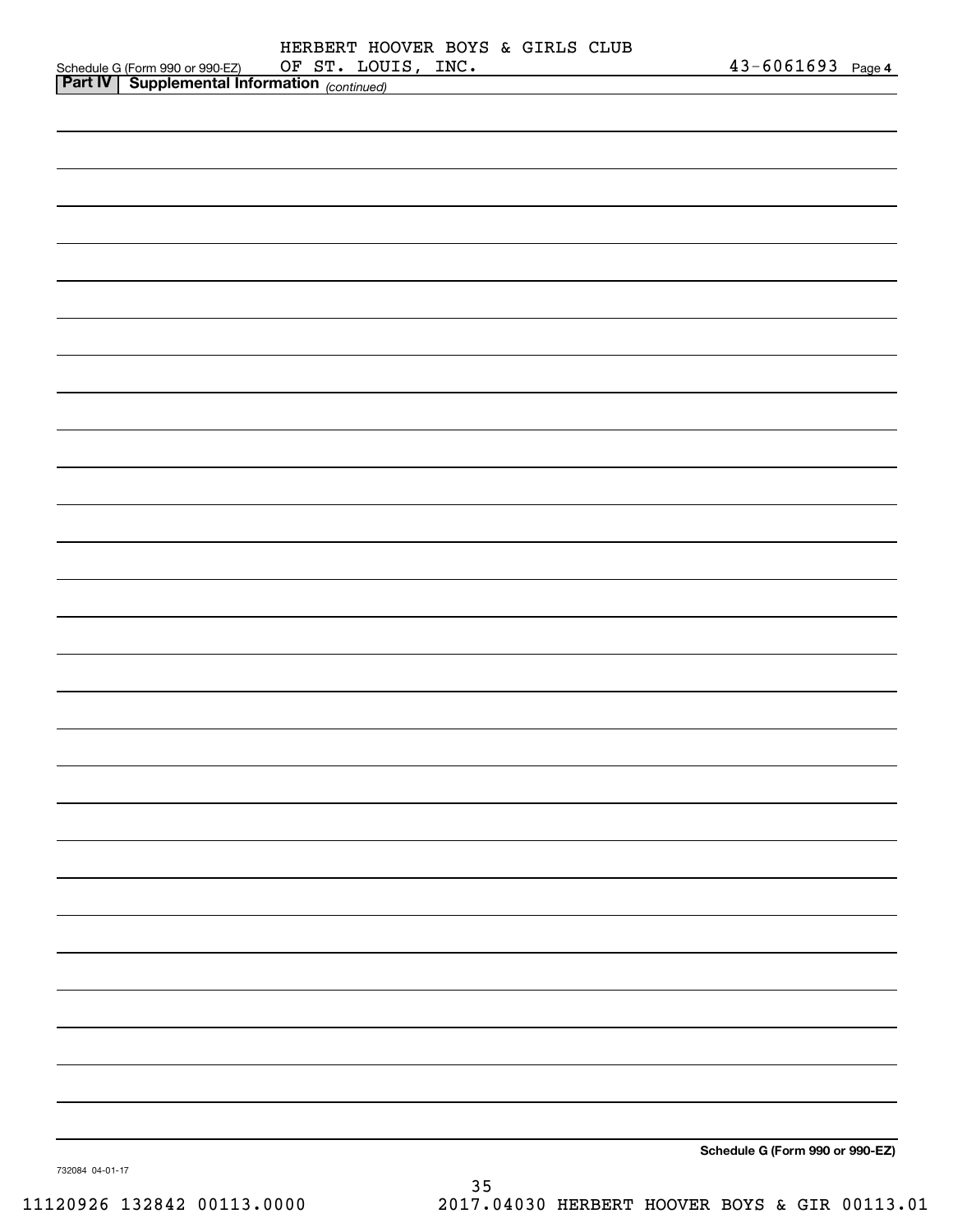|   | <b>SCHEDULE J</b>                       | <b>Compensation Information</b>                                                                                                                                                                               | OMB No. 1545-0047                     |     |                  |
|---|-----------------------------------------|---------------------------------------------------------------------------------------------------------------------------------------------------------------------------------------------------------------|---------------------------------------|-----|------------------|
|   | (Form 990)                              | For certain Officers, Directors, Trustees, Key Employees, and Highest                                                                                                                                         |                                       |     |                  |
|   |                                         | <b>Compensated Employees</b><br>Complete if the organization answered "Yes" on Form 990, Part IV, line 23.                                                                                                    | 2017                                  |     |                  |
|   | Department of the Treasury              | Attach to Form 990.                                                                                                                                                                                           | <b>Open to Public</b>                 |     |                  |
|   | Internal Revenue Service                | Go to www.irs.gov/Form990 for instructions and the latest information.                                                                                                                                        | Inspection                            |     |                  |
|   | Name of the organization                | HERBERT HOOVER BOYS & GIRLS CLUB                                                                                                                                                                              | <b>Employer identification number</b> |     |                  |
|   |                                         | OF ST. LOUIS, INC.                                                                                                                                                                                            | 43-6061693                            |     |                  |
|   | Part I                                  | <b>Questions Regarding Compensation</b>                                                                                                                                                                       |                                       |     |                  |
|   |                                         |                                                                                                                                                                                                               |                                       | Yes | No               |
|   |                                         | Check the appropriate box(es) if the organization provided any of the following to or for a person listed on Form 990,                                                                                        |                                       |     |                  |
|   |                                         | Part VII, Section A, line 1a. Complete Part III to provide any relevant information regarding these items.                                                                                                    |                                       |     |                  |
|   | First-class or charter travel           | Housing allowance or residence for personal use                                                                                                                                                               |                                       |     |                  |
|   | Travel for companions                   | Payments for business use of personal residence                                                                                                                                                               |                                       |     |                  |
|   |                                         | Health or social club dues or initiation fees<br>Tax indemnification and gross-up payments                                                                                                                    |                                       |     |                  |
|   |                                         | Discretionary spending account<br>Personal services (such as, maid, chauffeur, chef)                                                                                                                          |                                       |     |                  |
|   |                                         |                                                                                                                                                                                                               |                                       |     |                  |
|   |                                         | <b>b</b> If any of the boxes on line 1a are checked, did the organization follow a written policy regarding payment or                                                                                        |                                       |     |                  |
|   |                                         | reimbursement or provision of all of the expenses described above? If "No," complete Part III to explain                                                                                                      | 1b                                    | х   |                  |
| 2 |                                         | Did the organization require substantiation prior to reimbursing or allowing expenses incurred by all directors,                                                                                              |                                       |     |                  |
|   |                                         | trustees, and officers, including the CEO/Executive Director, regarding the items checked on line 1a?                                                                                                         | $\mathbf{2}$                          | Х   |                  |
|   |                                         |                                                                                                                                                                                                               |                                       |     |                  |
| 3 |                                         | Indicate which, if any, of the following the filing organization used to establish the compensation of the organization's                                                                                     |                                       |     |                  |
|   |                                         | CEO/Executive Director. Check all that apply. Do not check any boxes for methods used by a related organization to                                                                                            |                                       |     |                  |
|   |                                         | establish compensation of the CEO/Executive Director, but explain in Part III.                                                                                                                                |                                       |     |                  |
|   | $X$ Compensation committee              | Written employment contract                                                                                                                                                                                   |                                       |     |                  |
|   |                                         | $X$ Compensation survey or study<br>Independent compensation consultant                                                                                                                                       |                                       |     |                  |
|   |                                         | $\lfloor x \rfloor$ Approval by the board or compensation committee<br>Form 990 of other organizations                                                                                                        |                                       |     |                  |
|   |                                         |                                                                                                                                                                                                               |                                       |     |                  |
| 4 |                                         | During the year, did any person listed on Form 990, Part VII, Section A, line 1a, with respect to the filing                                                                                                  |                                       |     |                  |
|   | organization or a related organization: |                                                                                                                                                                                                               |                                       |     |                  |
| a |                                         | Receive a severance payment or change-of-control payment?                                                                                                                                                     | 4a                                    |     | х<br>$\mathbf X$ |
|   |                                         |                                                                                                                                                                                                               | 4b                                    |     | X                |
|   |                                         |                                                                                                                                                                                                               | 4c                                    |     |                  |
|   |                                         | If "Yes" to any of lines 4a-c, list the persons and provide the applicable amounts for each item in Part III.                                                                                                 |                                       |     |                  |
|   |                                         |                                                                                                                                                                                                               |                                       |     |                  |
|   |                                         | Only section 501(c)(3), 501(c)(4), and 501(c)(29) organizations must complete lines 5-9.<br>For persons listed on Form 990, Part VII, Section A, line 1a, did the organization pay or accrue any compensation |                                       |     |                  |
|   |                                         |                                                                                                                                                                                                               |                                       |     |                  |
|   | contingent on the revenues of:          |                                                                                                                                                                                                               |                                       |     | х                |
| a |                                         |                                                                                                                                                                                                               | 5a<br>5b                              |     | X                |
|   |                                         | If "Yes" on line 5a or 5b, describe in Part III.                                                                                                                                                              |                                       |     |                  |
|   |                                         | 6 For persons listed on Form 990, Part VII, Section A, line 1a, did the organization pay or accrue any compensation                                                                                           |                                       |     |                  |
|   |                                         |                                                                                                                                                                                                               |                                       |     |                  |
| a | contingent on the net earnings of:      |                                                                                                                                                                                                               | 6a                                    |     | х                |
|   |                                         |                                                                                                                                                                                                               | 6b                                    |     | X                |
|   |                                         | If "Yes" on line 6a or 6b, describe in Part III.                                                                                                                                                              |                                       |     |                  |
|   |                                         | 7 For persons listed on Form 990, Part VII, Section A, line 1a, did the organization provide any nonfixed payments                                                                                            |                                       |     |                  |
|   |                                         |                                                                                                                                                                                                               | $\overline{7}$                        | х   |                  |
|   |                                         | Were any amounts reported on Form 990, Part VII, paid or accrued pursuant to a contract that was subject to the                                                                                               |                                       |     |                  |
| 8 |                                         |                                                                                                                                                                                                               | 8                                     |     | х                |
|   |                                         | initial contract exception described in Regulations section 53.4958-4(a)(3)? If "Yes," describe in Part III                                                                                                   |                                       |     |                  |
| 9 |                                         | If "Yes" on line 8, did the organization also follow the rebuttable presumption procedure described in                                                                                                        | 9                                     |     |                  |
|   | Regulations section 53.4958-6(c)?       | LHA For Paperwork Reduction Act Notice, see the Instructions for Form 990.                                                                                                                                    | Schedule J (Form 990) 2017            |     |                  |
|   |                                         |                                                                                                                                                                                                               |                                       |     |                  |

732111 10-17-17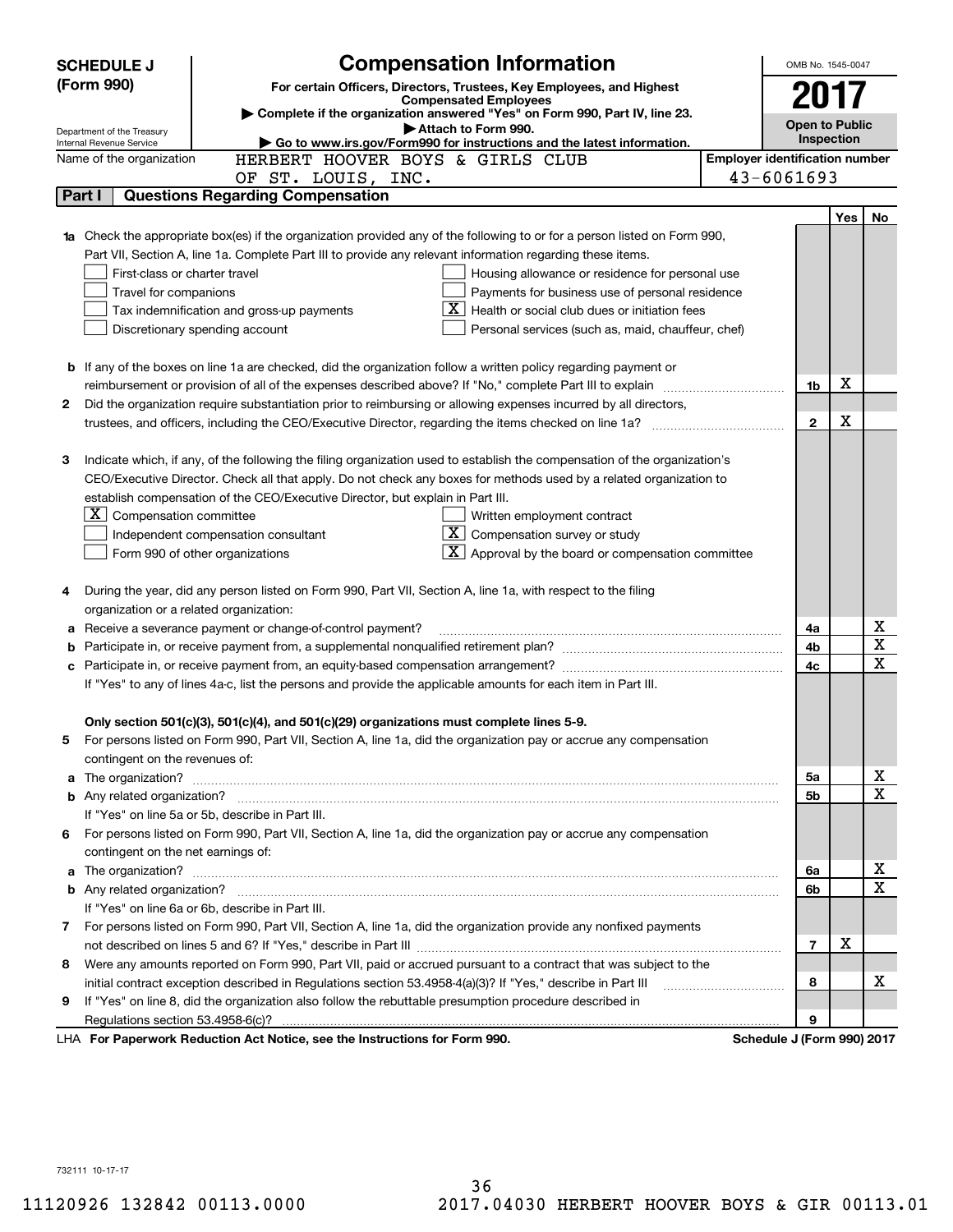OF ST. LOUIS, INC.

**Part II Officers, Directors, Trustees, Key Employees, and Highest Compensated Employees.**  Schedule J (Form 990) 2017 Page Use duplicate copies if additional space is needed.

For each individual whose compensation must be reported on Schedule J, report compensation from the organization on row (i) and from related organizations, described in the instructions, on row (ii). Do not list any individuals that aren't listed on Form 990, Part VII.

**Note:**  The sum of columns (B)(i)-(iii) for each listed individual must equal the total amount of Form 990, Part VII, Section A, line 1a, applicable column (D) and (E) amounts for that individual.

| (A) Name and Title |             | (B) Breakdown of W-2 and/or 1099-MISC compensation |                                           |                                           | (C) Retirement and<br>other deferred | (D) Nontaxable<br>benefits | (E) Total of columns | (F) Compensation                                           |
|--------------------|-------------|----------------------------------------------------|-------------------------------------------|-------------------------------------------|--------------------------------------|----------------------------|----------------------|------------------------------------------------------------|
|                    |             | (i) Base<br>compensation                           | (ii) Bonus &<br>incentive<br>compensation | (iii) Other<br>reportable<br>compensation | compensation                         |                            | $(B)(i)-(D)$         | in column (B)<br>reported as deferred<br>on prior Form 990 |
| $(1)$ FLINT FOWLER | (i)         | 184,081.                                           | 10,000.                                   | $\overline{0}$ .                          | 7,893.                               | 11,981.                    | 213,955.             | 0.                                                         |
| EXECUTIVE DIRECTOR | (ii)        | $\overline{0}$ .                                   | $\overline{0}$ .                          | $\overline{0}$ .                          | $\overline{0}$ .                     | $\overline{0}$ .           | $\overline{0}$ .     | $\overline{0}$ .                                           |
|                    | $(\sf{i})$  |                                                    |                                           |                                           |                                      |                            |                      |                                                            |
|                    | (ii)        |                                                    |                                           |                                           |                                      |                            |                      |                                                            |
|                    | (i)         |                                                    |                                           |                                           |                                      |                            |                      |                                                            |
|                    | (ii)        |                                                    |                                           |                                           |                                      |                            |                      |                                                            |
|                    | (i)         |                                                    |                                           |                                           |                                      |                            |                      |                                                            |
|                    | (ii)        |                                                    |                                           |                                           |                                      |                            |                      |                                                            |
|                    | (i)         |                                                    |                                           |                                           |                                      |                            |                      |                                                            |
|                    | (ii)        |                                                    |                                           |                                           |                                      |                            |                      |                                                            |
|                    | (i)         |                                                    |                                           |                                           |                                      |                            |                      |                                                            |
|                    | (ii)        |                                                    |                                           |                                           |                                      |                            |                      |                                                            |
|                    | (i)         |                                                    |                                           |                                           |                                      |                            |                      |                                                            |
|                    | (ii)<br>(i) |                                                    |                                           |                                           |                                      |                            |                      |                                                            |
|                    | (ii)        |                                                    |                                           |                                           |                                      |                            |                      |                                                            |
|                    | (i)         |                                                    |                                           |                                           |                                      |                            |                      |                                                            |
|                    | (ii)        |                                                    |                                           |                                           |                                      |                            |                      |                                                            |
|                    | (i)         |                                                    |                                           |                                           |                                      |                            |                      |                                                            |
|                    | (ii)        |                                                    |                                           |                                           |                                      |                            |                      |                                                            |
|                    | (i)         |                                                    |                                           |                                           |                                      |                            |                      |                                                            |
|                    | (ii)        |                                                    |                                           |                                           |                                      |                            |                      |                                                            |
|                    | (i)         |                                                    |                                           |                                           |                                      |                            |                      |                                                            |
|                    | (ii)        |                                                    |                                           |                                           |                                      |                            |                      |                                                            |
|                    | (i)         |                                                    |                                           |                                           |                                      |                            |                      |                                                            |
|                    | (ii)        |                                                    |                                           |                                           |                                      |                            |                      |                                                            |
|                    | (i)         |                                                    |                                           |                                           |                                      |                            |                      |                                                            |
|                    | (ii)        |                                                    |                                           |                                           |                                      |                            |                      |                                                            |
|                    | (i)         |                                                    |                                           |                                           |                                      |                            |                      |                                                            |
|                    | (ii)        |                                                    |                                           |                                           |                                      |                            |                      |                                                            |
|                    | (i)         |                                                    |                                           |                                           |                                      |                            |                      |                                                            |
|                    | (ii)        |                                                    |                                           |                                           |                                      |                            |                      |                                                            |

**Schedule J (Form 990) 2017**

**2**

43-6061693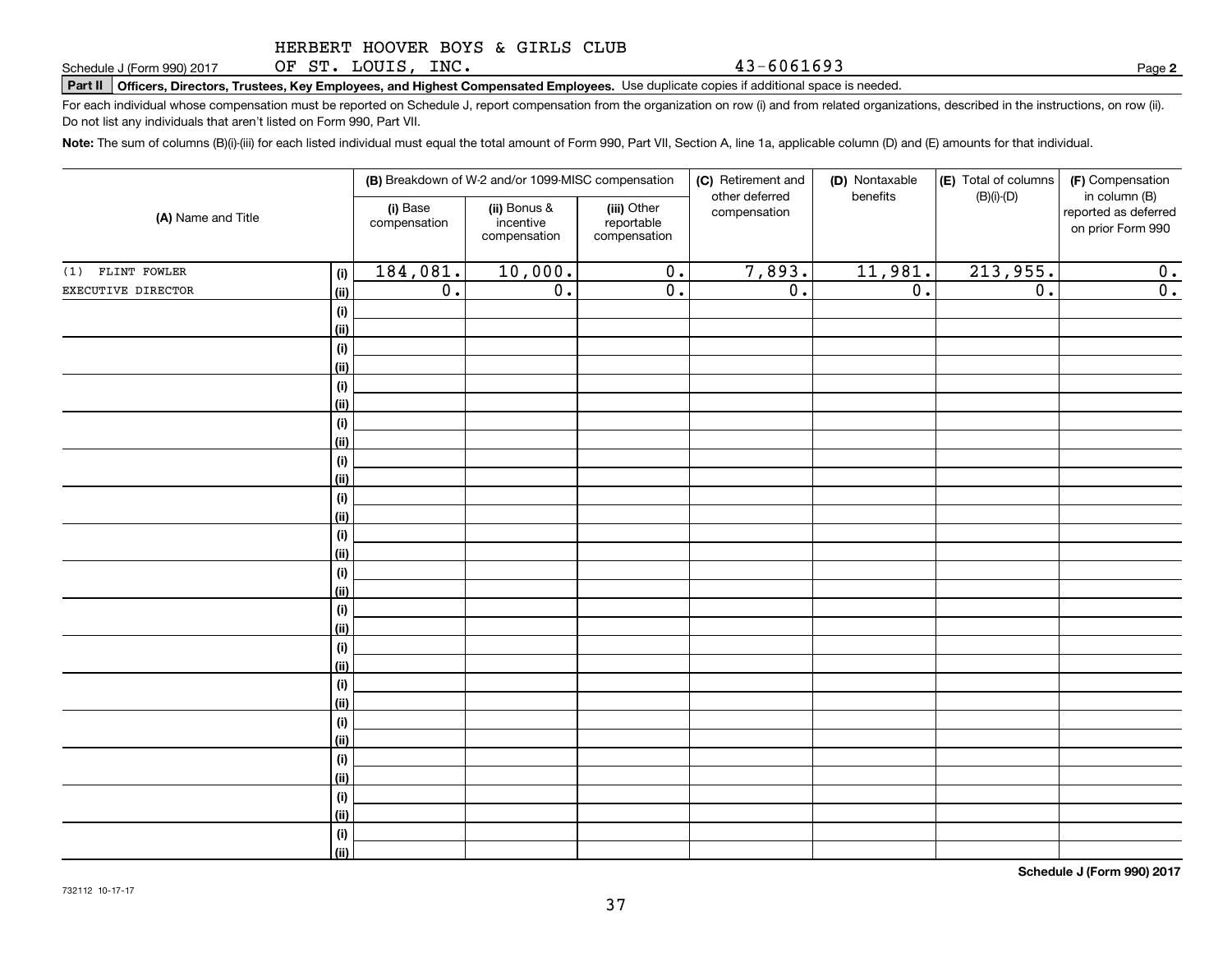OF ST. LOUIS, INC.

#### **Part III Supplemental Information**

Schedule J (Form 990) 2017 OF ST. LOUIS, INC. 43-6061693<br>Part III Supplemental Information<br>Provide the information, explanation, or descriptions required for Part I, lines 1a, 1b, 3, 4a, 4b, 4c, 5a, 5b, 6a, 6b, 7, and 8, a

#### PART I, LINE 1A:

HHBGC PAYS FOR THE HEALTH CLUB DUES FOR FLINT FOWLER, EXECUTIVE DIRECTOR,

#### AND THIS AMOUNT WAS NOT TREATED AS TAXABLE COMPENSATION TO FLINT.

PART I, LINE 7:

THE \$10,000 BONUS PAID TO FLINT FOWLER, EXECUTIVE DIRECTOR, WAS PAID AT THE

DISCRETION OF THE BOARD OF DIRECTORS.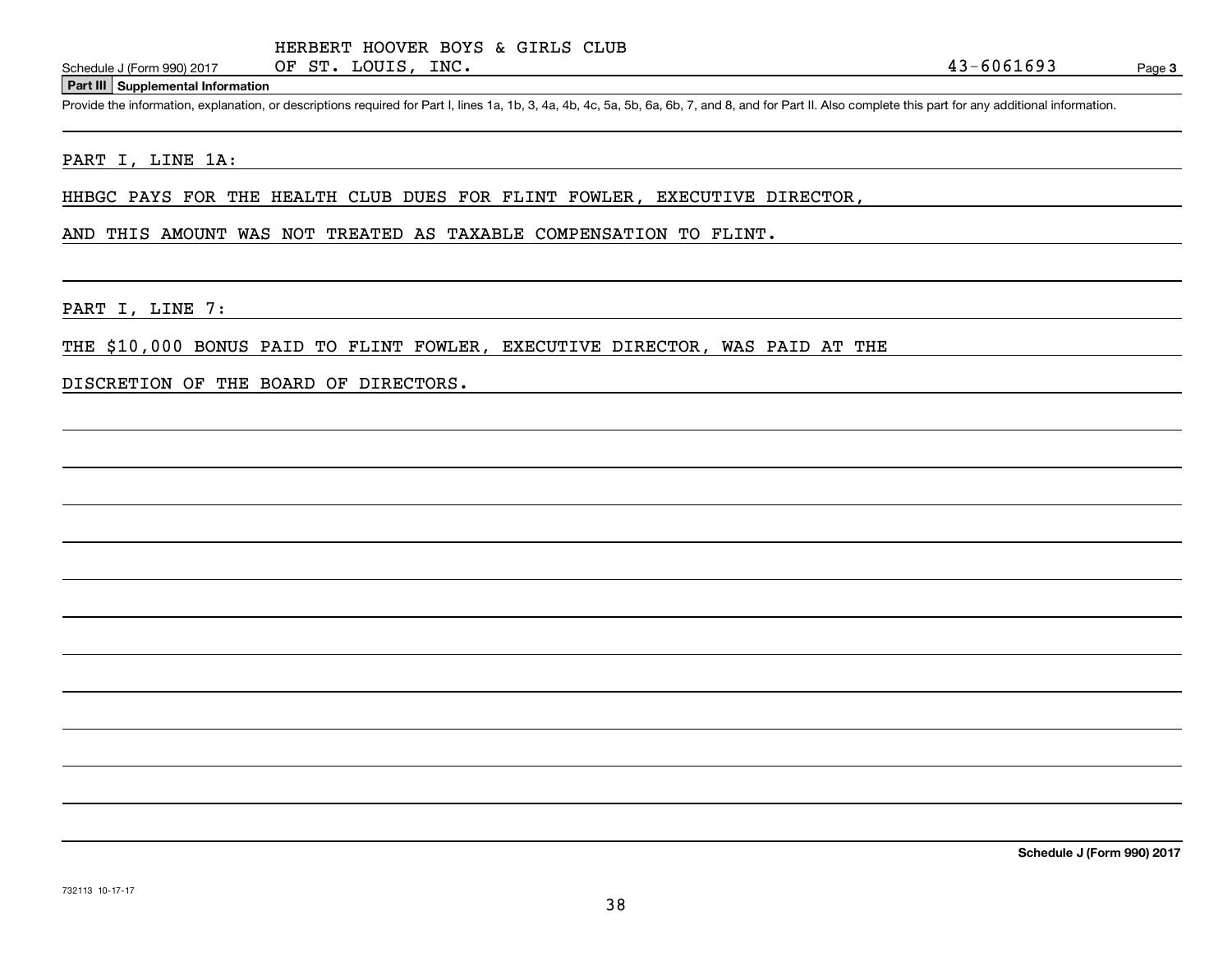|          | <b>SCHEDULE M</b>                                                                                  |                                                                                           |                        | <b>Noncash Contributions</b>  |                                                                                                                                |  | OMB No. 1545-0047                                     |
|----------|----------------------------------------------------------------------------------------------------|-------------------------------------------------------------------------------------------|------------------------|-------------------------------|--------------------------------------------------------------------------------------------------------------------------------|--|-------------------------------------------------------|
|          | (Form 990)<br>> Complete if the organizations answered "Yes" on Form 990, Part IV, lines 29 or 30. |                                                                                           |                        |                               |                                                                                                                                |  | 2017                                                  |
|          | Department of the Treasury<br><b>Internal Revenue Service</b>                                      | <b>Open To Public</b><br>Inspection                                                       |                        |                               |                                                                                                                                |  |                                                       |
|          | Name of the organization                                                                           | Go to www.irs.gov/Form990 for the latest information.<br>HERBERT HOOVER BOYS & GIRLS CLUB |                        |                               |                                                                                                                                |  | <b>Employer identification number</b>                 |
|          |                                                                                                    | OF ST. LOUIS, INC.                                                                        |                        |                               |                                                                                                                                |  | 43-6061693                                            |
| Part I   | <b>Types of Property</b>                                                                           |                                                                                           |                        |                               |                                                                                                                                |  |                                                       |
|          |                                                                                                    |                                                                                           | (a)                    | (b)                           | (c)                                                                                                                            |  | (d)                                                   |
|          |                                                                                                    |                                                                                           | Check if<br>applicable | Number of<br>contributions or | Noncash contribution<br>amounts reported on<br>items contributed Form 990, Part VIII, line 1q                                  |  | Method of determining<br>noncash contribution amounts |
| 1        |                                                                                                    |                                                                                           |                        |                               |                                                                                                                                |  |                                                       |
| 2        |                                                                                                    |                                                                                           |                        |                               |                                                                                                                                |  |                                                       |
| 3        |                                                                                                    |                                                                                           |                        |                               |                                                                                                                                |  |                                                       |
| 4        |                                                                                                    |                                                                                           |                        |                               |                                                                                                                                |  |                                                       |
| 5        |                                                                                                    | Clothing and household goods                                                              |                        |                               |                                                                                                                                |  |                                                       |
| 6        |                                                                                                    |                                                                                           |                        |                               |                                                                                                                                |  |                                                       |
| 7        |                                                                                                    |                                                                                           |                        |                               |                                                                                                                                |  |                                                       |
| 8        |                                                                                                    |                                                                                           |                        |                               |                                                                                                                                |  |                                                       |
| 9        |                                                                                                    |                                                                                           | X                      | 16                            | 296,507. MARKET VALUE                                                                                                          |  |                                                       |
| 10       |                                                                                                    | Securities - Closely held stock                                                           |                        |                               |                                                                                                                                |  |                                                       |
| 11       | Securities - Partnership, LLC, or                                                                  |                                                                                           |                        |                               |                                                                                                                                |  |                                                       |
|          | trust interests                                                                                    |                                                                                           |                        |                               |                                                                                                                                |  |                                                       |
| 12       |                                                                                                    |                                                                                           |                        |                               |                                                                                                                                |  |                                                       |
| 13       | Qualified conservation contribution -                                                              |                                                                                           |                        |                               |                                                                                                                                |  |                                                       |
|          | Historic structures                                                                                |                                                                                           |                        |                               |                                                                                                                                |  |                                                       |
| 14       |                                                                                                    | Qualified conservation contribution - Other                                               |                        |                               |                                                                                                                                |  |                                                       |
| 15       | Real estate - Residential                                                                          |                                                                                           |                        |                               |                                                                                                                                |  |                                                       |
| 16       |                                                                                                    | Real estate - Commercial                                                                  |                        |                               |                                                                                                                                |  |                                                       |
| 17       |                                                                                                    |                                                                                           |                        |                               |                                                                                                                                |  |                                                       |
| 18       |                                                                                                    |                                                                                           |                        |                               |                                                                                                                                |  |                                                       |
| 19<br>20 |                                                                                                    | Drugs and medical supplies                                                                |                        |                               |                                                                                                                                |  |                                                       |
| 21       |                                                                                                    |                                                                                           |                        |                               |                                                                                                                                |  |                                                       |
| 22       |                                                                                                    |                                                                                           |                        |                               |                                                                                                                                |  |                                                       |
| 23       |                                                                                                    |                                                                                           |                        |                               |                                                                                                                                |  |                                                       |
| 24       |                                                                                                    |                                                                                           |                        |                               |                                                                                                                                |  |                                                       |
| 25       | Other                                                                                              | <b>AUCTION</b><br>ITEM                                                                    | х                      | 113                           | 61,581.FMV                                                                                                                     |  |                                                       |
| 26       | Other                                                                                              | CLIMBING WALL                                                                             | X                      | 1                             | 45,046.FMV                                                                                                                     |  |                                                       |
| 27       | Other                                                                                              |                                                                                           |                        |                               |                                                                                                                                |  |                                                       |
| 28       | Other                                                                                              |                                                                                           |                        |                               |                                                                                                                                |  |                                                       |
| 29       |                                                                                                    | Number of Forms 8283 received by the organization during the tax year for contributions   |                        |                               |                                                                                                                                |  |                                                       |
|          |                                                                                                    | for which the organization completed Form 8283, Part IV, Donee Acknowledgement            |                        |                               | 29                                                                                                                             |  |                                                       |
|          |                                                                                                    |                                                                                           |                        |                               |                                                                                                                                |  | Yes<br>No                                             |
|          |                                                                                                    |                                                                                           |                        |                               | 30a During the year, did the organization receive by contribution any property reported in Part I, lines 1 through 28, that it |  |                                                       |
|          |                                                                                                    |                                                                                           |                        |                               | must hold for at least three years from the date of the initial contribution, and which isn't required to be used for          |  |                                                       |
|          |                                                                                                    | exempt purposes for the entire holding period?                                            |                        |                               |                                                                                                                                |  | х<br>30a                                              |
|          |                                                                                                    | <b>b</b> If "Yes," describe the arrangement in Part II.                                   |                        |                               |                                                                                                                                |  |                                                       |
| 31       |                                                                                                    |                                                                                           |                        |                               | Does the organization have a gift acceptance policy that requires the review of any nonstandard contributions?                 |  | Х<br>31                                               |
|          |                                                                                                    |                                                                                           |                        |                               | 32a Does the organization hire or use third parties or related organizations to solicit, process, or sell noncash              |  |                                                       |
|          | contributions?                                                                                     |                                                                                           |                        |                               |                                                                                                                                |  | х<br>32a                                              |
|          | <b>b</b> If "Yes," describe in Part II.                                                            |                                                                                           |                        |                               |                                                                                                                                |  |                                                       |
| 33       |                                                                                                    |                                                                                           |                        |                               | If the organization didn't report an amount in column (c) for a type of property for which column (a) is checked,              |  |                                                       |
|          | describe in Part II.                                                                               |                                                                                           |                        |                               |                                                                                                                                |  |                                                       |
| LHA      |                                                                                                    | For Paperwork Reduction Act Notice, see the Instructions for Form 990.                    |                        |                               |                                                                                                                                |  | Schedule M (Form 990) 2017                            |

732141 09-07-17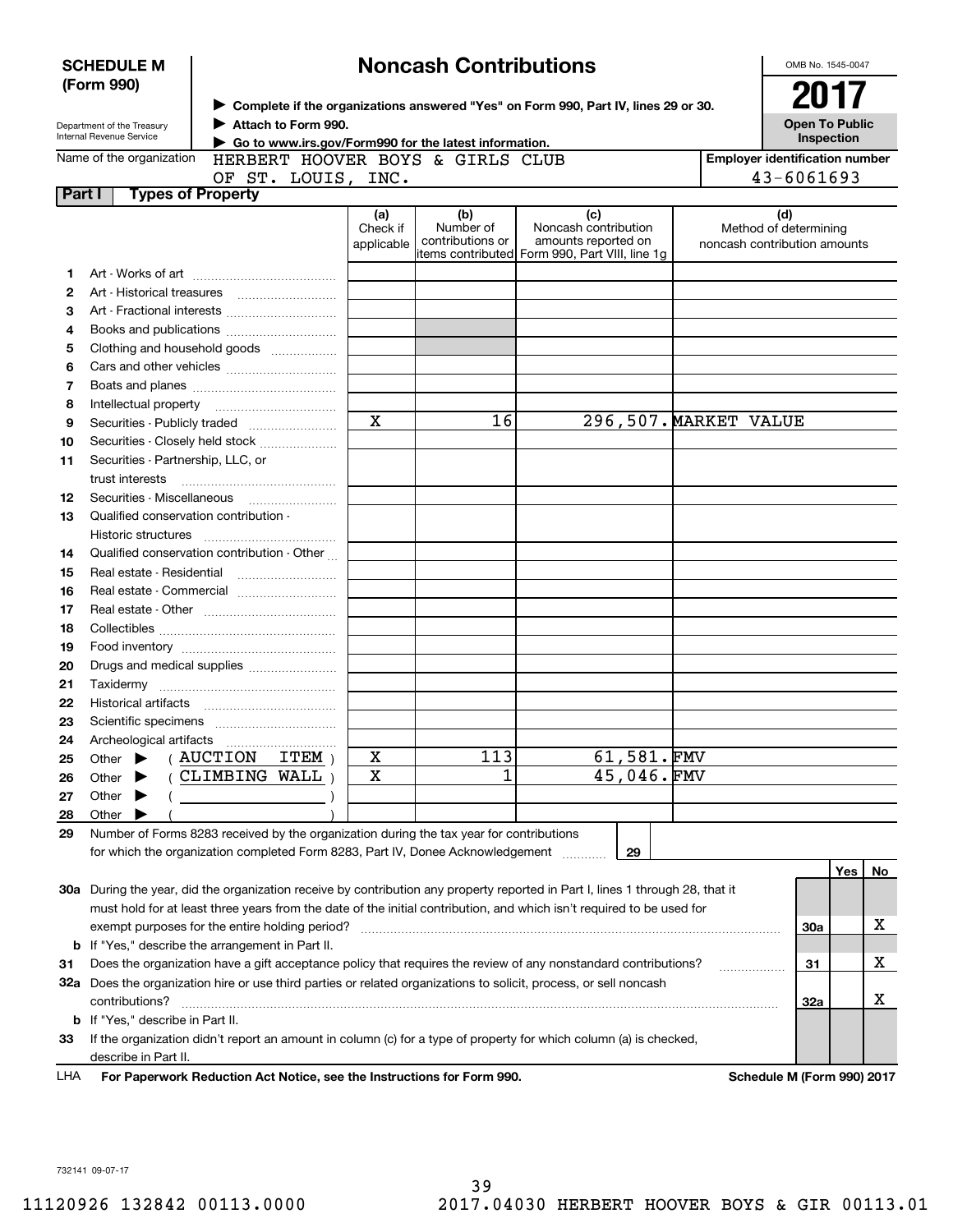Schedule M (Form 990) 2017 OF ST. LOUIS, INC.<br>**Part II** Supplemental Information. Provide the inform Part II | Supplemental Information. Provide the information required by Part I, lines 30b, 32b, and 33, and whether the organization is reporting in Part I, column (b), the number of contributions, the number of items received, or a combination of both. Also complete this part for any additional information.

SCHEDULE M, PART I, COLUMN (B):

#### MENTOR REPORTS THE NUMBER OF ITEMS CONTRIBUTED.

**Schedule M (Form 990) 2017**

732142 09-07-17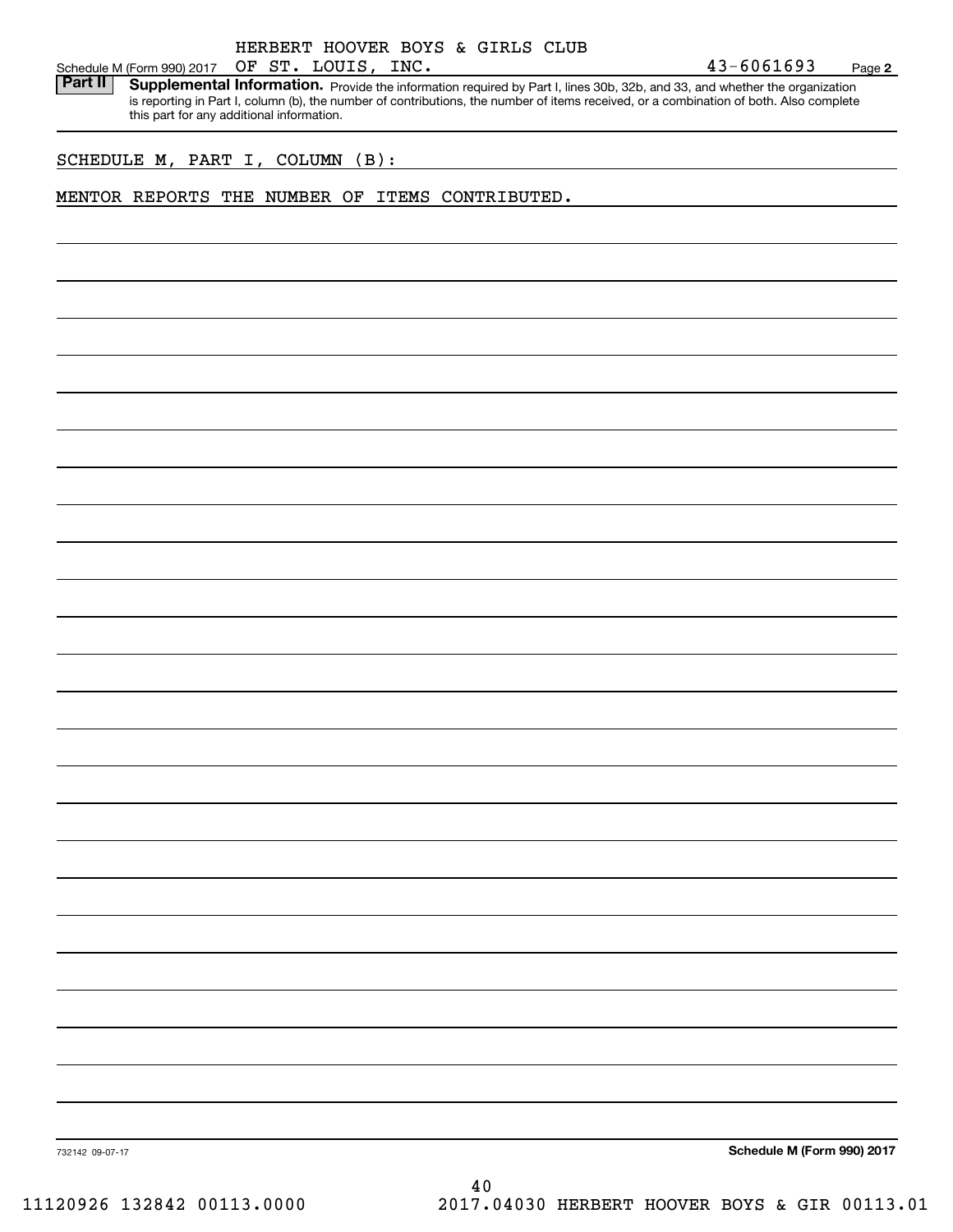| <b>SCHEDULE O</b> |  |
|-------------------|--|
|-------------------|--|

**(Form 990 or 990-EZ)**

Department of the Treasury Internal Revenue Service Name of the organization

# **Supplemental Information to Form 990 or 990-EZ**

**Complete to provide information for responses to specific questions on Form 990 or 990-EZ or to provide any additional information. | Attach to Form 990 or 990-EZ. | Go to www.irs.gov/Form990 for the latest information.**

HERBERT HOOVER BOYS & GIRLS CLUB



OMB No. 1545-0047

OF ST. LOUIS, INC. 43-6061693

FORM 990, PART III, LINE 4D, OTHER PROGRAM SERVICES:

EAST MIDDLE SCHOOL CLUB

21ST CENTURY COMMUNITY LEARNING CENTERS

SOUTHEAST MIDDLE SCHOOL

O'FALLON PARK RECREATION COMPLEX

GRANNEMANN ELEMENTARY SCHOOL CLUB

FERGUSON CLUB

RIVERVIEW GARDENS CLUB

LEE HAMILTON ELEMENTARY SCHOOL CLUB

EXPENSES \$ 2,191,603. INCLUDING GRANTS OF \$ 0. REVENUE \$ 165,038.

FORM 990, PART VI, SECTION A, LINE 8B:

THE EXECUTIVE COMMITTEE DOES NOT HAVE THE AUTHORITY OF ACT ON BEHALF OF THE

BOARD OF DIRECTORS.

FORM 990, PART VI, SECTION B, LINE 11B:

THE RETURN IS PREPARED BY AN INDEPENDENT PUBLIC ACCOUNTING FIRM. THE RETURN

IS REVIEWED BY THE BOARD TREASURER. THE RETURN IS THEN MADE AVAILABLE TO

THE ENTIRE BOARD PRIOR TO FILING.

FORM 990, PART VI, SECTION B, LINE 12C:

THE BOARD OF DIRECTORS AND ALL EMPLOYEES ARE REQUIRED TO SIGN A CONFLICT OF

INTEREST POLICY ON AN ANNUAL BASIS. THE EXECUTIVE DIRECTOR REVIEWS

INFORMATION CONTAINED IN THE SIGNED STATEMENTS TO MONITOR POTENTIAL

CONFLICTS THAT COULD ARISE. ANY CONFLICTS ARE BROUGHT TO THE ATTENTION OF

THE BOARD CHAIR FOR RESOLUTION AND POTENTIAL DISCUSSION AT THE UPCOMING

732211 09-07-17 LHA For Paperwork Reduction Act Notice, see the Instructions for Form 990 or 990-EZ. Schedule O (Form 990 or 990-EZ) (2017)

41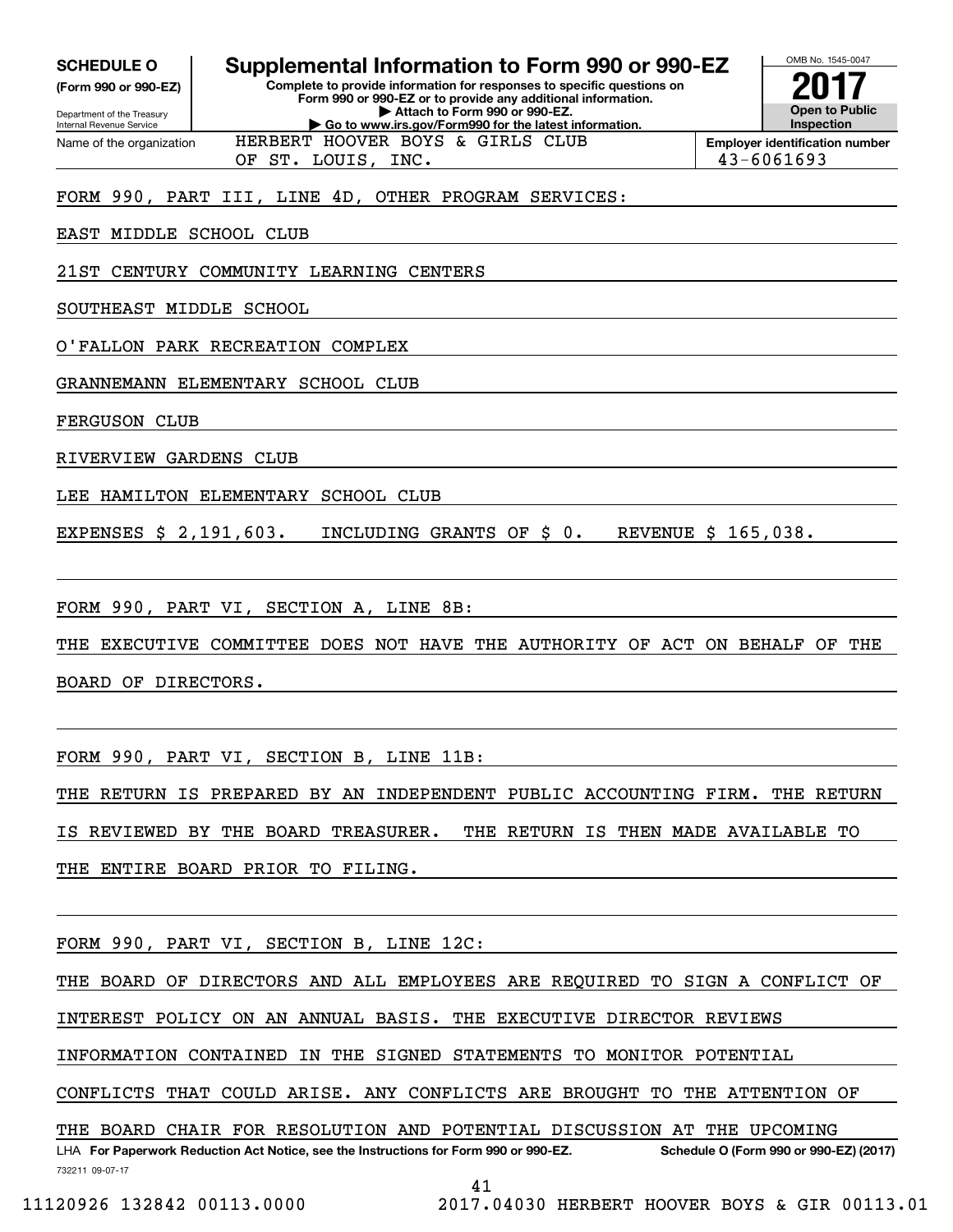| Schedule O (Form 990 or 990-EZ) (2017)                                          | Page 2                                                  |
|---------------------------------------------------------------------------------|---------------------------------------------------------|
| Name of the organization HERBERT HOOVER BOYS & GIRLS CLUB<br>OF ST. LOUIS, INC. | <b>Employer identification number</b><br>$43 - 6061693$ |
| BOARD MEETING. IF THE BOARD CHAIR IS CONSIDERED TO HAVE A REAL OR PERCEIVED     |                                                         |
| CONFLICT OF INTEREST, THE DECISION FOR THE EXISTENCE OF A CONFLICT IS           |                                                         |
| DELEGATED TO THE VICE CHAIR. ANY PERSON WHO IS UNDER CONSIDERATION OF           |                                                         |
| BEING IN CONFLICT IS PRECLUDING FROM PARTICIPATING IN DISCUSSIONS AND           |                                                         |
| DECISIONS ON THE MATTER.                                                        |                                                         |

FORM 990, PART VI, SECTION B, LINE 15:

THE EXECUTIVE COMMITTEE OF THE BOARD OF DIRECTORS DETERMINES THE COMPENSATION FOR THE EXECUTIVE DIRECTOR BASED ON AN INDEPENDENT ANALYSIS, DONE BY THE BOYS AND GIRLS CLUBS OF AMERICA (BGCA), THAT REVIEWS RELEVANT SALARY SURVEYS AND COMPARABLE POSITIONS REGIONALLY AND NATIONALLY. THE SALARY DECISIONS OF THE EXECUTIVE COMMITTEE ARE DOCUMENTED IN THE EMPLOYEE'S PERMANENT FILE. THE ANALYSIS FOR THE EXECUTIVE DIRECTOR IS COMPLETED PERIODICALLY BY THE BOARD OF DIRECTORS, WHILE THE ANALYSIS FOR THE COMPENSATION FOR ALL OTHER OFFICERS AND EMPLOYEES, ALSO PREPARED BY BGCA, WAS LAST PERFORMED DURING 2016.

FORM 990, PART VI, SECTION C, LINE 19:

WE MAKE OUR GOVERNING DOCUMENTS, CONFLCIT OF INTEREST POLICY AND FINANCIAL STATEMENTS AVAILABLE TO THE PUBLIC UPON REQUEST.

732212 09-07-17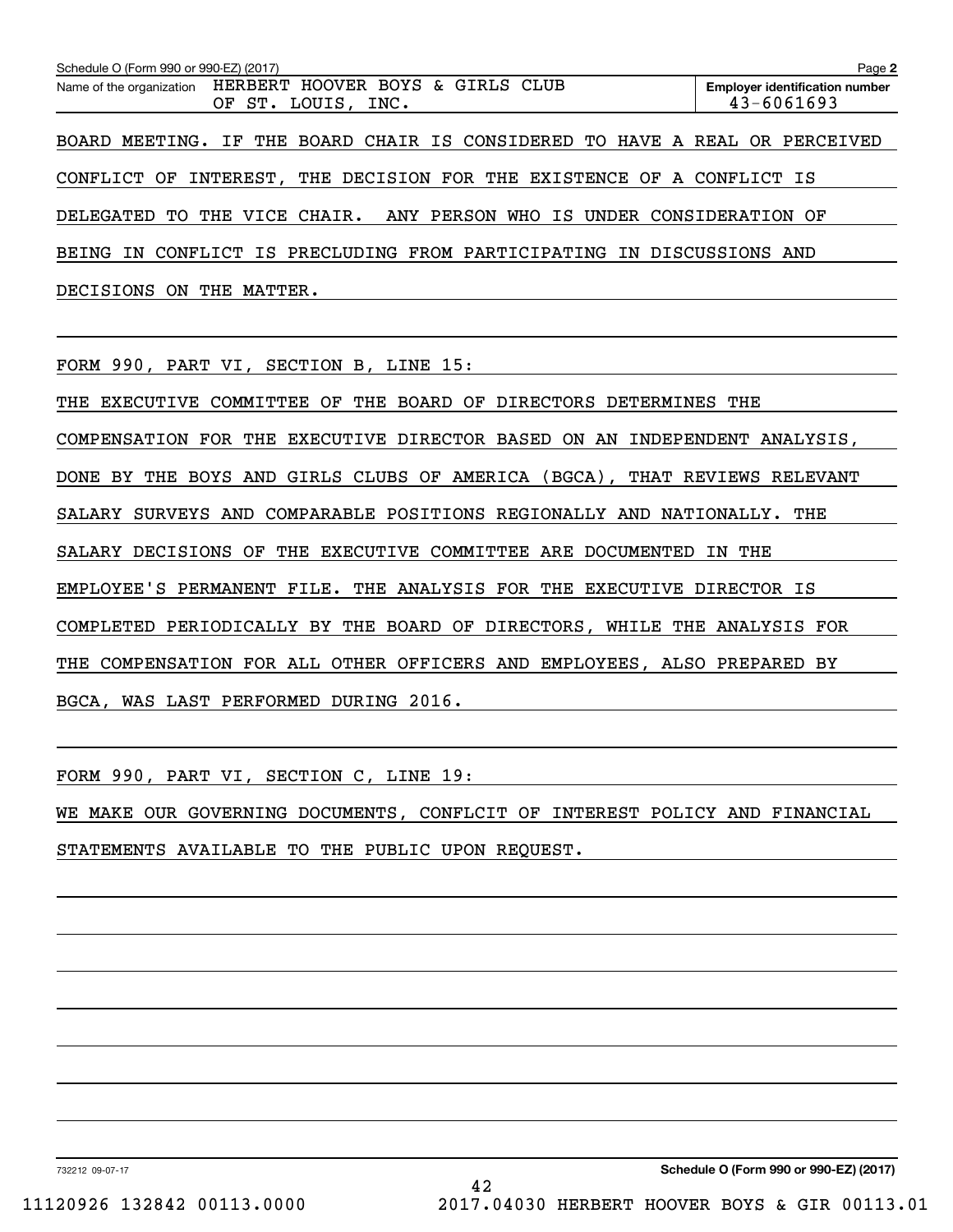| <b>SCHEDULE R</b>                                    |                                                                                                                                                                                                                    | <b>Related Organizations and Unrelated Partnerships</b>                                        |                                              |                    |                                 |                              | OMB No. 1545-0047                     |                             |
|------------------------------------------------------|--------------------------------------------------------------------------------------------------------------------------------------------------------------------------------------------------------------------|------------------------------------------------------------------------------------------------|----------------------------------------------|--------------------|---------------------------------|------------------------------|---------------------------------------|-----------------------------|
| (Form 990)                                           |                                                                                                                                                                                                                    | Complete if the organization answered "Yes" on Form 990, Part IV, line 33, 34, 35b, 36, or 37. | Attach to Form 990.                          |                    |                                 |                              | 2017                                  |                             |
| Department of the Treasury                           |                                                                                                                                                                                                                    | Go to www.irs.gov/Form990 for instructions and the latest information.                         |                                              |                    |                                 |                              | Open to Public<br>Inspection          |                             |
| Internal Revenue Service<br>Name of the organization |                                                                                                                                                                                                                    | HERBERT HOOVER BOYS & GIRLS CLUB                                                               |                                              |                    |                                 |                              | <b>Employer identification number</b> |                             |
|                                                      | OF ST. LOUIS, INC.                                                                                                                                                                                                 |                                                                                                |                                              |                    |                                 | 43-6061693                   |                                       |                             |
| Part I                                               | Identification of Disregarded Entities. Complete if the organization answered "Yes" on Form 990, Part IV, line 33.                                                                                                 |                                                                                                |                                              |                    |                                 |                              |                                       |                             |
|                                                      | (a)                                                                                                                                                                                                                | (b)                                                                                            | (c)                                          | (d)                | (e)                             |                              | (f)                                   |                             |
|                                                      | Name, address, and EIN (if applicable)<br>of disregarded entity                                                                                                                                                    | Primary activity                                                                               | Legal domicile (state or<br>foreign country) | Total income       | End-of-year assets              |                              | Direct controlling<br>entity          |                             |
|                                                      |                                                                                                                                                                                                                    |                                                                                                |                                              |                    |                                 |                              |                                       |                             |
|                                                      |                                                                                                                                                                                                                    |                                                                                                |                                              |                    |                                 |                              |                                       |                             |
|                                                      |                                                                                                                                                                                                                    |                                                                                                |                                              |                    |                                 |                              |                                       |                             |
|                                                      |                                                                                                                                                                                                                    |                                                                                                |                                              |                    |                                 |                              |                                       |                             |
| Part II                                              | Identification of Related Tax-Exempt Organizations. Complete if the organization answered "Yes" on Form 990, Part IV, line 34, because it had one or more related tax-exempt<br>organizations during the tax year. |                                                                                                |                                              |                    |                                 |                              |                                       |                             |
|                                                      | (a)                                                                                                                                                                                                                | (b)                                                                                            | (c)                                          | (d)                | (e)                             | (f)                          |                                       | $(g)$<br>Section 512(b)(13) |
|                                                      | Name, address, and EIN                                                                                                                                                                                             | Primary activity                                                                               | Legal domicile (state or                     | <b>Exempt Code</b> | Public charity                  | Direct controlling           |                                       | controlled                  |
|                                                      | of related organization                                                                                                                                                                                            |                                                                                                | foreign country)                             | section            | status (if section<br>501(c)(3) | entity                       |                                       | entity?                     |
|                                                      | ADAMS PARK COMMUNITY CENTER - 43-1888292                                                                                                                                                                           |                                                                                                |                                              |                    |                                 |                              | Yes                                   | No                          |
| 2901 N. GRAND AVENUE                                 |                                                                                                                                                                                                                    |                                                                                                |                                              |                    |                                 | <b>HERBERT HOOVER</b>        |                                       |                             |
| ST. LOUIS, MO 63107                                  |                                                                                                                                                                                                                    | TO SUPPORT HHBGC OF STL                                                                        | MISSOURI                                     | 501(C)(3)          | LINE 12A, I                     | BOYS & GIRLS CLUB            | Χ                                     |                             |
| MENTOR ST. LOUIS - 43-1713228                        |                                                                                                                                                                                                                    |                                                                                                |                                              |                    |                                 |                              |                                       |                             |
| 2901 N. GRAND AVENUE                                 |                                                                                                                                                                                                                    |                                                                                                |                                              |                    |                                 | <b>HERBERT HOOVER</b>        |                                       |                             |
| ST LOUIS, MO 63107                                   |                                                                                                                                                                                                                    | MENTOR YOUTH                                                                                   | MISSOURI                                     | 501(C)(3)          | LINE 7                          | <b>BOYS &amp; GIRLS CLUB</b> | X                                     |                             |
|                                                      |                                                                                                                                                                                                                    |                                                                                                |                                              |                    |                                 |                              |                                       |                             |
|                                                      |                                                                                                                                                                                                                    |                                                                                                |                                              |                    |                                 |                              |                                       |                             |
|                                                      |                                                                                                                                                                                                                    |                                                                                                |                                              |                    |                                 |                              |                                       |                             |
|                                                      |                                                                                                                                                                                                                    |                                                                                                |                                              |                    |                                 |                              |                                       |                             |
|                                                      |                                                                                                                                                                                                                    |                                                                                                |                                              |                    |                                 |                              |                                       |                             |

**For Paperwork Reduction Act Notice, see the Instructions for Form 990. Schedule R (Form 990) 2017**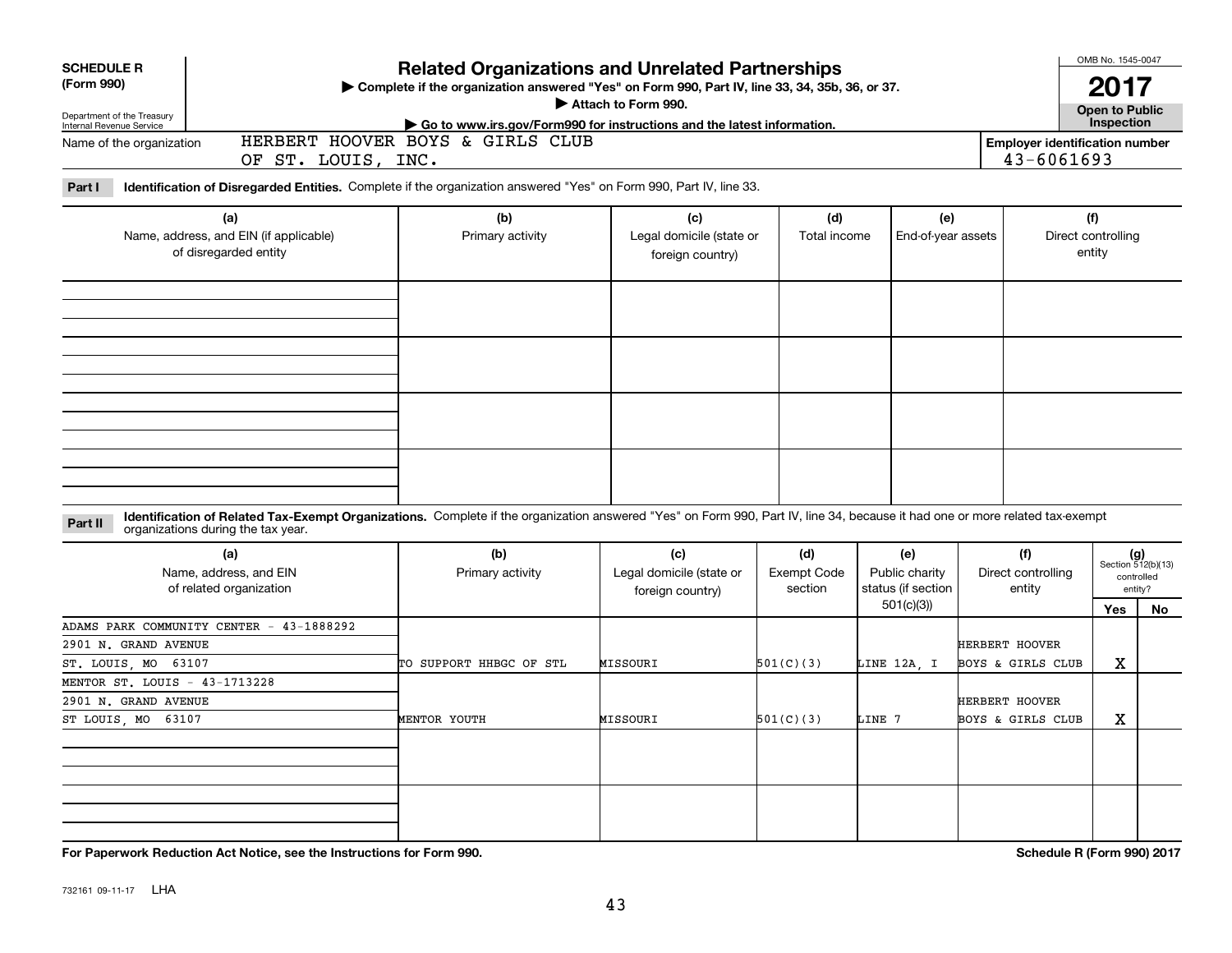|  | HERBERT HOOVER BOYS & GIRLS CLUB |  |  |  |  |  |
|--|----------------------------------|--|--|--|--|--|
|--|----------------------------------|--|--|--|--|--|

Schedule R (Form 990) 2017 Page OF ST. LOUIS, INC. 43-6061693

**2**

**Identification of Related Organizations Taxable as a Partnership.** Complete if the organization answered "Yes" on Form 990, Part IV, line 34, because it had one or more related **Part III** organizations treated as a partnership during the tax year.

| (b)              | (c)      | (d)                                       | (e)                | (f)            | (g)                                                                            |                       |    | (i)                                                   | (j) | (k)                                                                                                                  |
|------------------|----------|-------------------------------------------|--------------------|----------------|--------------------------------------------------------------------------------|-----------------------|----|-------------------------------------------------------|-----|----------------------------------------------------------------------------------------------------------------------|
| Primary activity |          | Direct controlling                        | Predominant income | Share of total | Share of                                                                       |                       |    | Code V-UBI                                            |     |                                                                                                                      |
|                  |          |                                           |                    |                |                                                                                |                       |    |                                                       |     |                                                                                                                      |
|                  | country) |                                           |                    |                |                                                                                |                       | No |                                                       |     |                                                                                                                      |
|                  |          |                                           |                    |                |                                                                                |                       |    |                                                       |     |                                                                                                                      |
|                  |          |                                           |                    |                |                                                                                |                       |    |                                                       |     |                                                                                                                      |
|                  |          |                                           |                    |                |                                                                                |                       |    |                                                       |     |                                                                                                                      |
|                  |          |                                           |                    |                |                                                                                |                       |    |                                                       |     |                                                                                                                      |
|                  |          |                                           |                    |                |                                                                                |                       |    |                                                       |     |                                                                                                                      |
|                  |          |                                           |                    |                |                                                                                |                       |    |                                                       |     |                                                                                                                      |
|                  |          |                                           |                    |                |                                                                                |                       |    |                                                       |     |                                                                                                                      |
|                  |          |                                           |                    |                |                                                                                |                       |    |                                                       |     |                                                                                                                      |
|                  |          |                                           |                    |                |                                                                                |                       |    |                                                       |     |                                                                                                                      |
|                  |          |                                           |                    |                |                                                                                |                       |    |                                                       |     |                                                                                                                      |
|                  |          |                                           |                    |                |                                                                                |                       |    |                                                       |     |                                                                                                                      |
|                  |          |                                           |                    |                |                                                                                |                       |    |                                                       |     |                                                                                                                      |
|                  |          |                                           |                    |                |                                                                                |                       |    |                                                       |     |                                                                                                                      |
|                  |          |                                           |                    |                |                                                                                |                       |    |                                                       |     |                                                                                                                      |
|                  |          |                                           |                    |                |                                                                                |                       |    |                                                       |     |                                                                                                                      |
|                  |          |                                           |                    |                |                                                                                |                       |    |                                                       |     |                                                                                                                      |
|                  |          | Legal<br>domicile<br>(state or<br>foreign | entity             |                | (related, unrelated,<br>excluded from tax under<br>sections 512-514)<br>income | end-of-year<br>assets |    | (h)<br>Disproportionate<br>allocations?<br>$Yes \mid$ |     | General or Percentage<br>managing ownership<br>partner?<br>amount in box<br>20 of Schedule<br>K-1 (Form 1065) Yes No |

**Identification of Related Organizations Taxable as a Corporation or Trust.** Complete if the organization answered "Yes" on Form 990, Part IV, line 34, because it had one or more related **Part IV** organizations treated as a corporation or trust during the tax year.

| (a)<br>Name, address, and EIN<br>of related organization | (b)<br>Primary activity | (c)<br>Legal domicile<br>(state or<br>foreign | (d)<br>Direct controlling<br>entity | (e)<br>Type of entity<br>(C corp, S corp,<br>or trust) | (f)<br>Share of total<br>income | (g)<br>Share of<br>end-of-year<br>assets | (h)<br>Percentage<br>ownership | $\begin{array}{c} \textbf{(i)}\\ \text{Section}\\ 512 \text{(b)} \text{(13)}\\ \text{controlled}\\ \text{entity?} \end{array}$ |
|----------------------------------------------------------|-------------------------|-----------------------------------------------|-------------------------------------|--------------------------------------------------------|---------------------------------|------------------------------------------|--------------------------------|--------------------------------------------------------------------------------------------------------------------------------|
|                                                          |                         | country)                                      |                                     |                                                        |                                 |                                          |                                | Yes No                                                                                                                         |
|                                                          |                         |                                               |                                     |                                                        |                                 |                                          |                                |                                                                                                                                |
|                                                          |                         |                                               |                                     |                                                        |                                 |                                          |                                |                                                                                                                                |
|                                                          |                         |                                               |                                     |                                                        |                                 |                                          |                                |                                                                                                                                |
|                                                          |                         |                                               |                                     |                                                        |                                 |                                          |                                |                                                                                                                                |
|                                                          |                         |                                               |                                     |                                                        |                                 |                                          |                                |                                                                                                                                |
|                                                          |                         |                                               |                                     |                                                        |                                 |                                          |                                |                                                                                                                                |
|                                                          |                         |                                               |                                     |                                                        |                                 |                                          |                                |                                                                                                                                |
|                                                          |                         |                                               |                                     |                                                        |                                 |                                          |                                |                                                                                                                                |
|                                                          |                         |                                               |                                     |                                                        |                                 |                                          |                                |                                                                                                                                |
|                                                          |                         |                                               |                                     |                                                        |                                 |                                          |                                |                                                                                                                                |
|                                                          |                         |                                               |                                     |                                                        |                                 |                                          |                                |                                                                                                                                |
|                                                          |                         |                                               |                                     |                                                        |                                 |                                          |                                |                                                                                                                                |
|                                                          |                         |                                               |                                     |                                                        |                                 |                                          |                                |                                                                                                                                |
|                                                          |                         |                                               |                                     |                                                        |                                 |                                          |                                |                                                                                                                                |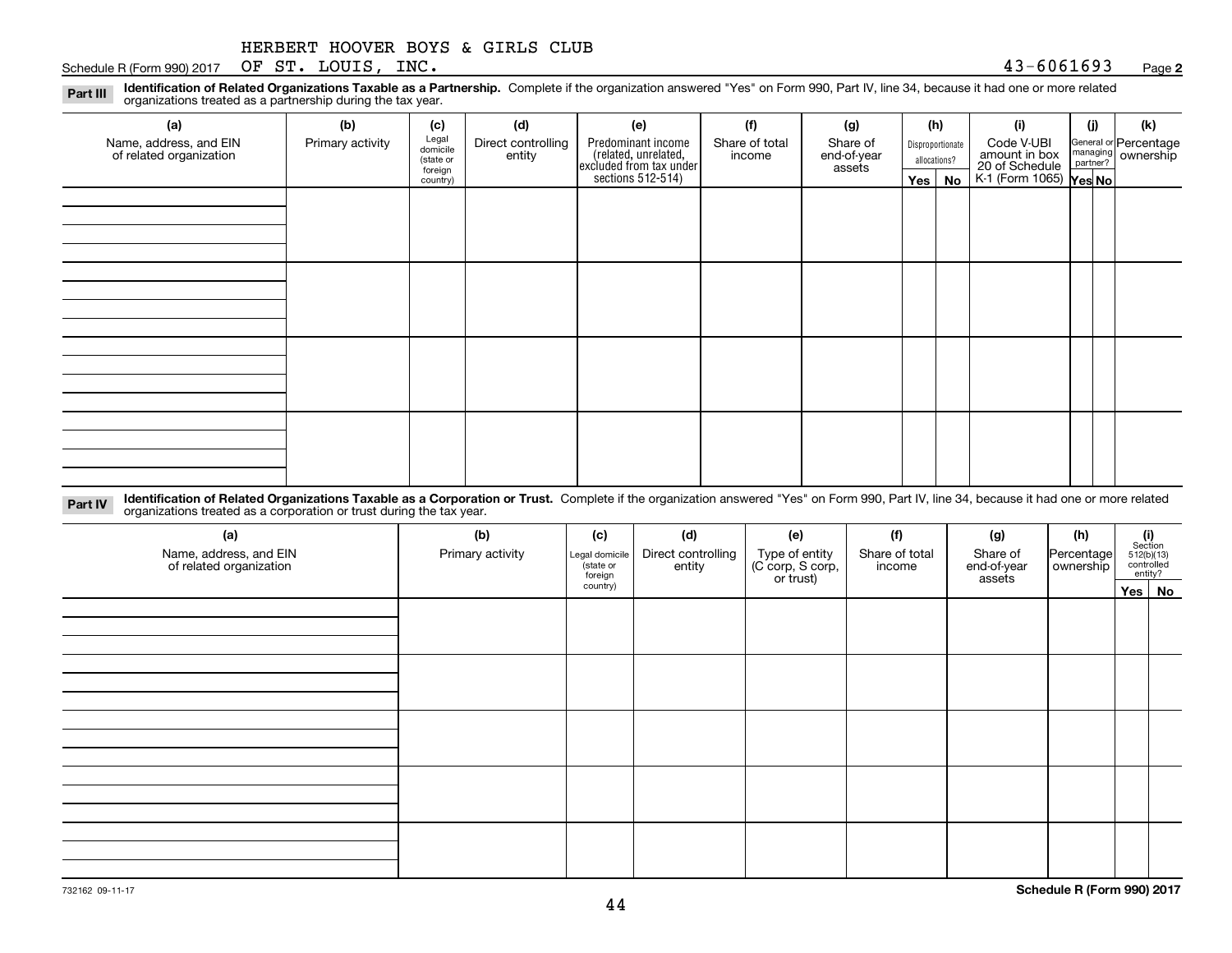Schedule R (Form 990) 2017 Page OF ST. LOUIS, INC. 43-6061693

|  |  | Part V Transactions With Related Organizations. Complete if the organization answered "Yes" on Form 990, Part IV, line 34, 35b, or 36. |  |  |  |
|--|--|----------------------------------------------------------------------------------------------------------------------------------------|--|--|--|
|--|--|----------------------------------------------------------------------------------------------------------------------------------------|--|--|--|

| Note: Complete line 1 if any entity is listed in Parts II, III, or IV of this schedule.                                                                                                                                        |                 | Yes | <b>No</b>    |
|--------------------------------------------------------------------------------------------------------------------------------------------------------------------------------------------------------------------------------|-----------------|-----|--------------|
| 1 During the tax year, did the organization engage in any of the following transactions with one or more related organizations listed in Parts II-IV?                                                                          |                 |     |              |
|                                                                                                                                                                                                                                | 1a              |     | X            |
|                                                                                                                                                                                                                                | 1 <sub>b</sub>  |     | $\mathbf x$  |
| c Gift, grant, or capital contribution from related organization(s) matches contains and content and contribution from related organization(s) matches contains and contribution from related organization(s) matches contains | 1c              | x   |              |
|                                                                                                                                                                                                                                | 1d              |     | X            |
| e Loans or loan quarantees by related organization(s)                                                                                                                                                                          | 1e              |     | X            |
|                                                                                                                                                                                                                                |                 |     |              |
| f Dividends from related organization(s) manufactured contains and contained a series of the contact of the contact of the contact of the contact of the contact of the contact of the contact of the contact of the contact o | 1f              |     | X            |
|                                                                                                                                                                                                                                | 1g              |     | X            |
| h Purchase of assets from related organization(s) manufactured and content to the content of the content of the content of the content of the content of the content of the content of the content of the content of the conte | 1h              |     | X            |
| Exchange of assets with related organization(s) www.communicallycommunicallycommunicallycommunicallycommunicallycommunicallycommunicallycommunicallycommunicallycommunicallycommunicallycommunicallycommunicallycommunicallyco | 1i.             |     | X            |
|                                                                                                                                                                                                                                | 1i.             | х   |              |
|                                                                                                                                                                                                                                |                 |     |              |
| k Lease of facilities, equipment, or other assets from related organization(s) manufaction content and content to the assets from related organization(s) manufaction content and content and content and content and content  | 1k              |     | X            |
| Performance of services or membership or fundraising solicitations for related organization(s)                                                                                                                                 | 11              | X   |              |
| m Performance of services or membership or fundraising solicitations by related organization(s)                                                                                                                                | 1 <sub>m</sub>  |     | $\mathbf{x}$ |
|                                                                                                                                                                                                                                | 1n              | X   |              |
|                                                                                                                                                                                                                                | 10 <sub>o</sub> |     | X            |
|                                                                                                                                                                                                                                |                 |     |              |
|                                                                                                                                                                                                                                | 1p              |     | X            |
|                                                                                                                                                                                                                                | 1q              |     | X            |
|                                                                                                                                                                                                                                |                 |     |              |
| r Other transfer of cash or property to related organization(s)                                                                                                                                                                | 1r              |     | х            |
|                                                                                                                                                                                                                                |                 |     | X            |

**2**If the answer to any of the above is "Yes," see the instructions for information on who must complete this line, including covered relationships and transaction thresholds.

| (a)<br>Name of related organization | (b)<br>Transaction<br>type (a-s) | (c)<br>Amount involved | (d)<br>Method of determining amount involved |
|-------------------------------------|----------------------------------|------------------------|----------------------------------------------|
| (1)                                 |                                  |                        |                                              |
| (2)                                 |                                  |                        |                                              |
| (3)                                 |                                  |                        |                                              |
| (4)                                 |                                  |                        |                                              |
| (5)                                 |                                  |                        |                                              |
| (6)                                 |                                  |                        |                                              |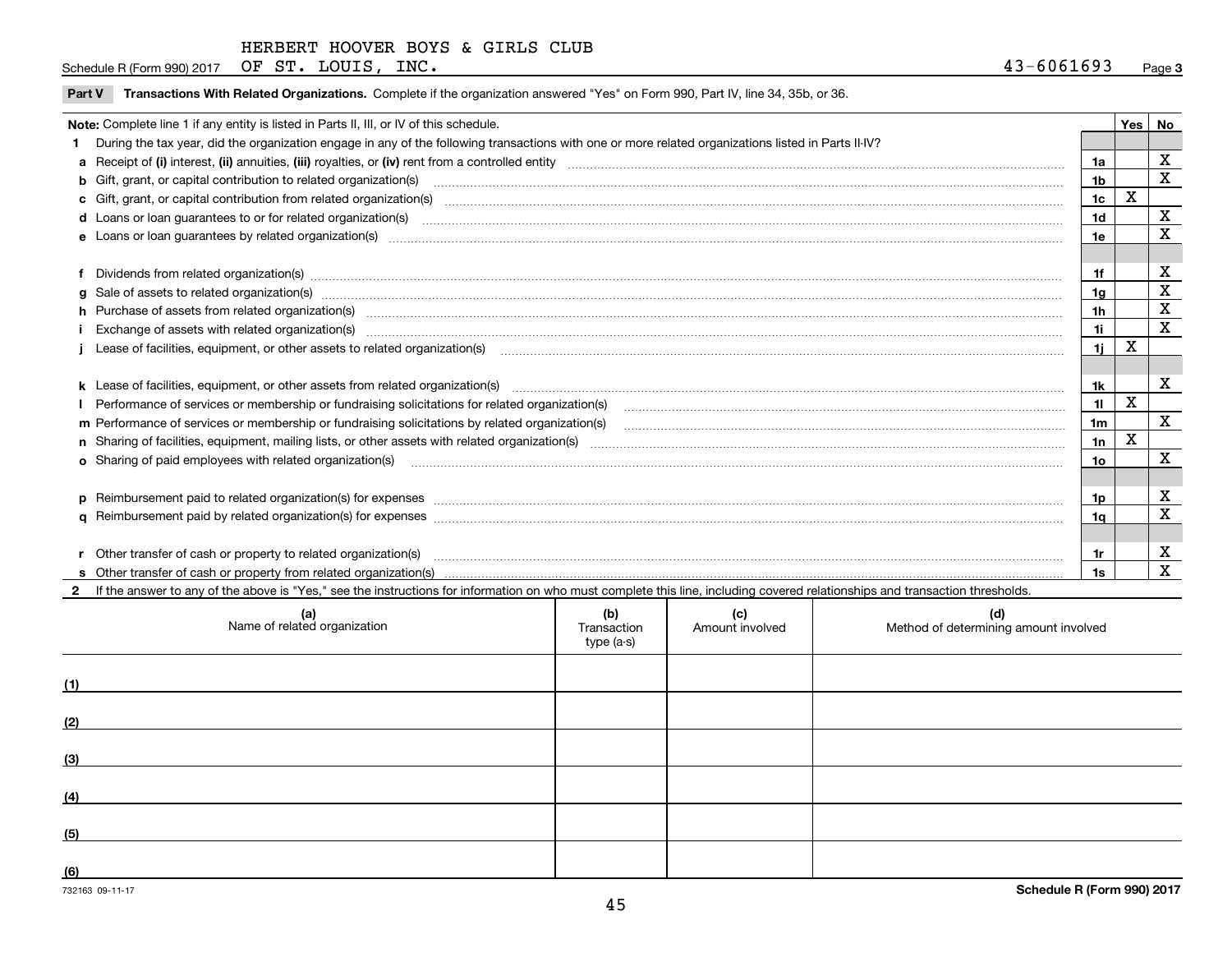Schedule R (Form 990) 2017 Page OF ST. LOUIS, INC. 43-6061693

**Part VI Unrelated Organizations Taxable as a Partnership. Complete if the organization answered "Yes" on Form 990, Part IV, line 37.** 

Provide the following information for each entity taxed as a partnership through which the organization conducted more than five percent of its activities (measured by total assets or gross revenue) that was not a related organization. See instructions regarding exclusion for certain investment partnerships.

| (a)                    | (b)              | (c)               | (d)                                                                                        |                                                          |  | (f)      | (g)         |  | (h)                   | (i)                                                                                          | (i) | (k) |
|------------------------|------------------|-------------------|--------------------------------------------------------------------------------------------|----------------------------------------------------------|--|----------|-------------|--|-----------------------|----------------------------------------------------------------------------------------------|-----|-----|
| Name, address, and EIN | Primary activity | Legal domicile    |                                                                                            | (e)<br>Are all<br>partners sec.<br>$501(c)(3)$<br>orgs.? |  | Share of | Share of    |  | Dispropor-<br>tionate |                                                                                              |     |     |
| of entity              |                  | (state or foreign |                                                                                            |                                                          |  | total    | end-of-year |  | allocations?          |                                                                                              |     |     |
|                        |                  | country)          | Predominant income<br>(related, unrelated,<br>excluded from tax under<br>sections 512-514) | Yes No                                                   |  | income   | assets      |  | Yes No                | Code V-UBI<br>amount in box 20 managing<br>of Schedule K-1 partner?<br>(Form 1065)<br>ves No |     |     |
|                        |                  |                   |                                                                                            |                                                          |  |          |             |  |                       |                                                                                              |     |     |
|                        |                  |                   |                                                                                            |                                                          |  |          |             |  |                       |                                                                                              |     |     |
|                        |                  |                   |                                                                                            |                                                          |  |          |             |  |                       |                                                                                              |     |     |
|                        |                  |                   |                                                                                            |                                                          |  |          |             |  |                       |                                                                                              |     |     |
|                        |                  |                   |                                                                                            |                                                          |  |          |             |  |                       |                                                                                              |     |     |
|                        |                  |                   |                                                                                            |                                                          |  |          |             |  |                       |                                                                                              |     |     |
|                        |                  |                   |                                                                                            |                                                          |  |          |             |  |                       |                                                                                              |     |     |
|                        |                  |                   |                                                                                            |                                                          |  |          |             |  |                       |                                                                                              |     |     |
|                        |                  |                   |                                                                                            |                                                          |  |          |             |  |                       |                                                                                              |     |     |
|                        |                  |                   |                                                                                            |                                                          |  |          |             |  |                       |                                                                                              |     |     |
|                        |                  |                   |                                                                                            |                                                          |  |          |             |  |                       |                                                                                              |     |     |
|                        |                  |                   |                                                                                            |                                                          |  |          |             |  |                       |                                                                                              |     |     |
|                        |                  |                   |                                                                                            |                                                          |  |          |             |  |                       |                                                                                              |     |     |
|                        |                  |                   |                                                                                            |                                                          |  |          |             |  |                       |                                                                                              |     |     |
|                        |                  |                   |                                                                                            |                                                          |  |          |             |  |                       |                                                                                              |     |     |
|                        |                  |                   |                                                                                            |                                                          |  |          |             |  |                       |                                                                                              |     |     |
|                        |                  |                   |                                                                                            |                                                          |  |          |             |  |                       |                                                                                              |     |     |
|                        |                  |                   |                                                                                            |                                                          |  |          |             |  |                       |                                                                                              |     |     |
|                        |                  |                   |                                                                                            |                                                          |  |          |             |  |                       |                                                                                              |     |     |
|                        |                  |                   |                                                                                            |                                                          |  |          |             |  |                       |                                                                                              |     |     |
|                        |                  |                   |                                                                                            |                                                          |  |          |             |  |                       |                                                                                              |     |     |
|                        |                  |                   |                                                                                            |                                                          |  |          |             |  |                       |                                                                                              |     |     |
|                        |                  |                   |                                                                                            |                                                          |  |          |             |  |                       |                                                                                              |     |     |
|                        |                  |                   |                                                                                            |                                                          |  |          |             |  |                       |                                                                                              |     |     |
|                        |                  |                   |                                                                                            |                                                          |  |          |             |  |                       |                                                                                              |     |     |
|                        |                  |                   |                                                                                            |                                                          |  |          |             |  |                       |                                                                                              |     |     |
|                        |                  |                   |                                                                                            |                                                          |  |          |             |  |                       |                                                                                              |     |     |
|                        |                  |                   |                                                                                            |                                                          |  |          |             |  |                       |                                                                                              |     |     |
|                        |                  |                   |                                                                                            |                                                          |  |          |             |  |                       |                                                                                              |     |     |
|                        |                  |                   |                                                                                            |                                                          |  |          |             |  |                       |                                                                                              |     |     |
|                        |                  |                   |                                                                                            |                                                          |  |          |             |  |                       |                                                                                              |     |     |
|                        |                  |                   |                                                                                            |                                                          |  |          |             |  |                       |                                                                                              |     |     |

**Schedule R (Form 990) 2017**